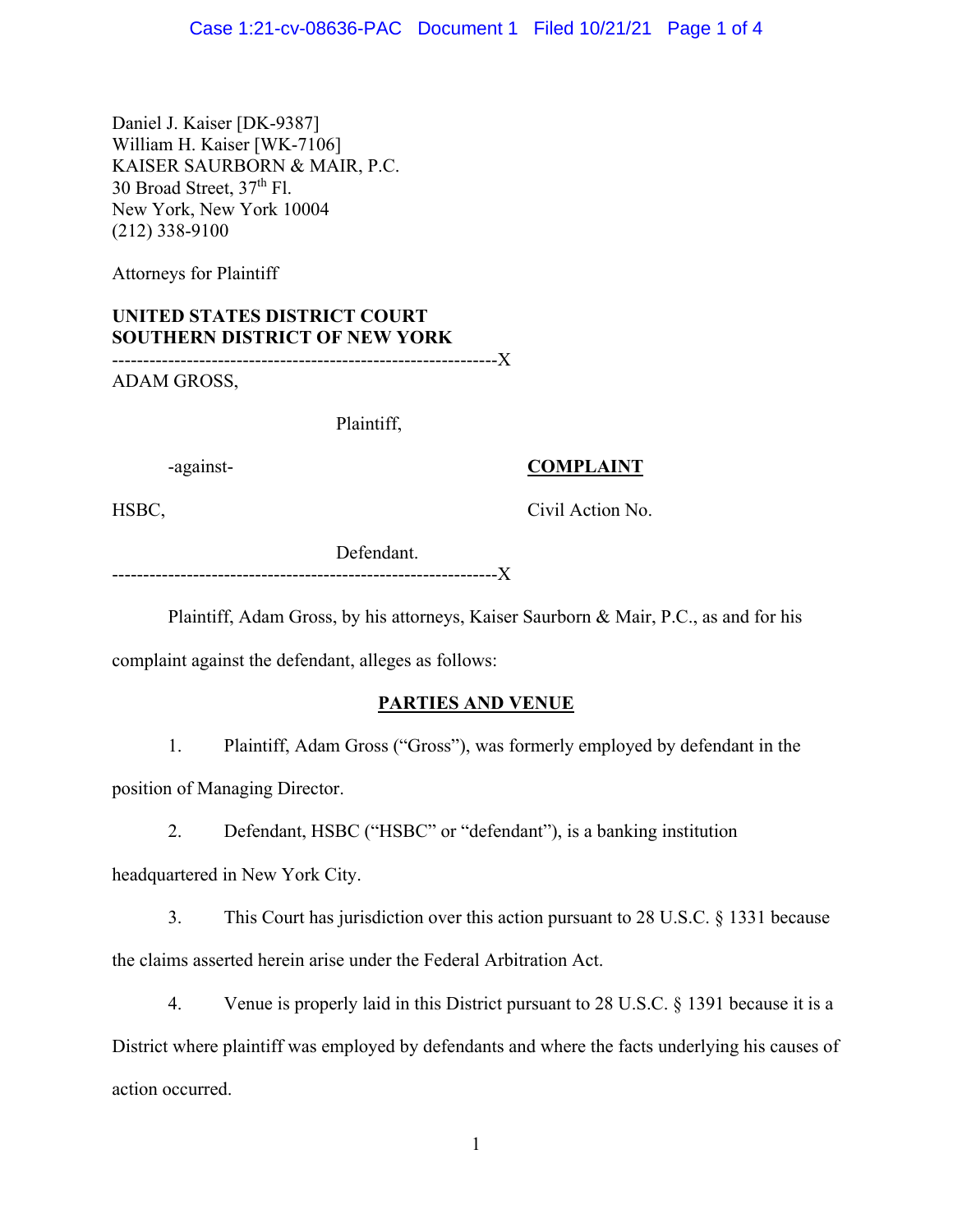#### **BACKGROUND FACTS**

## **I.**

#### **MR. GROSS' EMPLOYMENT**

5. On September 11, 2020, Mr. Gross' counsel delivered a letter to Jeanine L. McHugh, Esq. detailing Mr. Gross' legal claims asserting that Mr. Gross was retaliated against because he objected to unlawful conduct that constituted investor fraud and federal securities law violations.

6. The sending of counsel's letter resulted in settlement negotiations that ultimately resulted in a comprehensive resolution of the legal dispute.

7. The two principle terms of the settlement were: 1) a payment of settlement compensation to Mr. Gross; and 2) HSBC's agreement not to oppose an application by Mr. Gross of expungement of his U-5 that contained a false explanation for his termination from HSBC.

8. The false U-5 badly compromised Mr. Gross' professional career.

9. On February 12, 2021 Mr. Gross filed a Statement of Claim with FINRA seeking expungement of his U-5. [For a copy of filed Statement of Claim see Exhibit "A"]

10. In connection with that Statement of Claim, a FINRA hearing was held on August 27, 2021.

11. At the hearing, HSBC offered no defense to Mr. Gross' claims.

12. At the hearing, testified to the events that resulted in his termination including the misconduct HSBC accused him of and why those charges were entirely false.

13. In particular, Mr. Gross testified that HSBC accused him of communication with a particular prospective HSBC client utilizing unapproved applications. Mr. Gross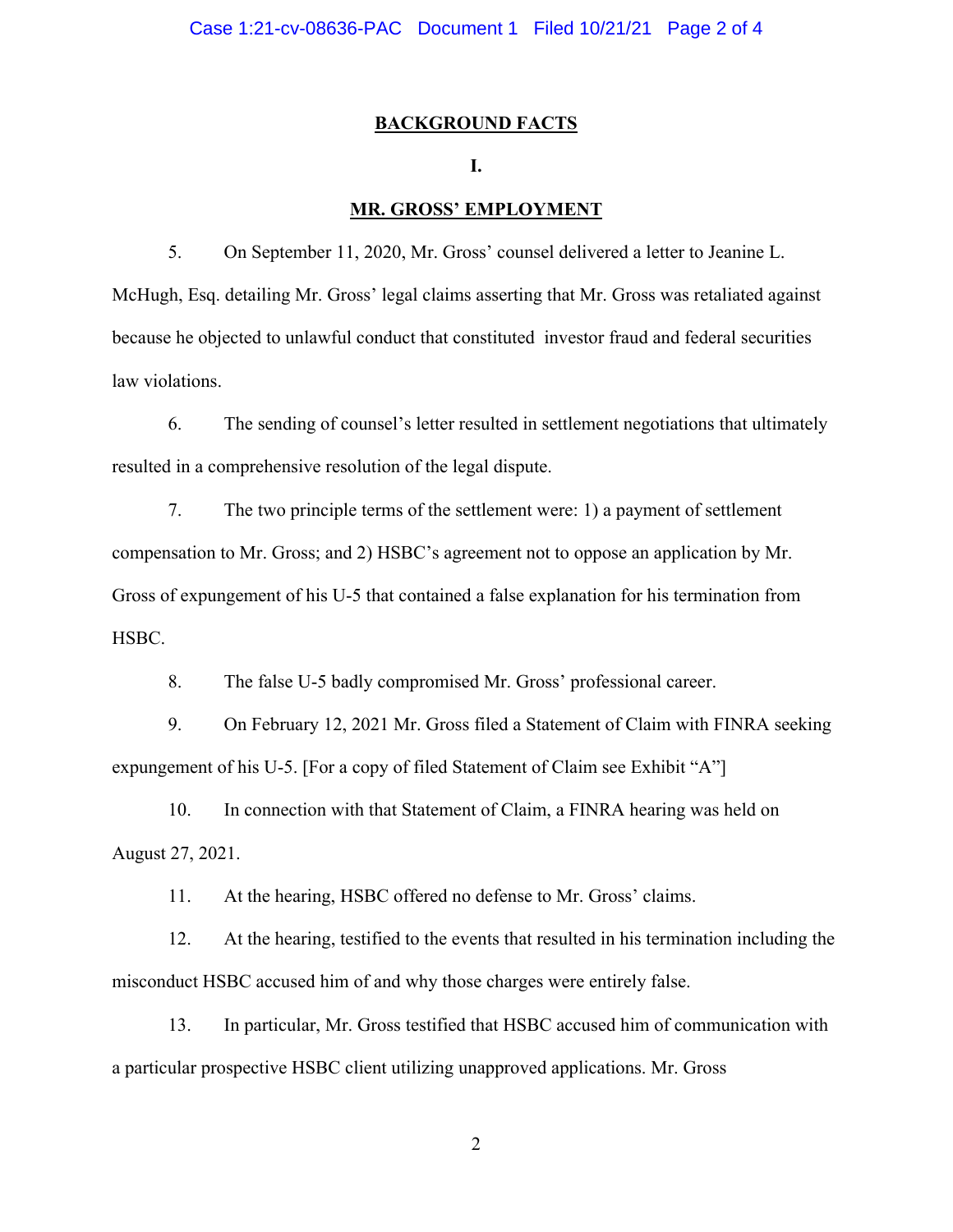#### Case 1:21-cv-08636-PAC Document 1 Filed 10/21/21 Page 3 of 4

unambiguously testified that he at no time communicated with that particular person utilizing unapproved application sand further, and in any event, did not discuss HSBC business with that particular person on any occasion. [For a copy of a certified transcript created from a FINRA audio recording of the hearing See Exhibit "B"]

14. Mr. Gross' testimony that he violated no HSBC internal rules or policies was plain, straightforward, and uncontradicted.

15. On September 3, 2021, in an entirely unexplained decision, FINRA ruled against Mr. Gross and refused to expunge his U-5.

16. FINRA's decision was arbitrary and capricious and entirely divorced from any evidence presented at the hearing having no basis in fact or law.

17. FINRA's decision has badly damaged Mr. Gross' professional career by allowing a false and defamatory reason for termination to remain on Mr. Gross' U-5.

#### **CAUSE OF ACTION**

18. Pursuant to Fed. R. Civ. P. 10(c), plaintiff repeats and realleges each and every allegation contained in paragraphs "1" through "17" as if repeated and incorporated herein.

19. The FINRA panel acted in utter bad faith and arbitrary and capriciously by failing to expunge Mr. Gross' U-5.

20. As a consequence of the above, the FINRA panel should be enjoined and required to expunge Plaintiff's U-5.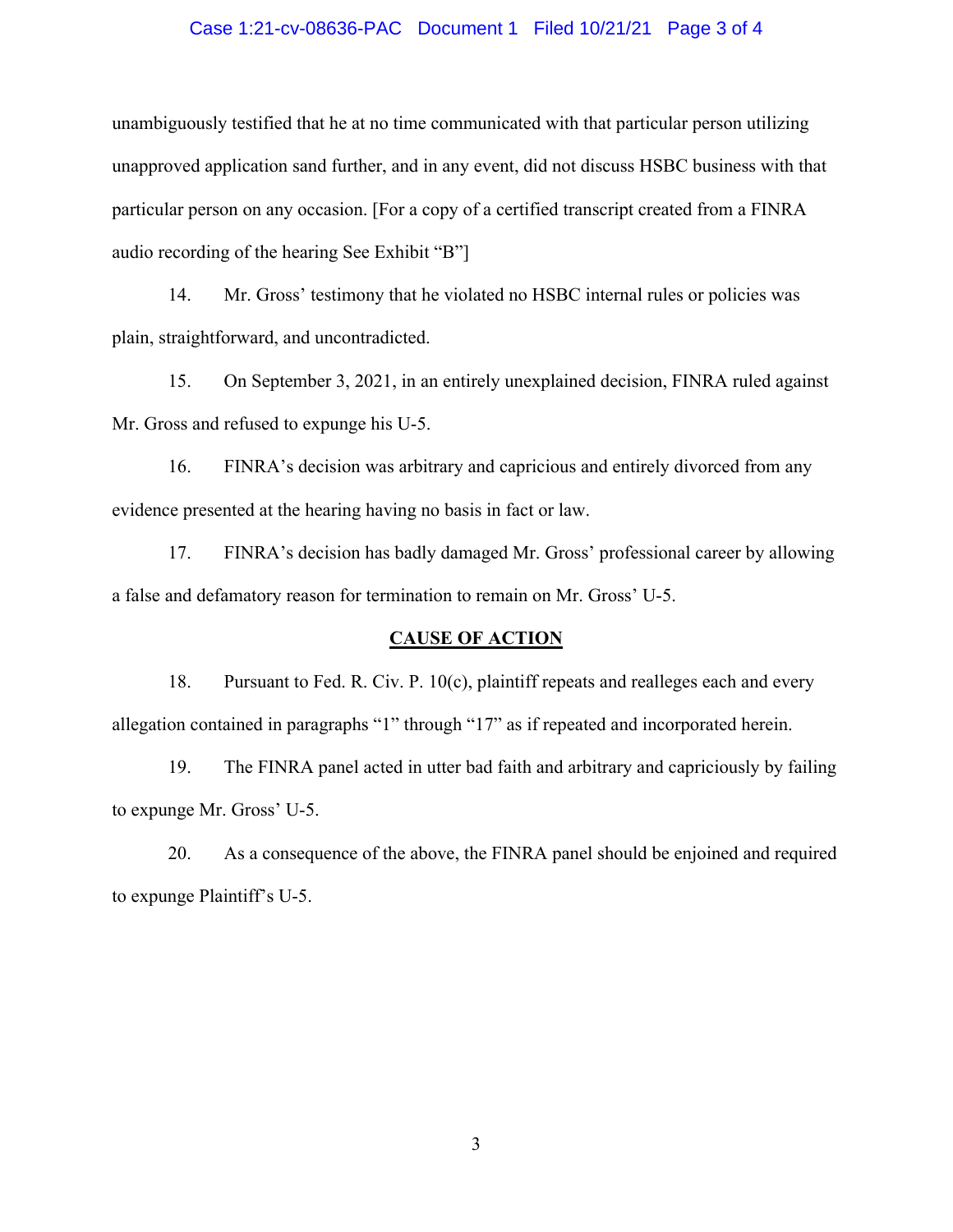**WHEREFORE**, plaintiff hereby demands judgment against defendant as follows:

- (i) An order enjoining the FINRA panel and ordering that Plaintiff's U-5 be expunged of the false statements contained within his U-5;
- (ii) Attorney's fees; and
- (iii) For such further relief as the Court deems just and proper.

Dated: New York, New York October 21, 2021

> **KAISER SAURBORN & MAIR, P.C.**  Attorneys for plaintiff

**By:**  $\frac{1}{2}$  **By:**  $\frac{1}{2}$  **By:**  $\frac{1}{2}$  **By:**  $\frac{1}{2}$  **By:**  $\frac{1}{2}$  **By:**  $\frac{1}{2}$  **By:**  $\frac{1}{2}$  **By:**  $\frac{1}{2}$  **By:**  $\frac{1}{2}$  **By:**  $\frac{1}{2}$  **By:**  $\frac{1}{2}$  **By:**  $\frac{1}{2}$  **By:**  $\frac{1}{2}$  **By:**  $\frac{1}{2}$ 

 Daniel J. Kaiser [DK-9387] William H. Kaiser [WK-7106] 30 Broad Street,  $37^{\text{th}}$  Fl. New York, New York 10004 (212) 338-9100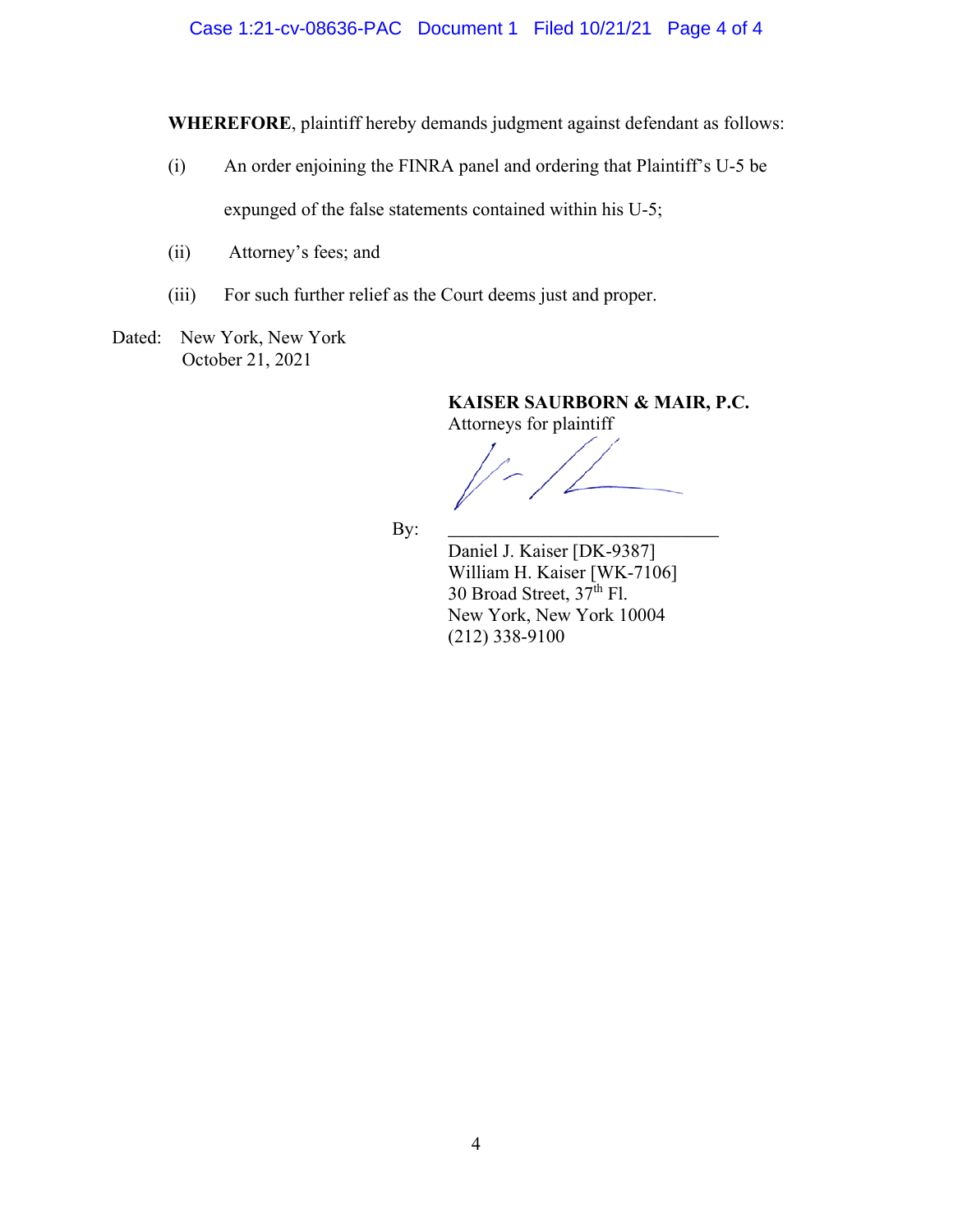# EXHIBIT A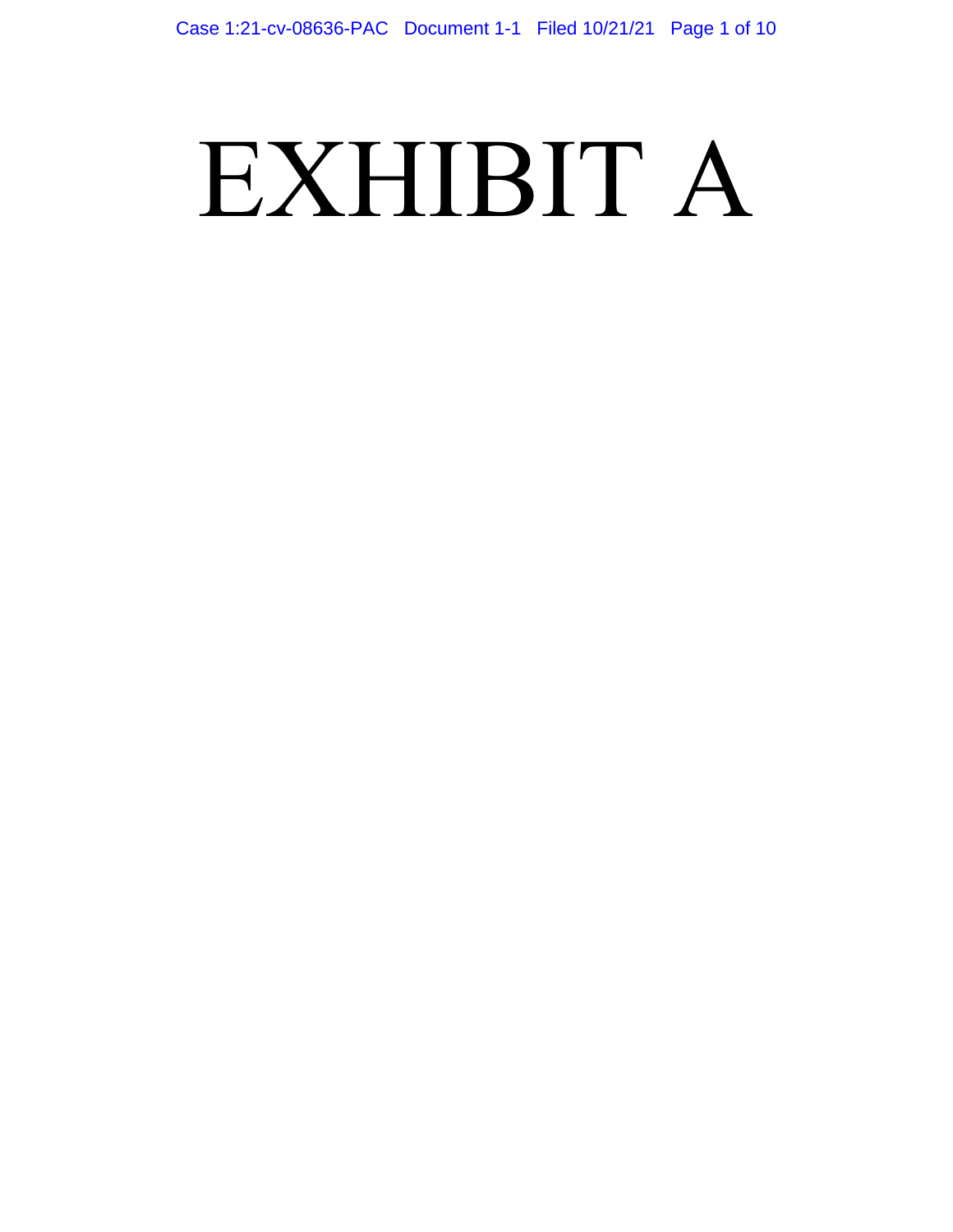### Case 1:21-cv-08636-PAC Document 1-1 Filed 10/21/21 Page 2 of 10

### **FINANCIAL INDUSTRY REGULATORY AUTHORITY**

-------------------------------------------------------------------X

In the Matter of the Arbitration Between **FINRA Arbitration No:** 

ADAM GROSS,

Claimant,

-and-

## **STATEMENT OF CLAIM**

HSBC SECURITIES (USA) INC.,

 Respondent. ------------------------------------

 Claimant, **Adam Gross**, by his attorneys Kaiser Saurborn & Mair, P.C., as and for her request for claims against respondent alleges as follows:

## **PARTIES, JURISDICTION AND VENUE**

1. Claimant, Adam Gross, CRD No. 3080320, ("plaintiff" or "Gross"), is formerly employed by HSBC.

2. Respondent, HSBC Securities (USA) Inc., CRD No. 19585, ("HSBC" or

"Defendant"), is a banking institution authorized to do business in New York State.

3. Adam Gross is a former Managing Director employed by HSBC.

4. Throughout his tenure HSBC, Mr. Gross was a strong performer and has consistently received glowing performance evaluations. Additionally, Mr. Gross was deeply involved in a variety of diversity and inclusion efforts at HSBC.

5. Nonetheless, Mr. Gross was retaliated against because he objected to business practices that potentially violated Federal Securities laws, did not accept a voluntary separation agreement and was further subject to gender and age discrimination.

6. HSBC's actions constituted violations of Sarbanes-Oxley (18 U.S.C. 1514 A). and further are prohibited discrimination and retaliation, pursuant to New York State Human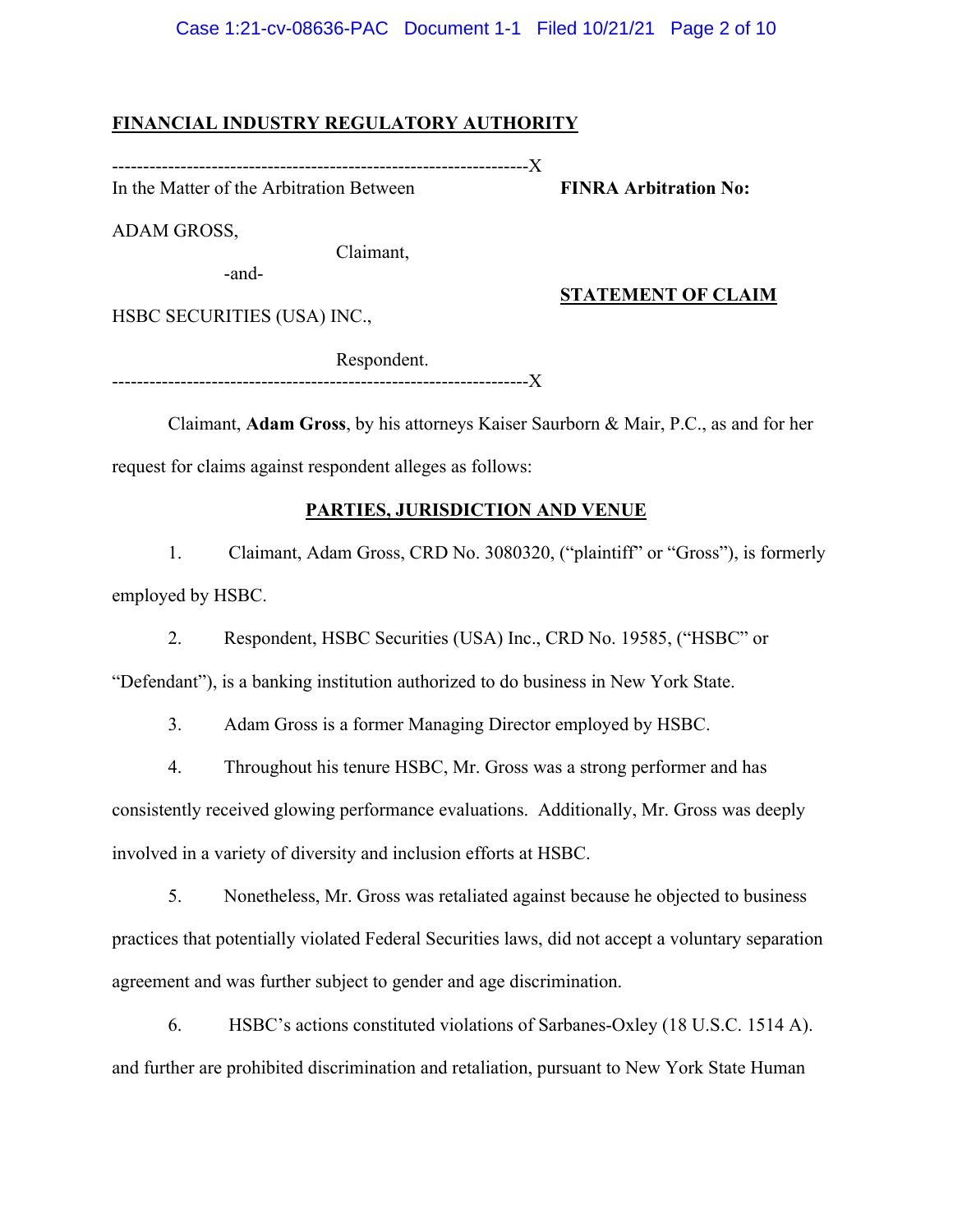## Case 1:21-cv-08636-PAC Document 1-1 Filed 10/21/21 Page 3 of 10

Rights Law, N.Y. Exec. Law § 296 *et seq*., New York Labor Law § 1 *et seq*., and the New York

City Human Rights Law, N.Y.C. Admin. Code §§ 8-107, 8-502 *et seq*.

7. In this proceeding, Mr. Gross seeks expungement of the stated reasons in his U-5

for his termination. Specifically, his U-5 states that he was terminated because:

Employee discharged as a result of using a prohibited electronic communication platform to communicate with a prospect regarding a hedge fund not approved for sale by the Firm.

8. These reasons are false as articulated in section 44 and 45

9. HSBC, as part of a global resolution of this matter, has agreed to not oppose Mr.

Gross' request for expungement.

10. The U-5 language should be deleted and replaced with the following language: "Mr. Gross was laid off without cause"

#### **I.**

## **MR. GROSS' EMPLOYMENT**

11. In January 2018 Mr. Gross was hired as a Managing Director (GCB3) Head of ISPS for the US, which included head of Investment Products, Deposits, Custody and Investment Counselors He reported to Russell Schofield-Bezer ("RSB").

12. Upon his hiring in the first quarter of 2018 he was told to assess talent, replace Investment Counselors ("IC"), and enhance the quality of the team.

13. As a part of that on-going effort, he was advised to reorganize talent and subsequently terminated three IC's and hired five IC's which included the hiring of two Mandarin speaking women, one Spanish speaking woman and two men. This increased the gender balance in his department.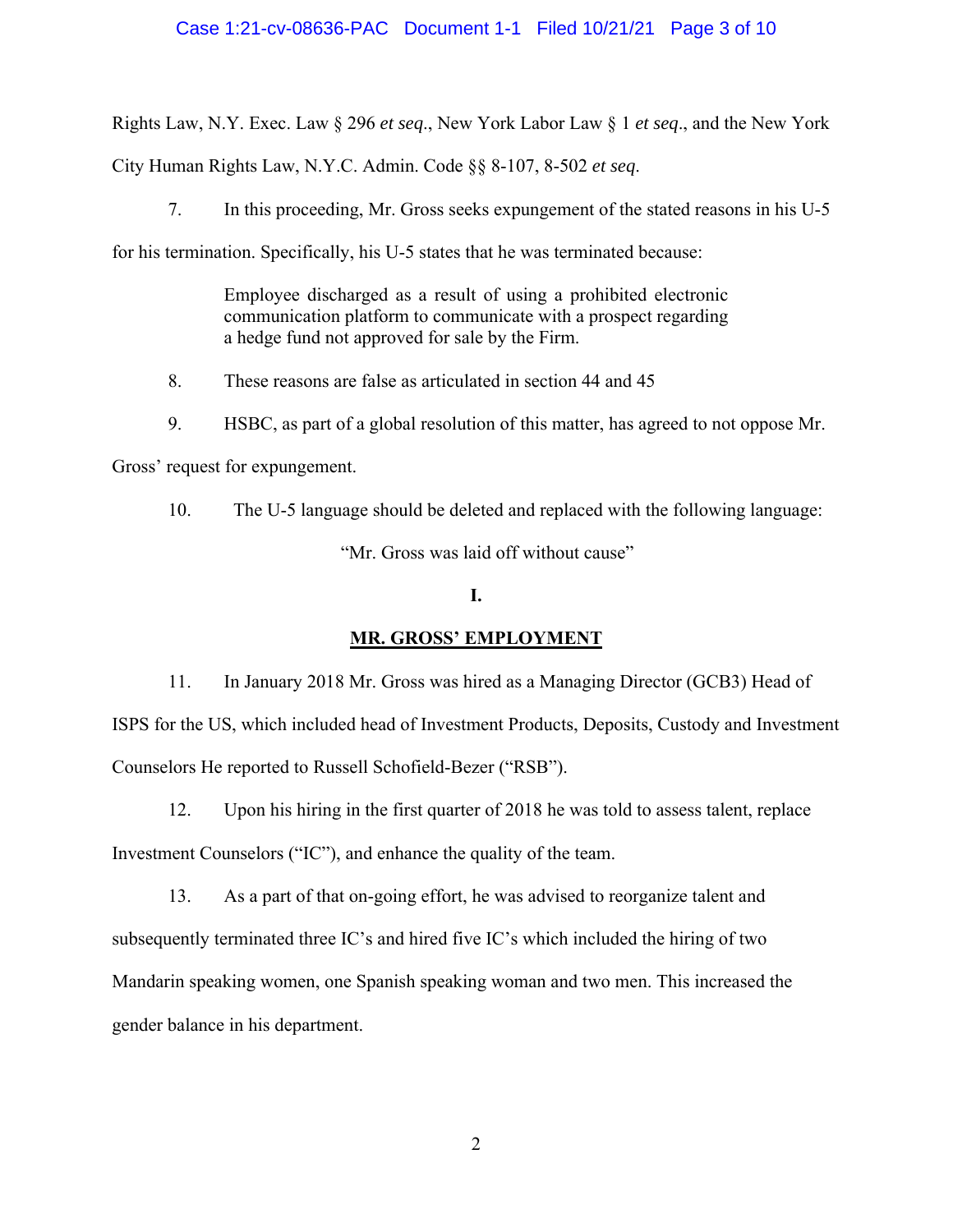#### Case 1:21-cv-08636-PAC Document 1-1 Filed 10/21/21 Page 4 of 10

14. During the second and third quarters of 2018 Mr. Gross assessed businesses of Investment Product Specialists and Investment Counselors. This included implementing changes to daily morning calls by driving content and presentation skills, holding weekly team meetings and creating weekly investment forums.

15. Mr. Gross' Performance Review for 2018 was "Good" and Behavior was "Strong." He was advised that first year employees are rarely given a "Strong" rating. However, as Mr. Gross observed during "Talent Reviews" a bell curve was applied to ensure proper gender balance within ratings and actual Performance ratings were hindered by conscience decisions to award females a higher ranking to create a more balanced portrayal within the organization.

16. Mr. Gross also participated in a substantial amount of volunteer work at HSBC. He joined Balance (Employee Resource Group dedicated to women) as well as other ERG groups for Indian, Caribbean and African American employees, sponsored a volunteer event cleaning up the East River, participated in the Virtual Enterprise International event, participated in other volunteer events and created a plan for graduates to present to ExCo.

17. His efforts to help others enhance their careers and bring a higher level of collaboration with junior and senior employees was not required but rather driven by his desire to make HSBC a more inclusive and collaborative workplace.

18. In short, Mr. Gross executed expertly the business plan he was hired to implement. His fall from grace only followed his push back on business practices that violated federal law and his speaking up against internal policies that hindered business.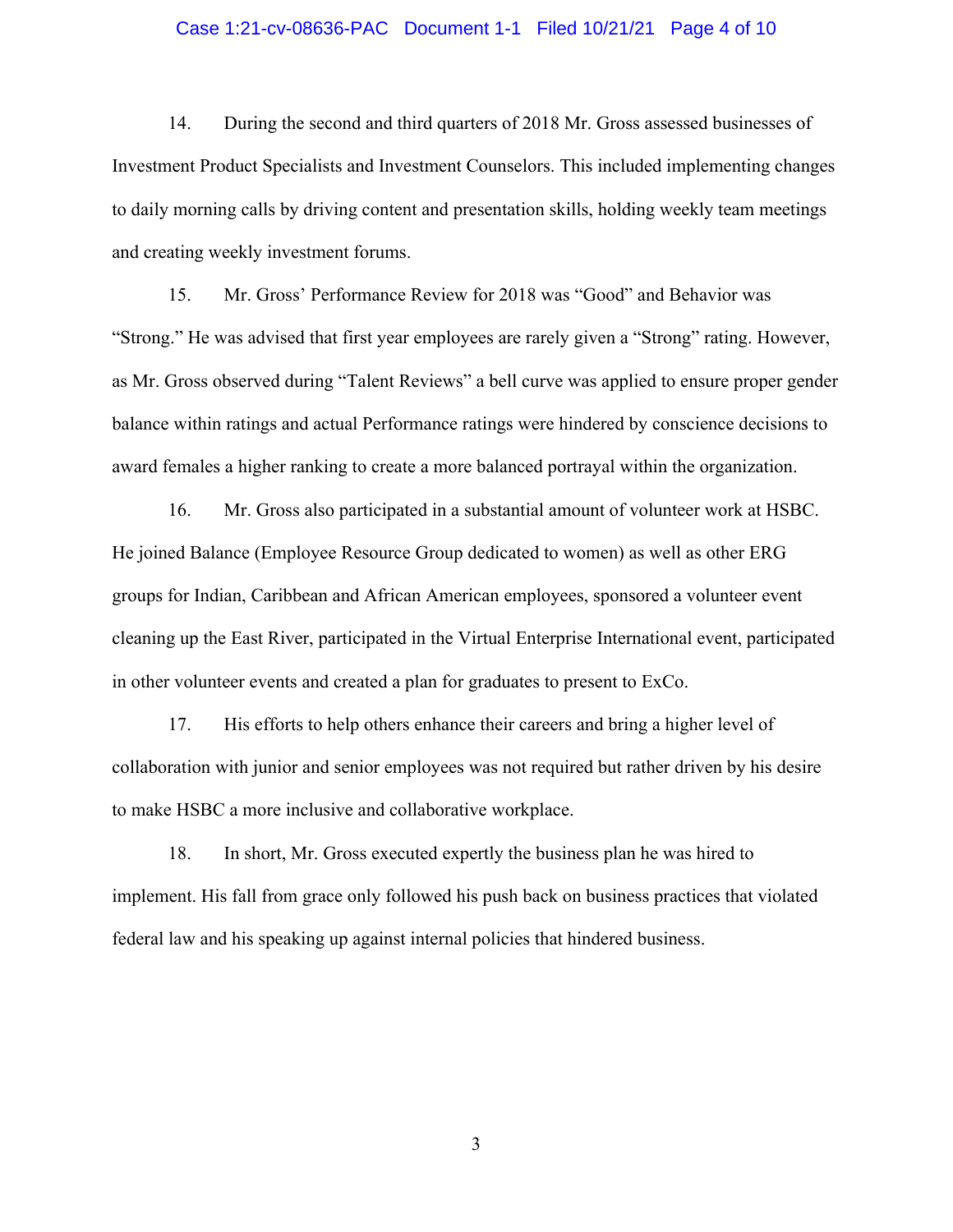### **II.**

## **MR. GROSS OBJECTED TO ILLEGAL BUSINESS PRACTICES**

19. Sometime during mid 2018 Mr. Gross noticed HSBC was engaged in questionable business practices relating to the payment of commissions.

20. When Mr. Gross brought this topic up to others in the firm, its response was that this is how the Bank has always done business.

21. During mid-2019 Mr. Gross again raised this issue with Craig Tucker, Supervisory Manager, and he in turn addressed to it Legal and Compliance.

22. At a minimum, even if the practice could be in some part justified, the commissions payment practices, taken as a whole, were not compliant.

23. In 2019, Mr. Gross created a pain point deck for senior management that

addressed many challenges his team faced due to policy, procedure and technology. He again expressed his opposition to certain internal business practices he believed illicit.

24. His objections were dismissed out of hand.

#### **III.**

## **MR. GROSS, WITHOUT CREDIBLE CAUSE, WAS TARGETED IN AN INVESTIGATION**

25. During the second quarter of 2019, a colleague of Mr. Gross, Ms. Jean Bifano (Head of Business Strategy), advised Mr. Gross that one of his direct reports, Joana Li, "dressed like a prostitute" and he needed to say something to her. Mr. Gross asked Ms. Bifano if she wanted to discuss directly with Joana and Ms. Bifano refused.

26. Subsequently, Mr. Gross shared this comment with Karen Januzzo, HR representative. As far as Mr. Gross is aware, HSBC has never addressed this issue with Ms. Bifano. This is an example of the glaring double standard at HSBC.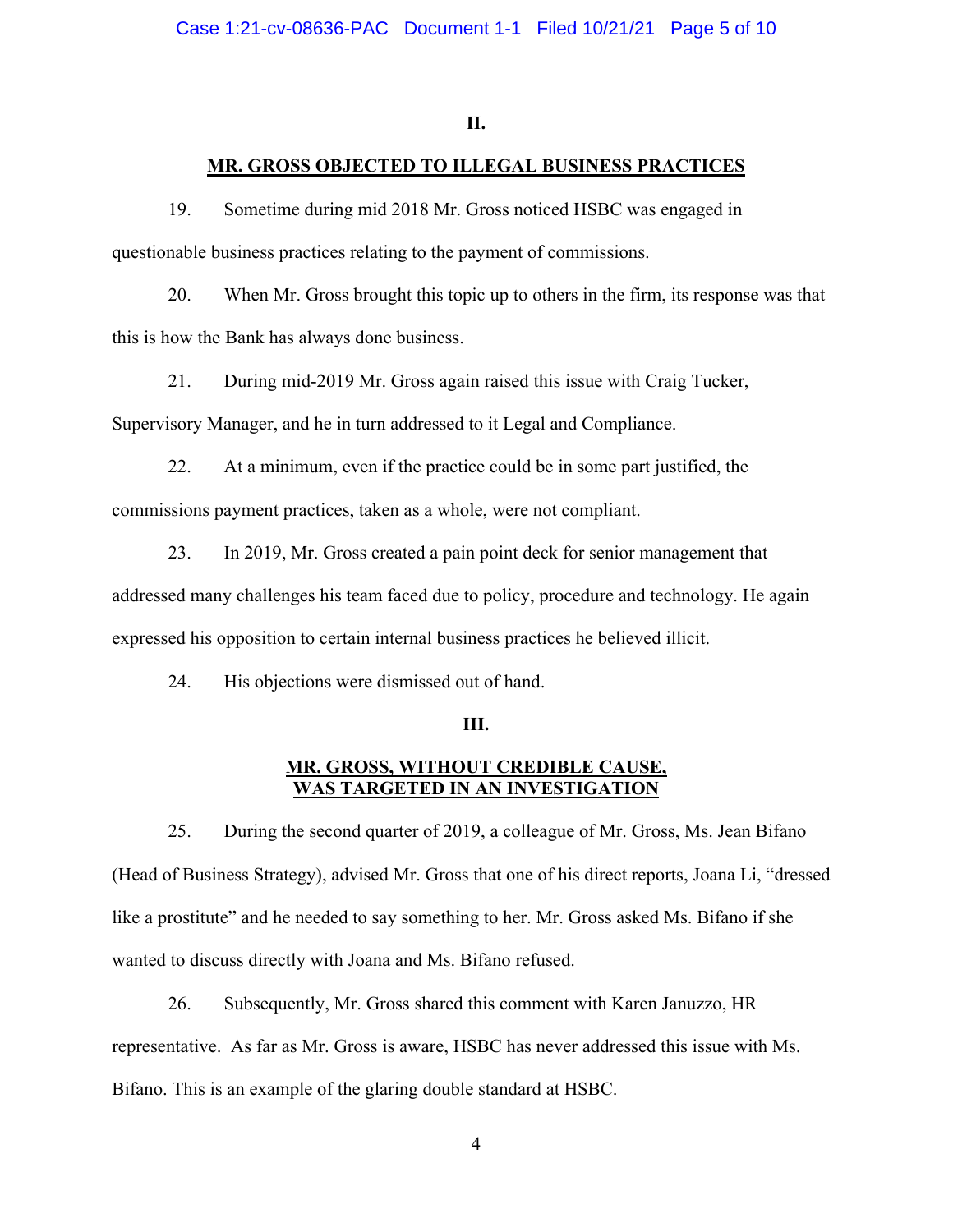#### Case 1:21-cv-08636-PAC Document 1-1 Filed 10/21/21 Page 6 of 10

27. Another example of this was when Lisa Carbone, Head of Risk and Regulatory Compliance, and Ms. Bifano made comments about how men dressed while on a Zoom call, comments that would have been met with serious punishment if made by a male concerning female employees.

28. While Mr. Gross' Performance Review for 2019 was "Strong" and Behavior rating was "Strong" in March 2020, Mr. Gross was contacted by Employee Relations about an accusation by Nicole Wong, Relationship Manager, that was described as Making her feel uncomfortable." There was no harassment accusation, no sexual misconduct and only her word against his. HSBC rendered a hasty decision against Mr. Gross and forty percent of his bonus was taken away and his performance rating was lowered retroactively.

29. Further, he was given a final warning. Mr. Gross later appealed the decision and was denied.

30. Mr. Gross was never previously involved in any HR issues and was told by Ms. Januzzo that no other complaints existed concerning his workplace conduct, rendering a final warning surprising. Mr. Gross believes Ms. Wong retaliated against him for reporting her to HR and her boss, Michael Cerminaro for both performance issues and false accusations she has made against another employee.

31. Ms. Wong has a well-known history of misinterpreting conversations and misreading social and professional cues. Mr. Gross had previously received numerous complaints about her performance and inability to comprehend conversations from members of his team, as well as clients, one of whom asked that she be removed from his business for this exact reason.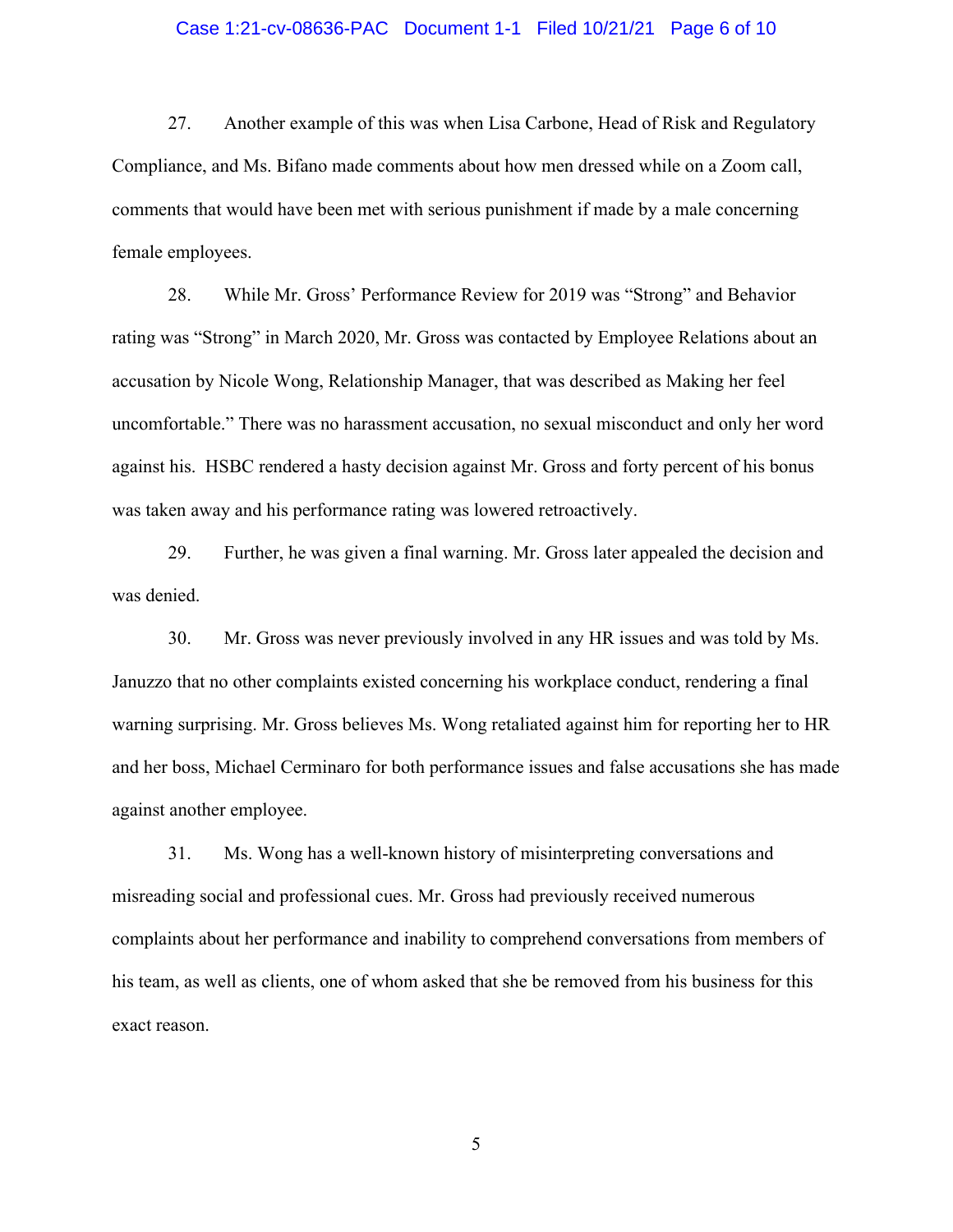#### Case 1:21-cv-08636-PAC Document 1-1 Filed 10/21/21 Page 7 of 10

32. Mr. Gross raised the issue of Ms. Wong's performance with her boss prior to her accusation. Yet, despite this history of performance issues and miscommunication, HSBC chose to take her word over that of Mr. Gross.

33. Indeed, prior to this incident/accusation, it was brought to Mr. Gross' attention by several employees that Ms. Wong was spreading a rumor that one of Mr. Gross' team members had been sexually inappropriate around her. Mr. Gross advised HR that she was slandering his name and yet nothing to his knowledge was ever done about it. The Bank never conducted an investigation or questioned his team member.

34. It was shortly after Mr. Gross reported Ms. Wong to Mr. Cerminaro and Ms. Januzzo that the accusation against him occurred. Mike Cerminaro made a comment to Mr. Gross when discussing the fact that she was removed from her client's business that he was afraid to reprimand her (or something like that) because he was nervous she would make false accusations to HR.

35. In mid to late 2019 Mr. Gross reported to HR and Joe Abruzzo that Ms. Bifano was difficult to work with, she didn't communicate, was often incorrect on investment subject matter and was extremely confrontational. This behavior was substantiated by her former manager, Dennis Duggan, during the 2019 talent review.

36. Additionally, Mr. Gross reported Ms. Bifano to HR and Mark Pittsey on two different occasions in writing about her abusive behavior towards him in front of colleagues that made him and his team members extremely uncomfortable.

37. The Bank entirely ignored his objections to Ms. Bifano's conduct. If it were Mr. Gross' behavior toward female colleagues at issue the response from HSBC would have been swift and severe.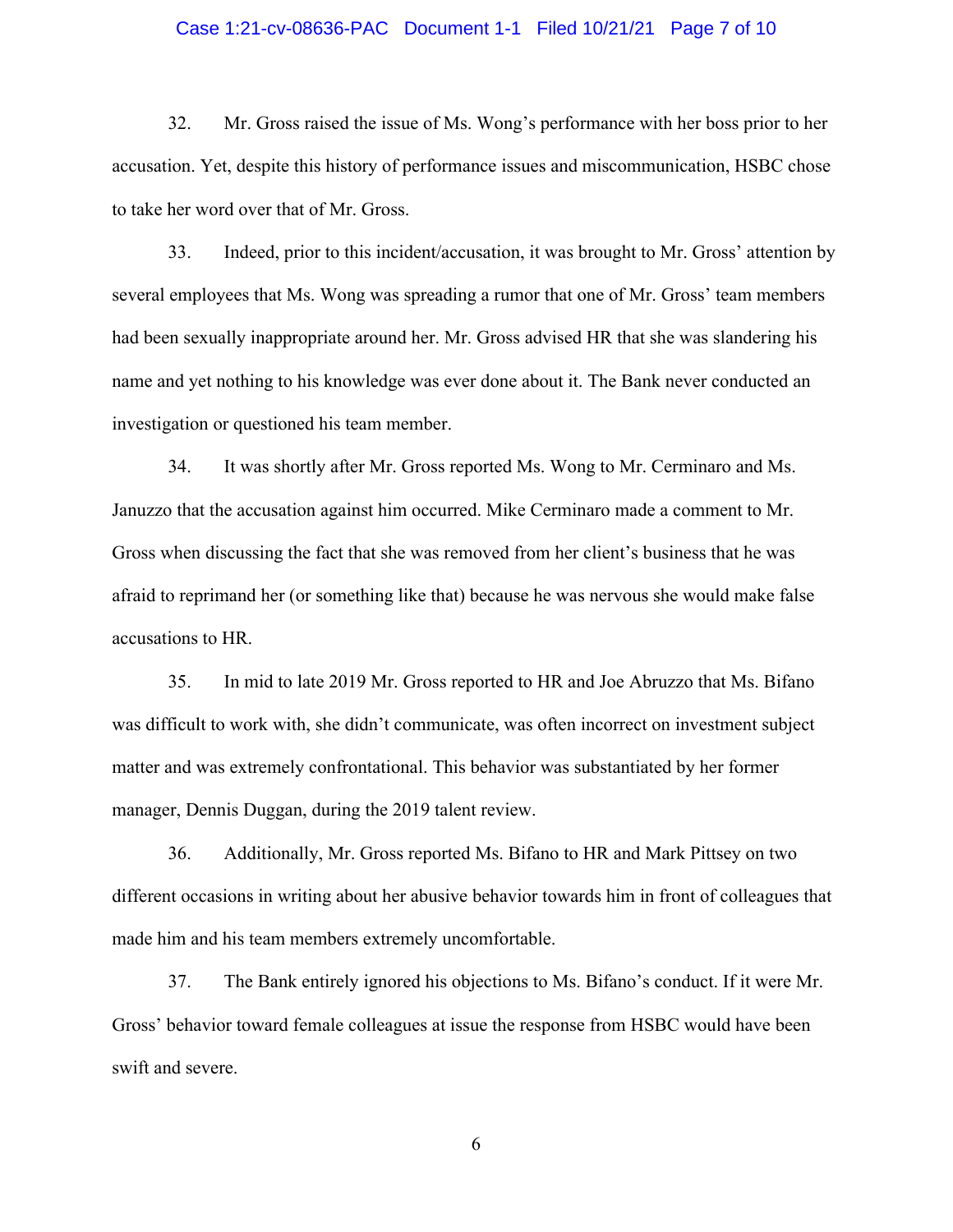#### Case 1:21-cv-08636-PAC Document 1-1 Filed 10/21/21 Page 8 of 10

38. On August 28th, Mr. Gross received an email at 2pm to accept a Zoom meeting at 2:30pm with 4 people (Financial Crime Risk, HR Employee Relations and Legal). During the meeting he was accused of using WeChat to communicate with a prospect and making a recommendation for a non HSBC Hedge Fund to a woman referred to as Cindy Q.

39. Mr. Gross met Cindy Q in Q3 2019 when she attended a presentation for a prospect and friend of hers, Lan Shi, at HSBC's office. Winnie Peng was the Relationship Manager and John Bradarich was to be the Investment Counselor for Ms. Shi.

40. Both Ms. Peng and Mr. Bradarich were in attendance at this earlier meeting with Cindy Q. As the meeting concluded with Ms. Shi, Cindy Q stayed back to ask questions and while Mr. Gross mentioned that he cannot talk specifically about Ms. Shi due to confidentiality, he could discuss general topics and asked her questions. Cindy Q shared her happiness with her advisor at Goldman Sachs and shared a story about her negative experience from not diversifying her concentrated GDS stock. She was not the prospect.

41. In the following days/weeks Cindy Q needed to get a visa from the Brazilian consulate and Ms. Peng and Ms. Shi asked if there was anything the Bank could do to help. Mr. Gross asked his Latin American team colleagues if they knew anyone at the consulate. They shared with him that she just needed to go there and wait, but to show up early.

42. Ms. Peng told Mr. Gross to communicate with Cindy Q via WeChat. In fact, Ms. Peng introduced Mr. Gross to WeChat and showed him how to download and use it. Mr. Gross advised her that business cannot be conducted on WeChat. She connected him to Cindy Q, and Cindy Q and he communicated using WeChat as this was the only form of communication that she claimed to use. Mr. Gross also did not want to use firm email for non-firm related matters.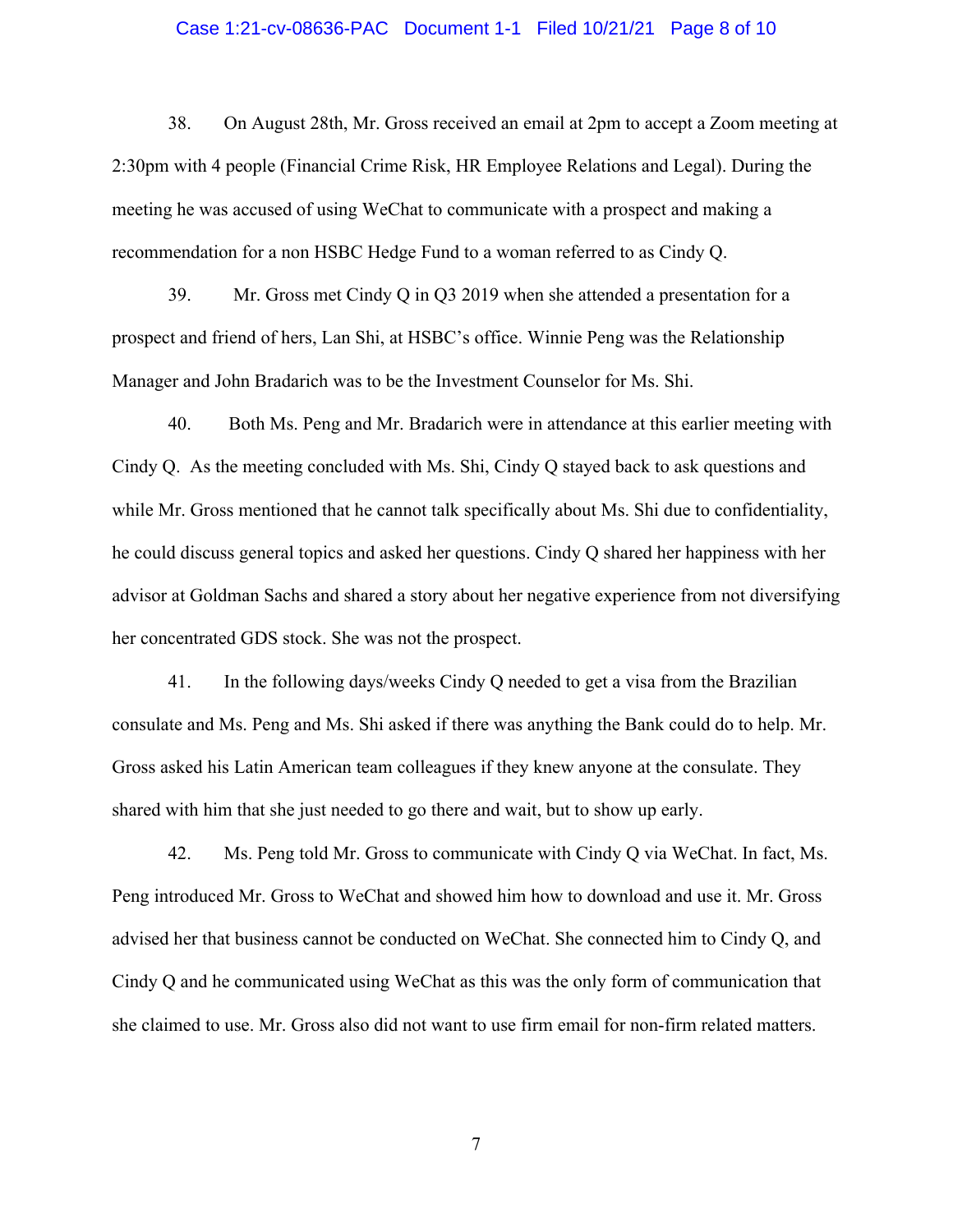#### Case 1:21-cv-08636-PAC Document 1-1 Filed 10/21/21 Page 9 of 10

43. During the course of the next year, Mr. Gross would contact Cindy Q from time to time to inquire how she was faring through Covid and to attempt to maintain a dialogue. In one text exchange she invited him to an event which he could not attend. He decided to ask if she was interested in meeting a hedge fund manager that he thought might be of interest given his focus on small cap and her interest in tech. It was a suggestion for an introduction and not a solicitation to invest with the fund.

44. Mr. Gross received no response and did not follow up. He was not receiving any compensation or benefit in any form relating to this proposed introduction. His intention was to enhance her network. Like many professionals, Mr. Gross networks with friends and colleagues. He is keenly aware of the "Selling Away" policy. As a salesperson, maintaining contact with people is key.

45. Bottom line is that Mr. Gross violated no policies by his communications with Cindy Q. Rather, the Bank is seizing on an innocuous issue to target him. Furthermore, Mr. Gross was informed by Mark Pittsey in June 2020 that he was "on the list" for reduction as the firm planned to move ahead with both voluntary and involuntary reduction in force and Mr. Gross was even told that the budget would be need to incur greater cuts than originally planned. Mr. Pittsey informed Mr. Gross of this while also letting him know he was eligible for the Voluntary Separation Plan ("VSP"). While no direct suggestion was made by Mr. Pittsey to accept the VSP, the inference was clear.

46. Mr. Gross' sudden fall from grace, following his pushback on the Bank's unlawful business practices, is the consequence of retaliation as well as an obvious double standard as it pertains to males versus females. Any suggestion of improper conduct by males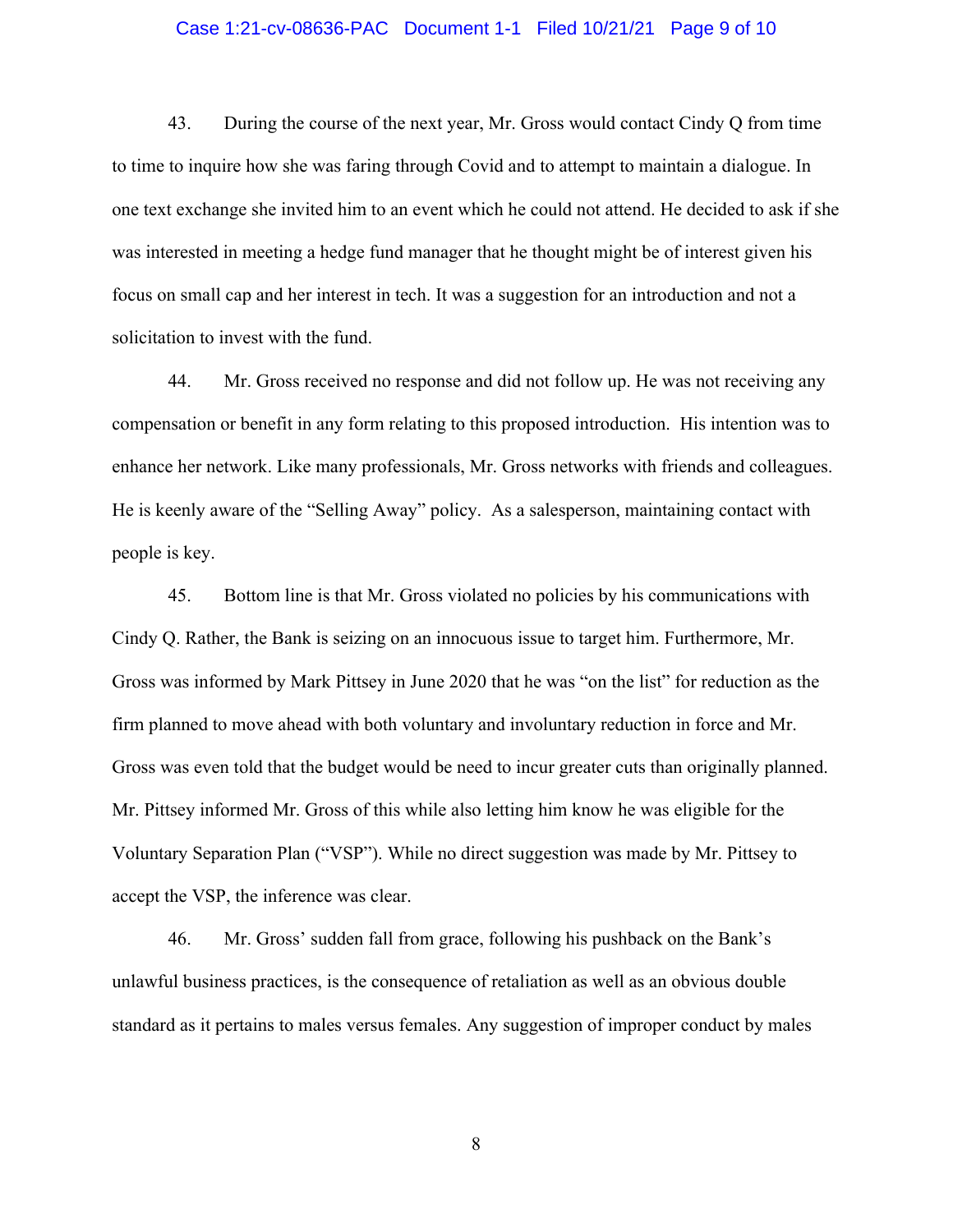#### Case 1:21-cv-08636-PAC Document 1-1 Filed 10/21/21 Page 10 of 10

such as Mr. Gross are reacted to way disproportionately and female employees can get away with just about anything. Gender discrimination is wrong no matter who the perpetrator.

47. On September 1, 2020 HSBC summarily terminated Mr. Gross. The discharge was the product of illegal retaliation and discrimination.

48. Separately, when employee cuts were discussed last year, there was a focus at the Bank on bringing in junior people and cutting older individuals. In the Markets business, the term "juniorization" was used. This is an effort to reduce older males. This was yet another motivation for the inexplicable termination of Mr. Gross.

49. Mr. Gross was terminated in retaliation for his protected conduct and because of age and gender discrimination.

50. Mr. Gross respectfully requests that his U-5 be expunged as to the reasons for his termination as it did not violate any regulatory or internal HBSC policy and replaced with the language suggested above.

Dated: New York, New York February 12, 2021

## **KAISER SAURBORN & MAIR, P.C.**

By:\_\_\_\_\_\_\_\_\_\_\_\_\_\_\_\_\_\_\_\_\_\_\_\_\_\_\_\_\_\_\_\_\_

Daniel J. Kaiser, Esq.

 Attorney for Claimant 30 Broad Street, 37<sup>th</sup> Fl. New York, New York 10004 (212) 338-9100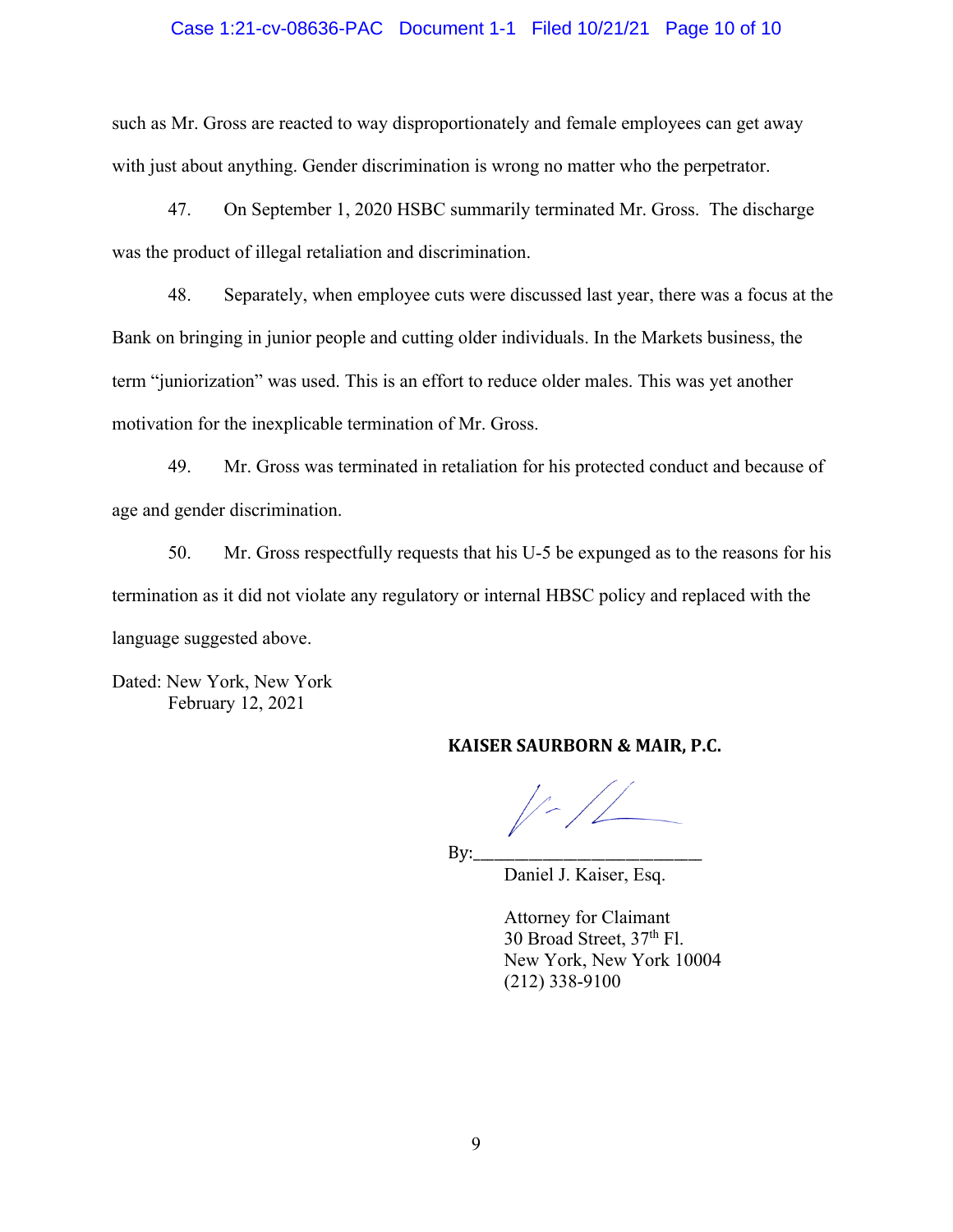# EXHIBIT B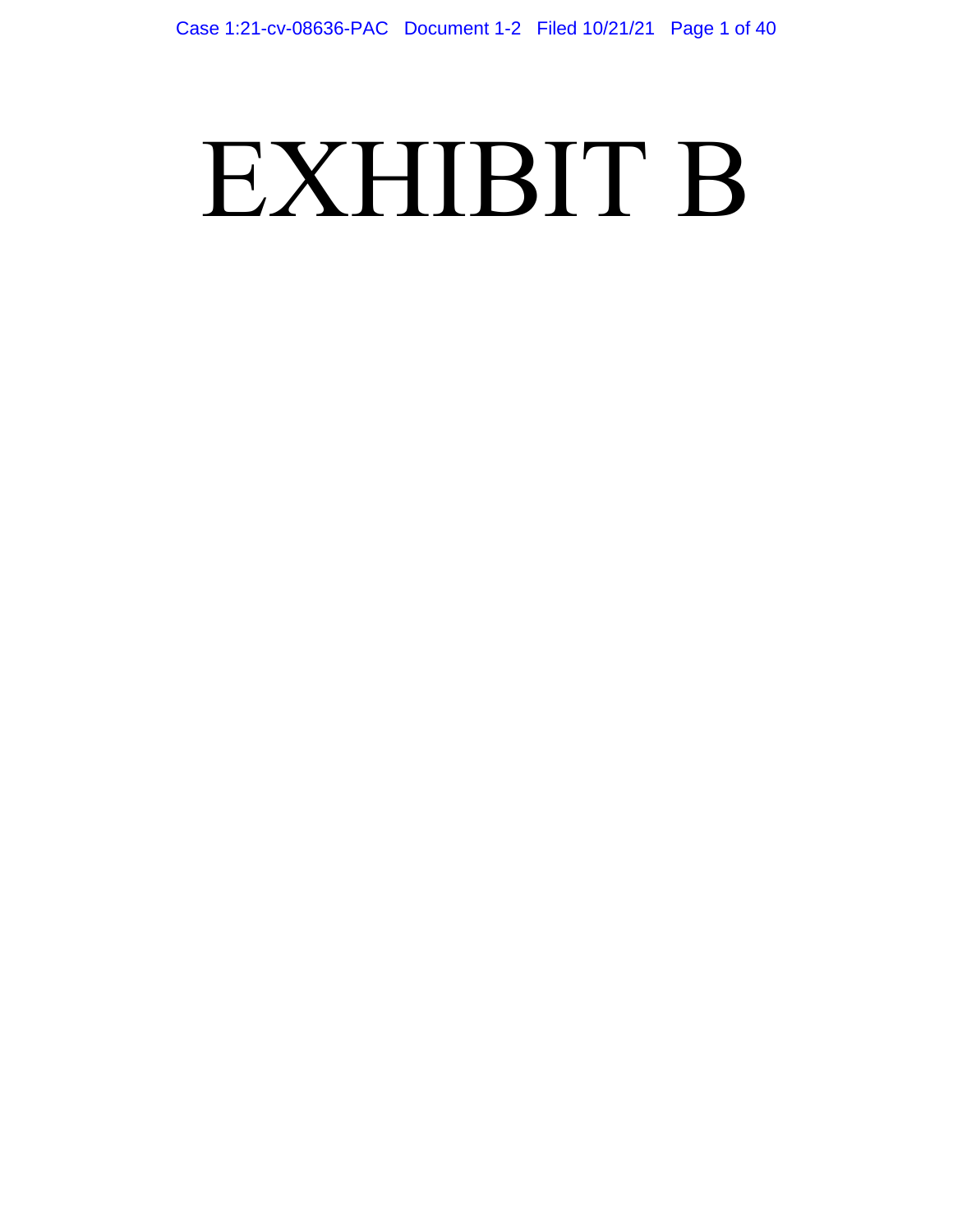#### **LEGAL LANGUAGE SERVICES**



A Division of ALS International, Inc. 8014 State Line Road Suite 110 Leawood, KS 66208

Telephone (913) 341-3167 (800) 755-5775 **Toll Free** Telefax  $(913)$  341-3168 www.legallanguage.com

October 6, 2021

To whom it may concern:

This is to certify that the attached transcription of English audio recording is an accurate representation from the media received by this office. This transcription is designated as:

## **August 27, 2021 Hearing Recording**

Maria Victoria Portuguez, manager with this company, certifies that Curtis Field, who performed this transcription, is fluent in standard North American English and is qualified to transcribe.

She attests to the following:

"To the best of my knowledge, the accompanying text is a true, full and accurate transcription of the specified audio recording".

Antaramantan

**MY APPOINTMENT** 

**EXPIRES 7-31-2022** 

Signature of Maria Victoria Portuguez

Subsortbed and sworn to before me this October 6, 2021.

Thomas R. McLean Notary Public, State of Kansas Qualified in Johnson County My commission expires July 31, 2022

Sincerely,

Victor J. Hertz President & CEO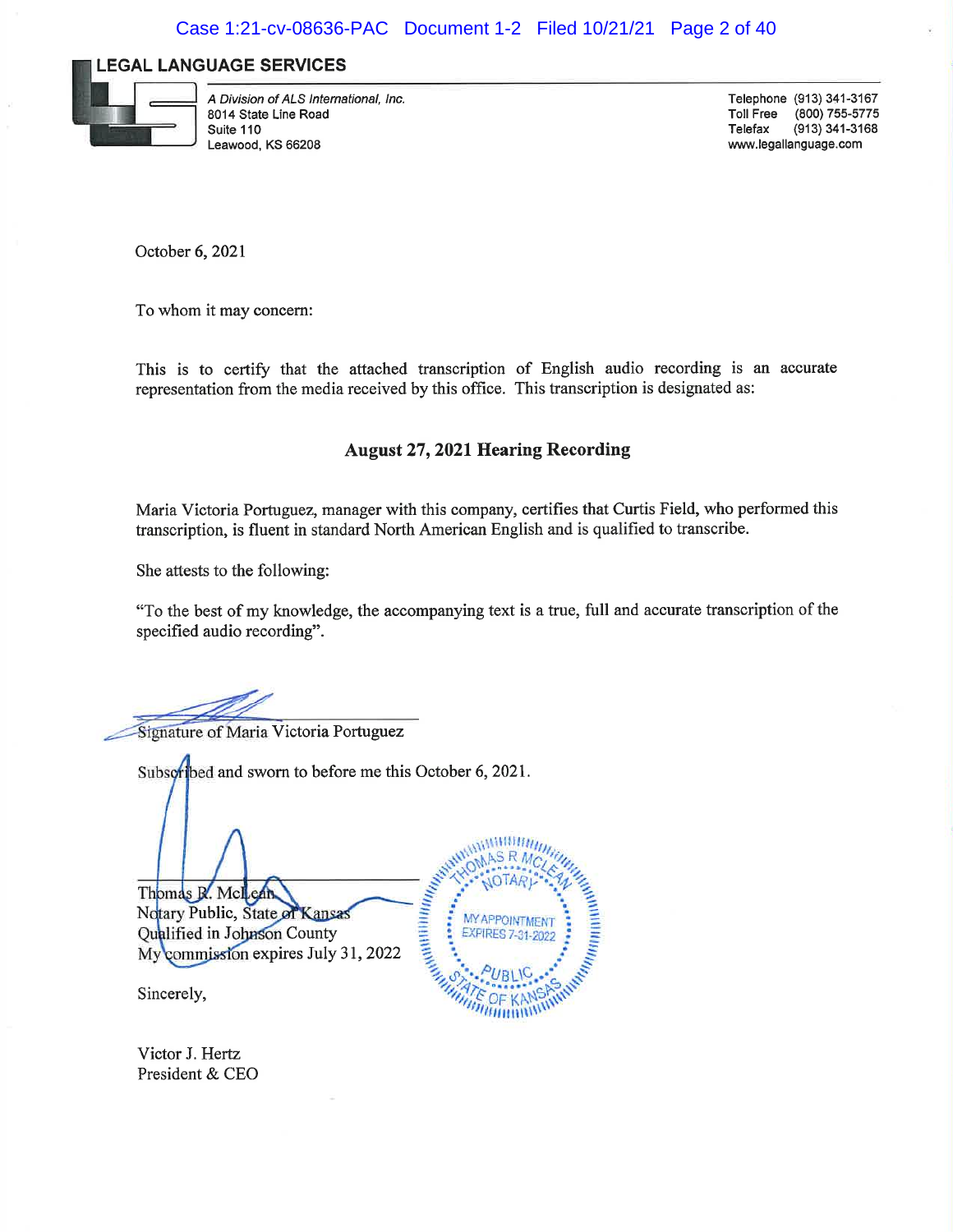# **LEGAL LANGUAGE SERVICES**

# **TRANSCRIPTION OF AUDIO**

## **DESIGNATED AS: August 27, 2021 Hearing Recording**

## **LEGAL LANGUAGE JOB #: 808837**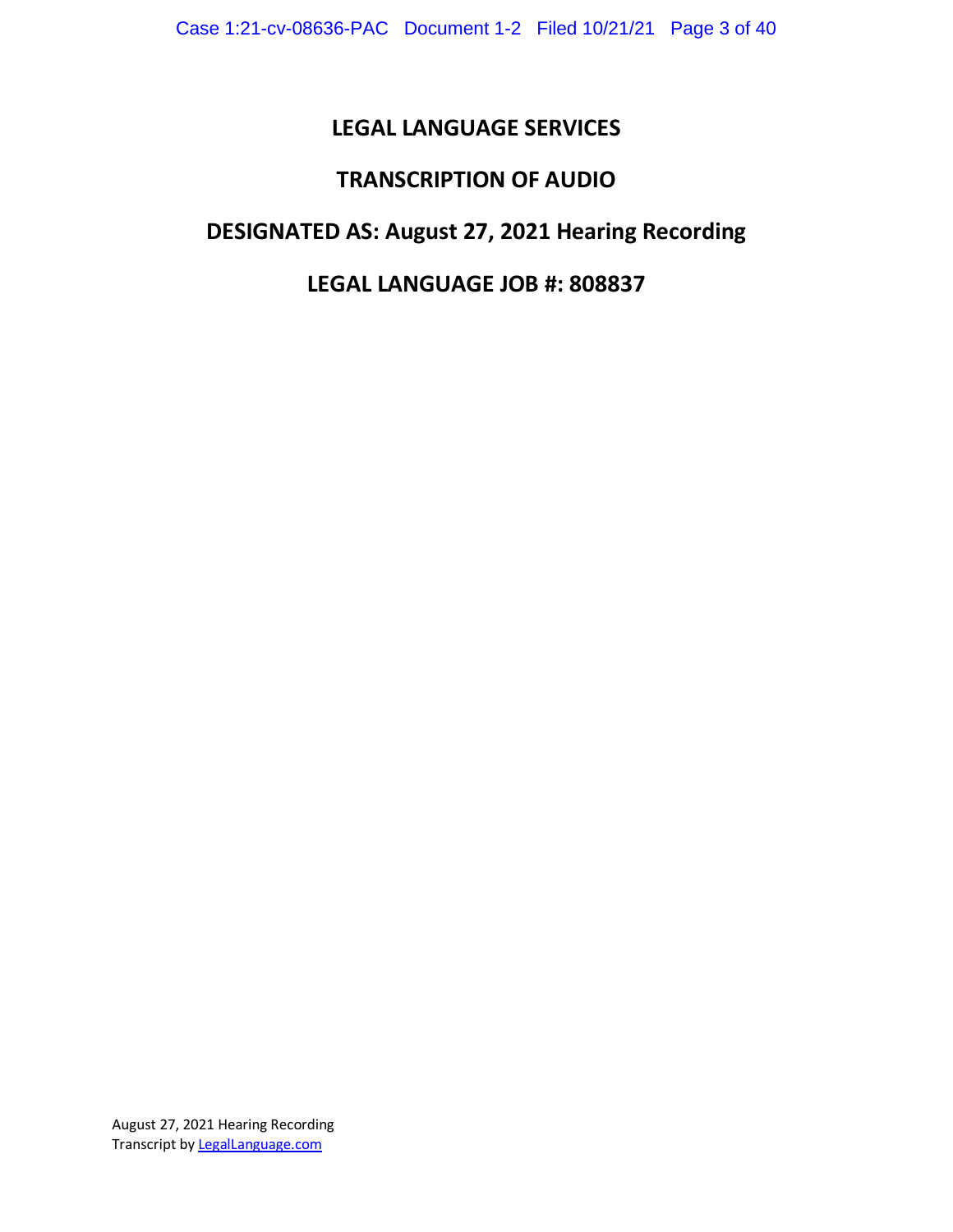# Case 1:21-cv-08636-PAC Document 1-2 Filed 10/21/21 Page 4 of 40

| Crystal Dallier:        | 00:04 | Good morning everyone. My name is [Crystal Dallier]. I am a               |
|-------------------------|-------|---------------------------------------------------------------------------|
|                         |       | FINRA case administrator. Today is August 27 <sup>th</sup> , 2021. We are |
|                         |       | here on case ID number 21-00392. It's Adam Gross versus HSBC              |
|                         |       | Securities, USA Inc. Claimant's counsel, could you please                 |
|                         |       | introduce yourself and your client?                                       |
| Daniel Kaiser:          | 00:39 | Uh, Daniel [UI - audio cut off] of Kaiser, Saurborn & Mair.               |
|                         |       | Representing the claimant, Adam Gross.                                    |
| <b>Crystal Dallier:</b> | 00:47 | And for the record, Mr. Gross is present today.                           |
| Adam Gross:             | 00:50 | Yes.                                                                      |
| Daniel Kaiser:          | 00:50 | [UI-audio muffled]                                                        |
| Crystal Dallier:        | 00:53 | Respondent's counsel, may you please introduce yourself?                  |
| Ira Rosenstein:         | 00:57 | This is Ira [Rosenstein] for respondent. And also representing            |
|                         |       | respondent is [Joanne Wilcomb], who is not presently on the               |
|                         |       | call, but may join later.                                                 |
| <b>Crystal Dallier:</b> | 01:06 | Thank you. Our panel today is Mr. Peter [Gillespie], he is our            |
|                         |       | chairperson, Joseph Kelly, and David [Weisenfeld]. Mr. Gillespie,         |
|                         |       | I will now turn over to you.                                              |
| Peter Gillespie:        | 01:24 | Thank you. Um, just a, a little housekeeping. I have no                   |
|                         |       | disclosures to add beyond what's on the record. Uh, Mr. Kelly,            |
|                         |       | how about you?                                                            |
| Joseph Kelly:           | 01:38 | No, I have no disclosures to add either.                                  |
| Peter Gillespie:        | 01:41 | Uh, Mr. Weisenfeld?                                                       |
| David Weisenfeld:       | 01:42 | I have no further disclosures.                                            |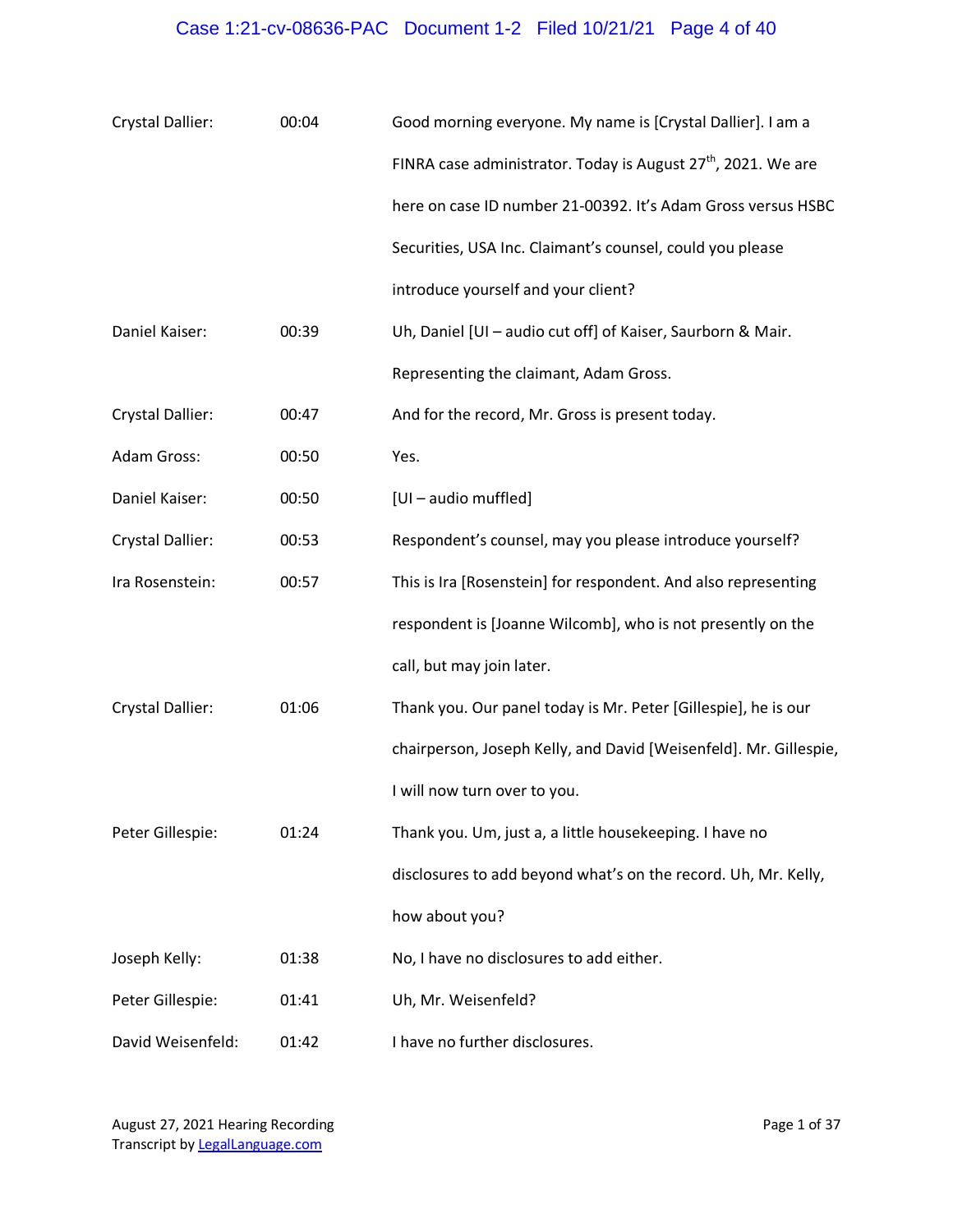# Case 1:21-cv-08636-PAC Document 1-2 Filed 10/21/21 Page 5 of 40

| Peter Gillespie: | 01:44 | Uh, and number two, uh, for the parties at the uh, initial pre-      |
|------------------|-------|----------------------------------------------------------------------|
|                  |       | hearing conference, we discussed that Mr. Kelly would appear         |
|                  |       | today by audio only, no video. Uh, that was agreeable at the         |
|                  |       | time. Is that still agreeable to the claimant?                       |
| Daniel Kaiser:   | 02:03 | Uh, it is.                                                           |
| Peter Gillespie: | 02:04 | To the respondent?                                                   |
| Ira Rosenstein:  | 02:05 | Yes.                                                                 |
| Peter Gillespie: | 02:07 | All right. And uh, is there any uh, objection? Do you accept the     |
|                  |       | uh, panel as it's been constituted uh, for the claimant?             |
| Daniel Kaiser:   | 02:15 | No. There is no objection.                                           |
| Peter Gillespie: | 02:18 | Thank you. And for the respondent?                                   |
| Ira Rosenstein:  | 02:20 | I got nervous there. Uh, yes, we accept the panel.                   |
| Peter Gillespie: | 02:24 | Uh, Mr. Rosenstein, you weren't nearly as nervous as I was for a     |
|                  |       | moment. Um, all right. Uh, the parties have been introduced on       |
|                  |       | the record. Uh, the arbitrators have submitted their oaths. Uh,      |
|                  |       | Ms. Dallier has uh, properly characterized the hearing. Uh, Mr.      |
|                  |       | Kaiser, my understanding uh, today is that this is uh, primarily, if |
|                  |       | not exclusively, uh, an expungement request. Is that correct?        |
| Daniel Kaiser:   | 03:01 | That is correct.                                                     |
| Peter Gillespie: | 03:02 | Okay. I think we've earlier covered this, but I'd note again for     |
|                  |       | the record, uh, that there's been no service on any individual       |
|                  |       | uh, customer. Would you, again, uh, if you don't mind, explain       |
|                  |       | for the record why that is?                                          |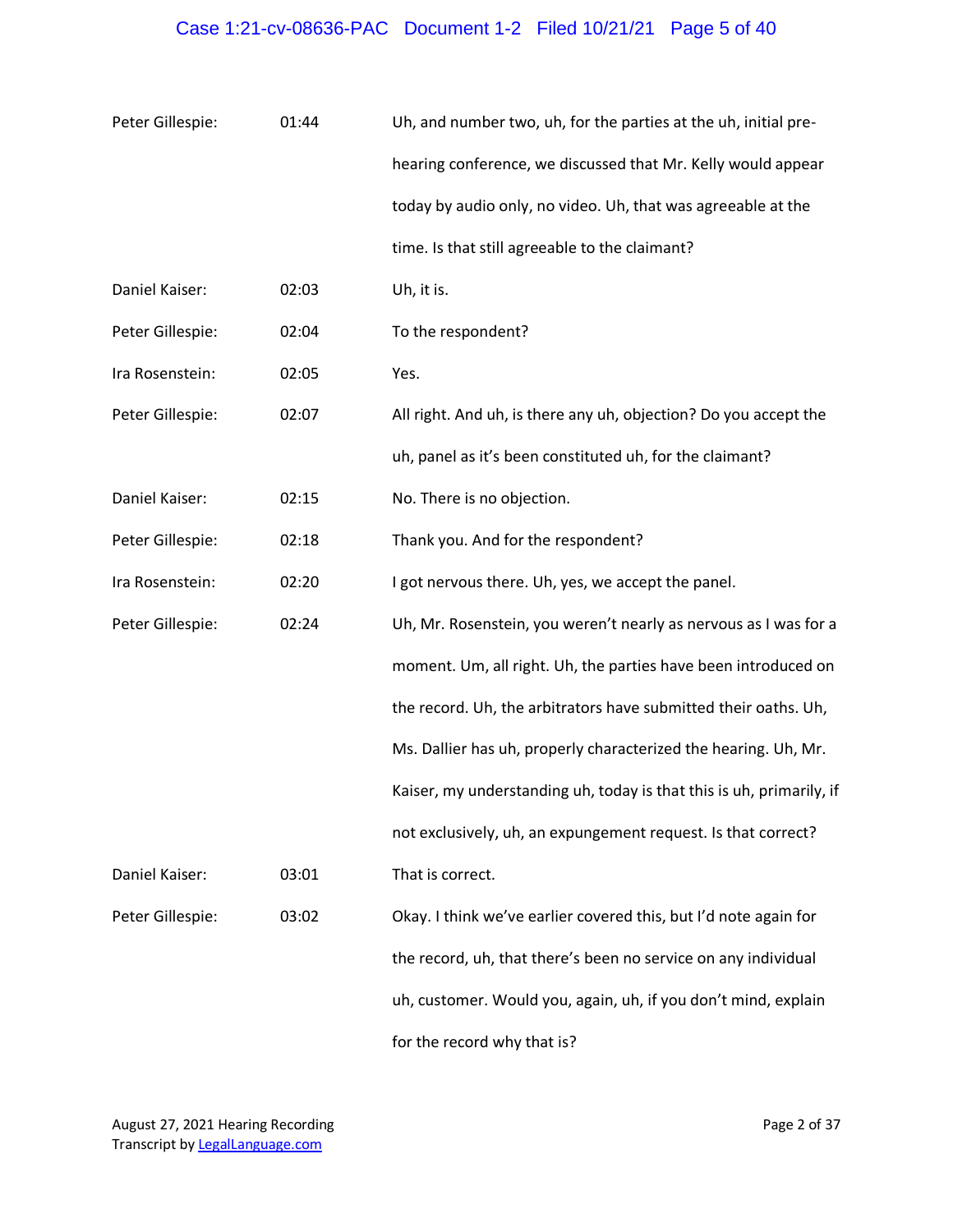# Case 1:21-cv-08636-PAC Document 1-2 Filed 10/21/21 Page 6 of 40

| Daniel Kaiser:   | 03:20 | Well there, there's no customer involvement as far as I know in,  |
|------------------|-------|-------------------------------------------------------------------|
|                  |       | in, in what we're dealing with here today. It's expunging the     |
|                  |       | reasons for his termination uh, which we believe to be falsely    |
|                  |       | reflected U5. That is the, you know, exclusive scope of this      |
|                  |       | proceeding.                                                       |
| Peter Gillespie: | 03:37 | And the termination, if my recollection is correct, arose from an |
|                  |       | internal investigation uh, which did not directly involve any     |
|                  |       | customer complaint. Is that also true?                            |
| Daniel Kaiser:   | 03:47 | That is, that is correct, yes. As far as I know, yes.             |
| Peter Gillespie: | 03:51 | Uh, Mr. [Rosenfeld] do we have it uh, correct?                    |
| Ira Rosenstein:  | 03:54 | Uh, uh, yeah. Rosen-it's Rosenstein, but yes.                     |
| Peter Gillespie: | 03:57 | I'm sorry, Rosenstein.                                            |
| Ira Rosenstein:  | 03:59 | That's okay.                                                      |
| Peter Gillespie: | 03:59 | I beg your, I beg your pardon.                                    |
| Ira Rosenstein:  | 04:01 | No, no, no problem.                                               |
| Peter Gillespie: | 04:02 | Uh, but it is correct, is it?                                     |
| Ira Rosenstein:  | 04:04 | Yes. This is a um, employment um, expungement um, type of         |
|                  |       | case. Not, not customer related.                                  |
| Peter Gillespie: | 04:12 | All right. Uh, I have uh, arbitrator's exhibit number one uh,     |
|                  |       | which are the pleadings the panel has received. Uh, we have the   |
|                  |       | submission agreement and claim from the claimant uh, both         |
|                  |       | filed on the portal on May 4, uh, 2021. Although they may have    |
|                  |       | been uh, signed earlier. And we have the statement of answer      |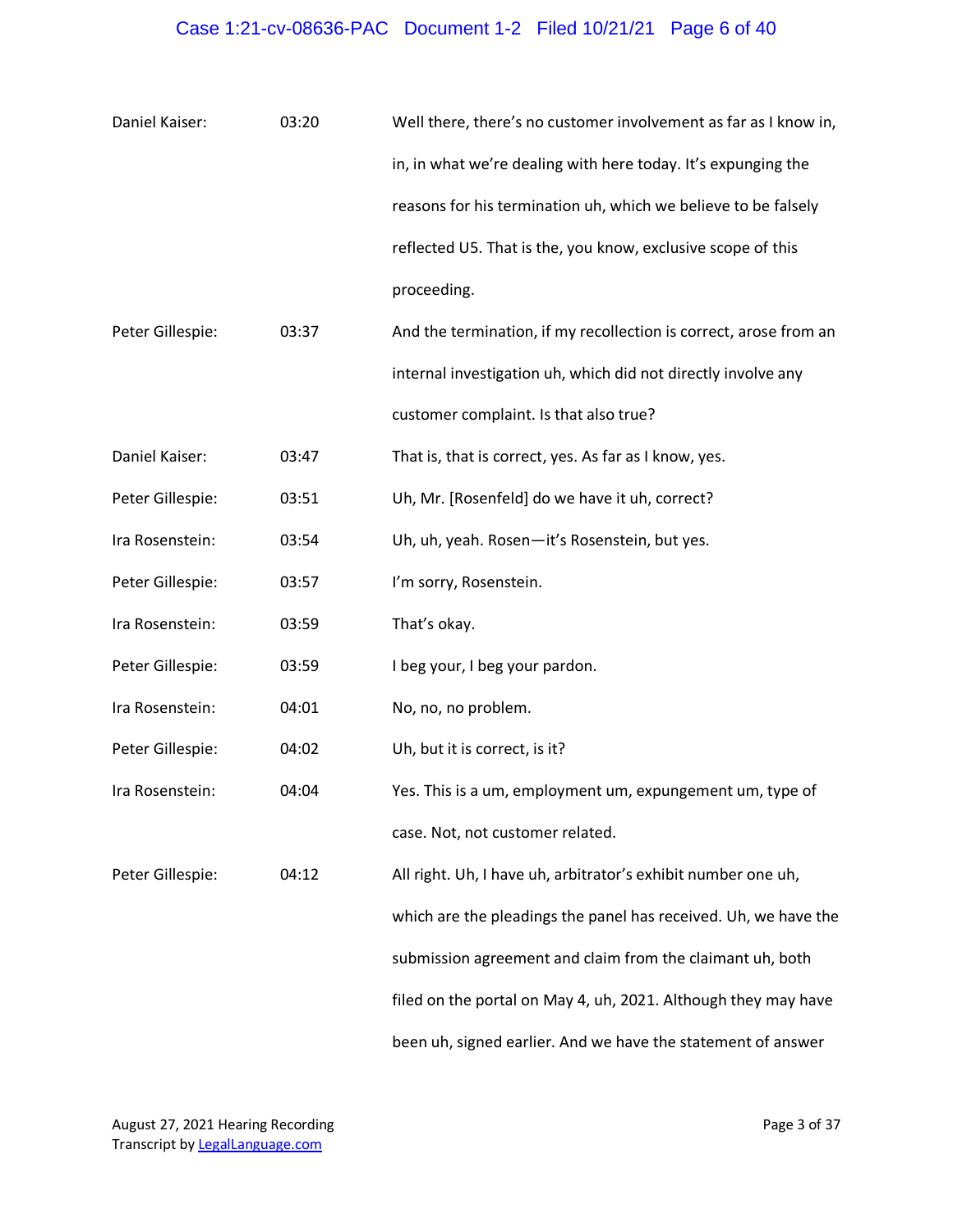## Case 1:21-cv-08636-PAC Document 1-2 Filed 10/21/21 Page 7 of 40

from the respondent filed on the portal on May 4, 2021. And the respondent submission agreement submitted to the portal on May 25. Are there any other pleadings in this manner, which I have not mentioned? Mr. Claimant?

- Daniel Kaiser: 04:52 Uh, no. Not that I'm aware.
- Peter Gillespie: 04:54 Uh, okay. And uh, Mr. Rosenstein, that correct?
- Ira Rosenstein: 05:00 That is correct.

Peter Gillespie: 05:04 Any objection to the admission of exhibit one?

- Ira Rosenstein: 05:07 No objection…
- Daniel Kaiser: 05:08 No.
- Ira Rosenstein: 05:08 …from respondent.
- Peter Gillespie: 05:09 Okay.

Daniel Kaiser: 05:09 No objection from claimant.

Peter Gillespie: 05:12 Um, Mr. Kaiser, would you like to do a brief opening statement? Daniel Kaiser: 05:19 Uh it'll—yes, very brief. Uh, just to sort of, set things as to what's gonna be, hopefully accomplished today. Uh, as you, as you noted uh, Chairman, this is a, a hearing to, that, that is directed solely for the purpose of, of an expungement that um, claimant believes he's entitled to. Um, the, it is his, it is his belief, and he maintains that the U5 that was filed um, in connection with his UBS—I'm sorry, with his HSBC employment is um, is false. Um, it reflects false reasons for his termination um, and the facts surrounding that. Um, as, as I think you know,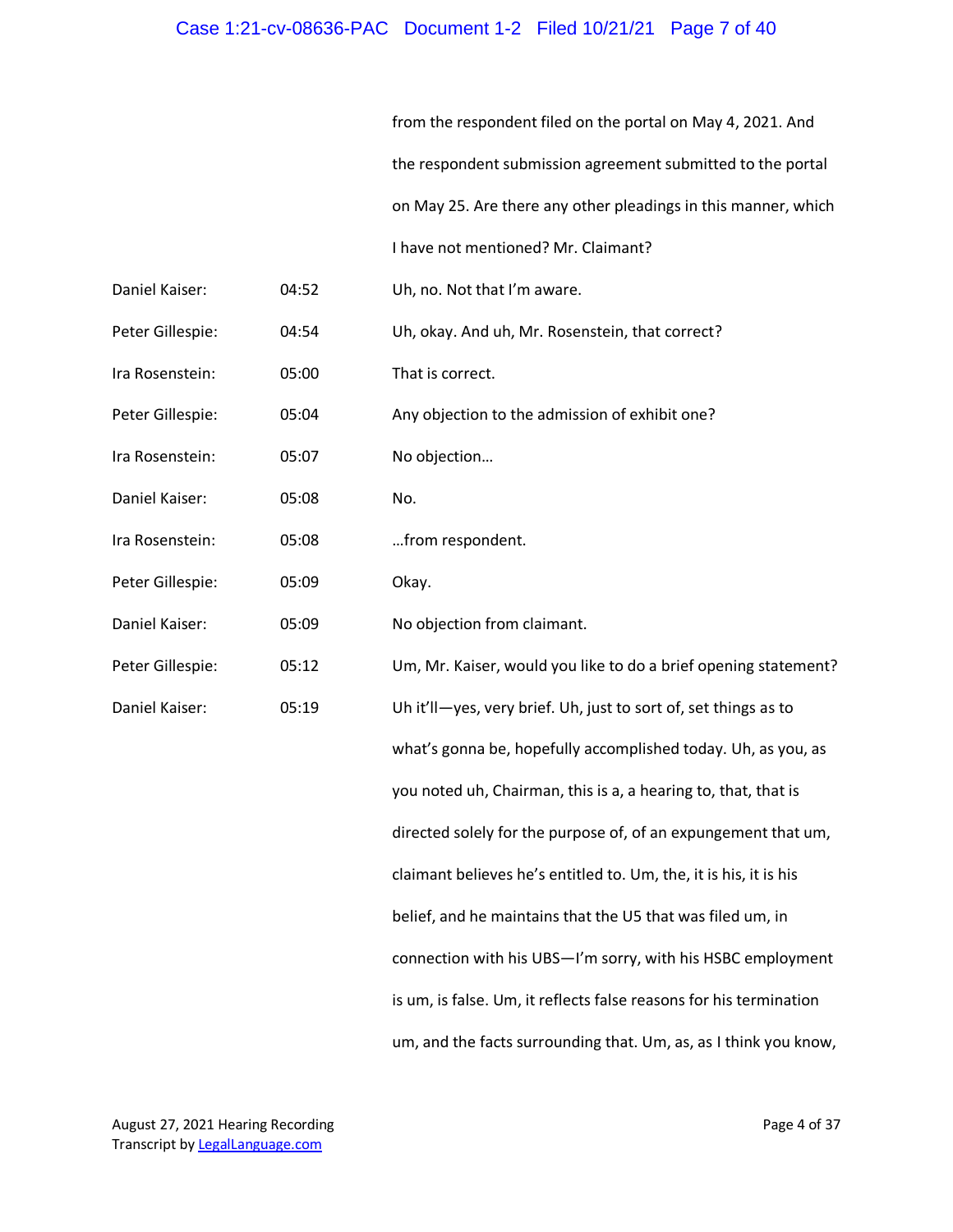#### Case 1:21-cv-08636-PAC Document 1-2 Filed 10/21/21 Page 8 of 40

the, in the context of a global settlement um, the firm has agreed not to contest this expungement hearing. Um, one of the two exhibits we will offer today is, is the settlement agreement that reflects that agreement. Um, our intention is to provide some general background, factual background um, as to what occurred in the context of his termination, so that the panel has, has, has a, has at least some uh, full factual context for what occurred when, when making its expungement decision on that. That evidence will be provided through Adam Gross uh, the claimant. There will be no other witnesses that, that we will call uh, at this hearing. Um, and again, the two, two exhibits that we will provide [UI – muffled audio] agreement and the U5 itself, so the panel can, can review what the U5 currently, currently reflects. Um, and how we believe um, it should be changed. So um, with that um, I would, when the panel is ready, we'll, we'll have uh, Mr. Gross testify to you um, about what he knows about these issues.

Peter Gillespie: 07:24 Uh, Mr. Kaiser just so that I'm clear, um, my general understanding is that we can, if we feel it is warranted, expunge uh, something from a U5. I'm not at all clear that we can substitute anything in its place. Um, so just when you get to your claim for relief, uh, I'd like you to tell me exactly what you would like the panel to do uh, without saying…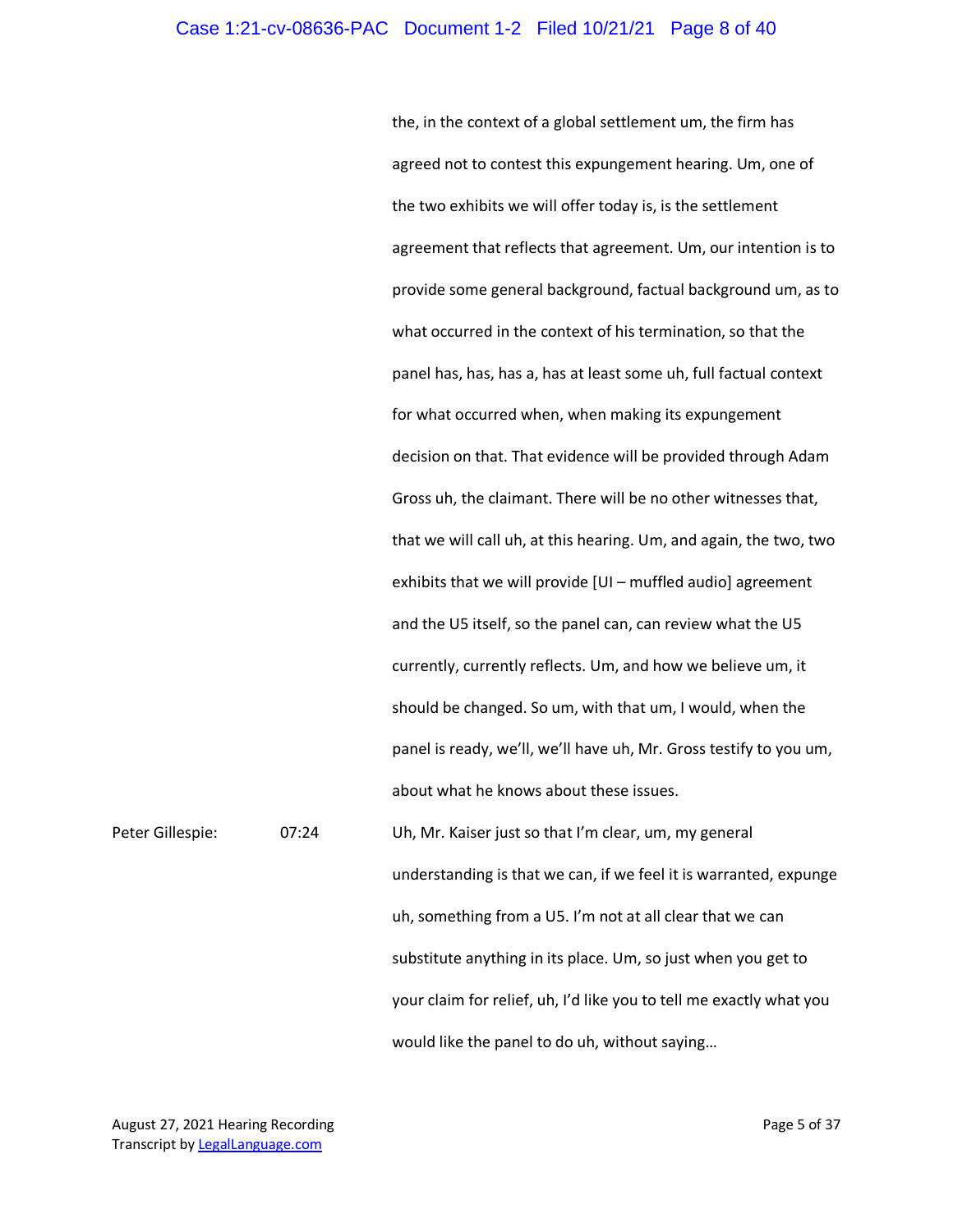# Case 1:21-cv-08636-PAC Document 1-2 Filed 10/21/21 Page 9 of 40

| Daniel Kaiser:   | 07:56 | Sure.                                                             |
|------------------|-------|-------------------------------------------------------------------|
| Peter Gillespie: | 07:57 | whether we'll do it or not. Uh, the other                         |
| Daniel Kaiser:   | 07:59 | Right, right.                                                     |
| Peter Gillespie: | 08:00 | thing, I think um, if my recollection is correct, your pleadings  |
|                  |       | mentioned an occurrence number or numbers. Uh, make it easy       |
|                  |       | for us today, as you go through the hearing, if you would restate |
|                  |       | those at, at some point. There's no necessary time to do it.      |
| Daniel Kaiser:   | 08:14 | And you're referring to the, the places in the U5 that need, that |
|                  |       | we would believe need expunging. Is that what you're referring    |
|                  |       | to?                                                               |
| Peter Gillespie: | 08:23 | And the occurrence number giving rise to those issues.            |
| Daniel Kaiser:   | 08:28 | Okay. I'm, I'm, I'm not sure what you're referring to as          |
|                  |       | occurrence number. You're talking about something that is         |
|                  |       | referred to specifically in the U5?                               |
| Peter Gillespie: | 08:37 | Uh, I, I'll be honest with you, I don't know where they're        |
|                  |       | reflected.                                                        |
| Daniel Kaiser:   | 08:41 | Okay well we'll, we'll have to                                    |
| Peter Gillespie: | 08:42 | But uh                                                            |
| Daniel Kaiser:   | 08:42 | dig                                                               |
| Peter Gillespie: | 08:42 | But, but what I, what I do know is, FINRA requires me to list     |
|                  |       | them in the, in any order. So                                     |
| Daniel Kaiser:   | 08:49 | Okay. Uh                                                          |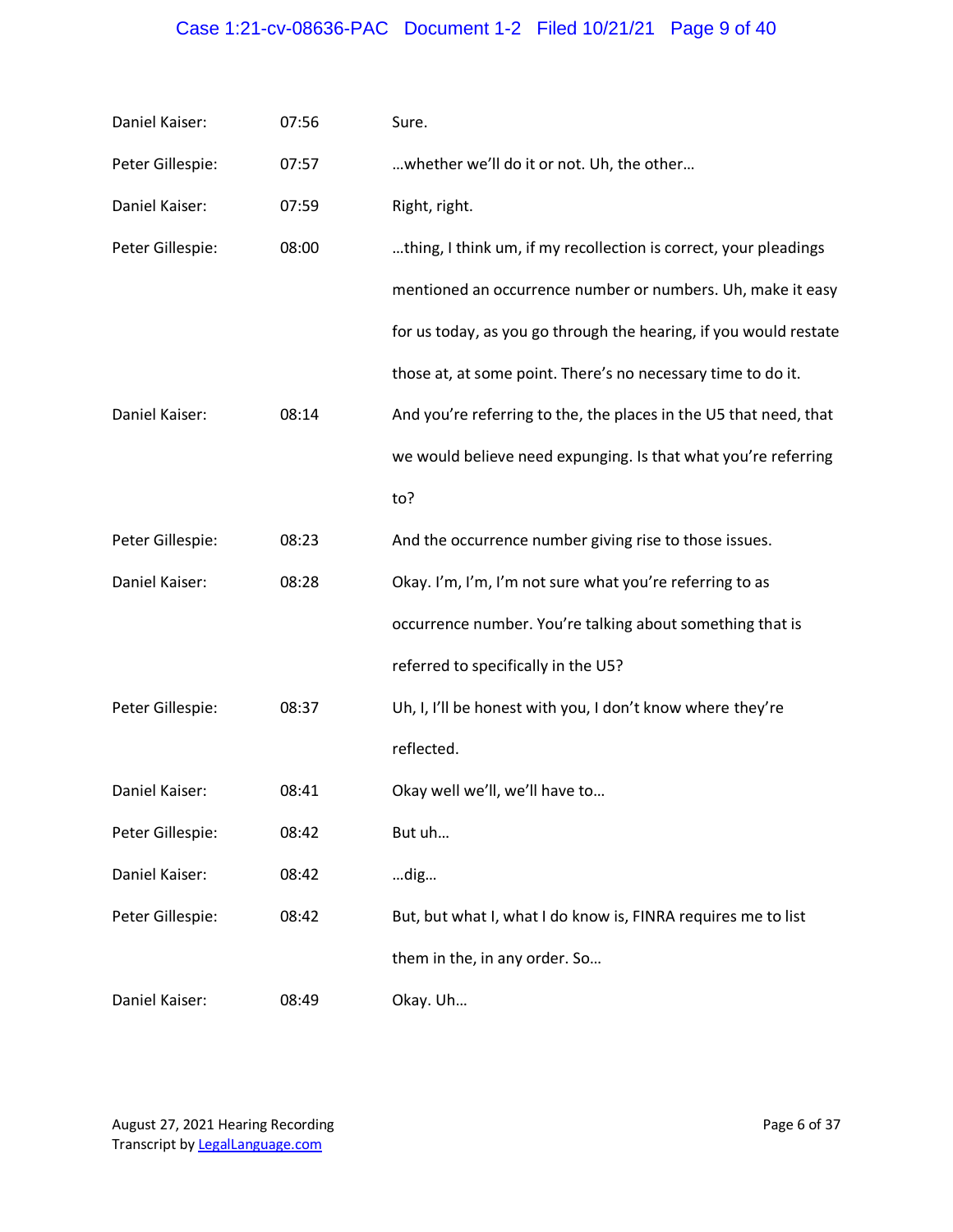# Case 1:21-cv-08636-PAC Document 1-2 Filed 10/21/21 Page 10 of 40

| Peter Gillespie:  | 08:50 | we'll work, we'll work that out. If uh, if we have to, we'll take |
|-------------------|-------|-------------------------------------------------------------------|
|                   |       | a break and I'll get a better definition for you.                 |
| Daniel Kaiser:    | 08:56 | Okay.                                                             |
| Peter Gillespie:  | 08:57 | Okay.                                                             |
| Daniel Kaiser:    | 08:57 | Sure.                                                             |
| Peter Gillespie:  | 08:58 | Um, Mr. Rosenstein uh, do you have anything you wish to say at    |
|                   |       | this time?                                                        |
| Ira Rosenstein:   | 09:05 | No, uh, I think Mr. Kaiser did describe the circumstances         |
|                   |       | accurately. Uh, uh, we're, we're, it's an uh, expungement case    |
|                   |       | uh, there's no claim for damages, and um, uh, we, we are um,      |
|                   |       | not presenting any um, uh, any witnesses um, uh, or opposing      |
|                   |       | uh, you know, the, the, the request. Um, we'll, we'll leave it to |
|                   |       | the panel's discretion.                                           |
| Peter Gillespie:  | 09:32 | All right. And uh, before we proceed with evidence and            |
|                   |       | documents, uh, do either of my co-panelists have any questions    |
|                   |       | for the parties at this moment? Uh, Mr. Kelly?                    |
| Joseph Kelly:     | 09:46 | No, I do not.                                                     |
| Peter Gillespie:  | 09:47 | Uh, Mr. Weisenfeld?                                               |
| David Weisenfeld: | 09:49 | Not at this time, no.                                             |
| Peter Gillespie:  | 09:51 | Okay. Um, Mr. Kaiser? Uh, I guess you may proceed.                |
| Daniel Kaiser:    | 09:58 | Thanks, thank you. Thank you, Chairman. Uh, Mr. Gross, how        |
|                   |       | are you this morning?                                             |
| Adam Gross:       | 10:04 | I'm well, thank you.                                              |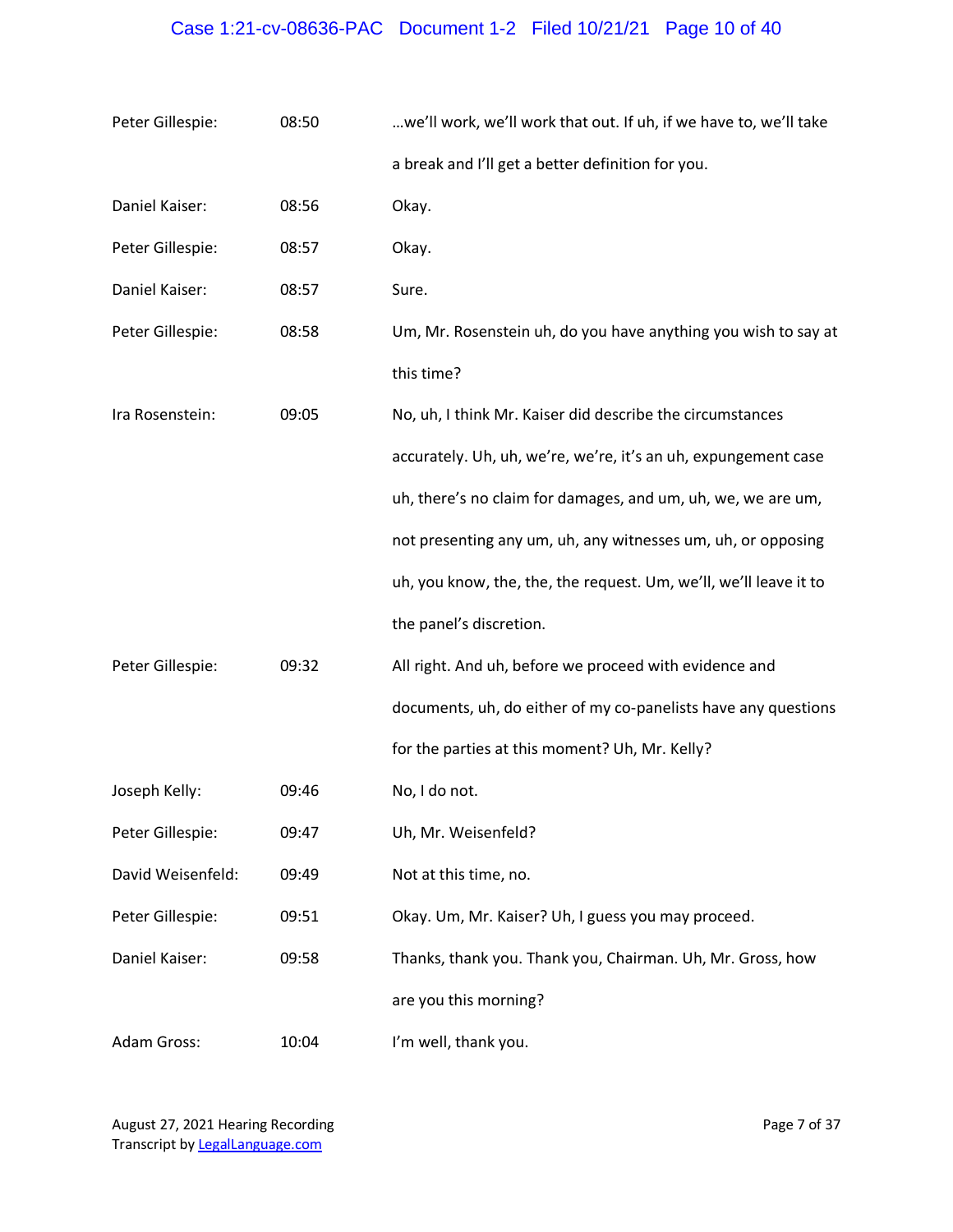## Case 1:21-cv-08636-PAC Document 1-2 Filed 10/21/21 Page 11 of 40

| Daniel Kaiser:   | 10:05 | Okay.                                                              |
|------------------|-------|--------------------------------------------------------------------|
| Peter Gillespie: | 10:05 | Would you like me to swear him?                                    |
| Daniel Kaiser:   | 10:07 | Oh yeah, that would be, that would be a good idea.                 |
| Peter Gillespie: | 10:10 | That's alright. You, this morning is the day that you forgot       |
|                  |       | before I did, it's okay. Uh, Mr. Gross, would you raise your right |
|                  |       | hand? Uh, do you swear that all the testimony you give will be     |
|                  |       | true and accurate?                                                 |
| Adam Gross:      | 10:22 | Yes, I do.                                                         |
| Peter Gillespie: | 10:23 | You may proceed.                                                   |
| Daniel Kaiser:   | 10:26 | Uh, Mr. Gross, can you very generally uh, describe your            |
|                  |       | education and employment background uh, prior to joining           |
|                  |       | HSBC?                                                              |
| Adam Gross:      | 10:35 | Sure. Uh, first of all, Mr. Kelly, Mr. Weisenfeld, Mr. Gillespie,  |
|                  |       | Ms. uh, Dallier, thank you uh, for the time this morning. Um, my   |
|                  |       | uh, my education started at uh, the University of Rochester. I     |
|                  |       | graduated in 1992 with a dual degree in history and political      |
|                  |       | science. Um, I subsequently worked for two years um, at uh, a      |
|                  |       | law firm, Weil, Gotshal & Manges as a paralegal um, and            |
|                  |       | realized um, I did not want to practice law. And um, uh, found     |
|                  |       | an opportunity uh, to work on Wall Street at JP Morgan where I     |
|                  |       | spent close to twenty years uh, of my career. The majority of      |
|                  |       | the career at JP Morgan had been in the private bank, moving       |
|                  |       | from uh, associate to vice president, and ultimately to managing   |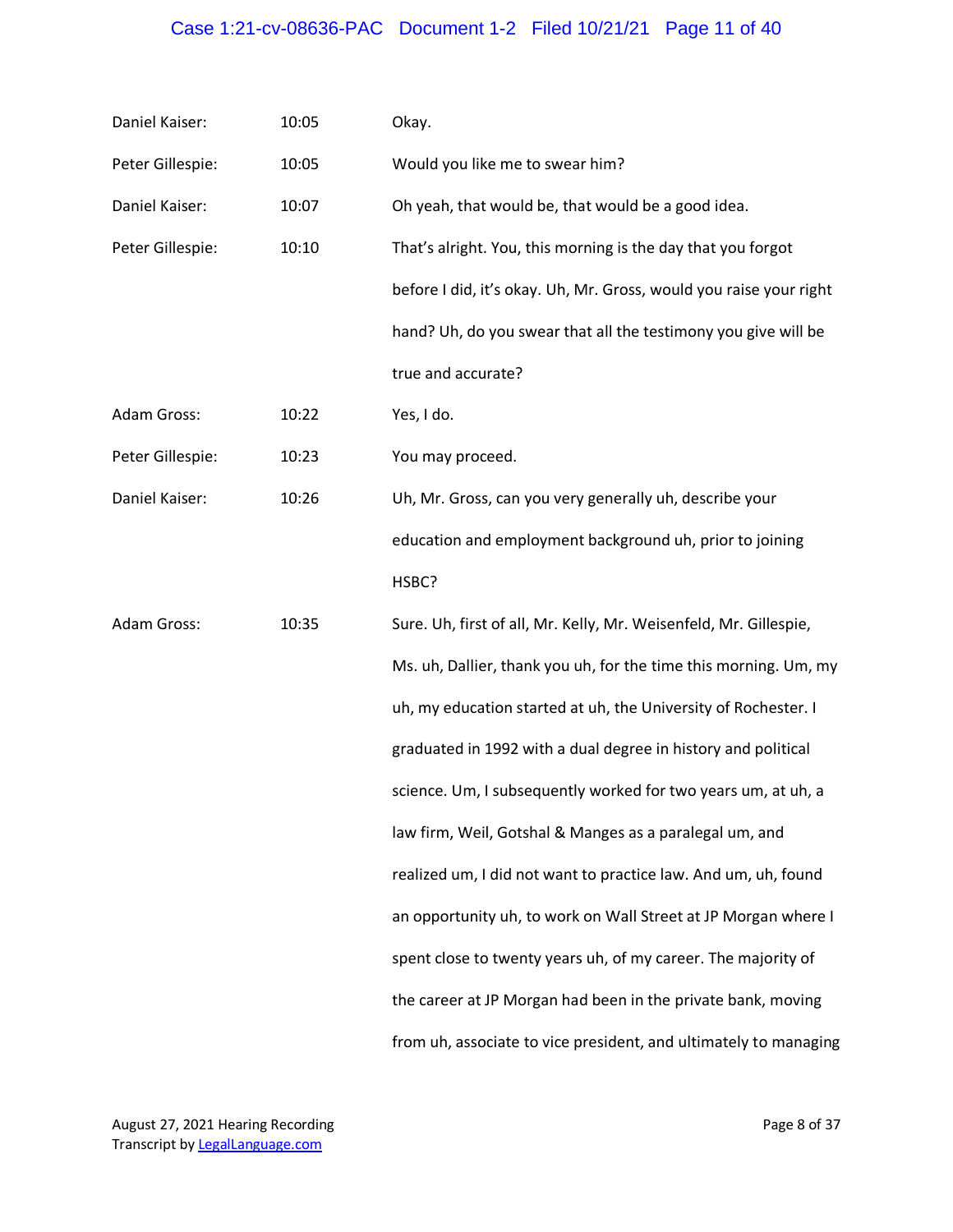#### Case 1:21-cv-08636-PAC Document 1-2 Filed 10/21/21 Page 12 of 40

director. Um, I helped create one of the most um, uh, profitable uh, and well-known groups within the private bank at JP Morgan. Um, and uh, decided on my own volition to, to leave in 2014 and move away from the client coverage uh, experience into a more managerial role at Citigroup, um, where I joined um, at some point in the early part of 2014. Um, I was a managing director uh, immediately upon hire at Citigroup um, in their private bank, covering the US and Latin America um, capital markets uh, as well as a sales team. And um, I stayed at Citigroup until about 2017, middle of 2017 when I uh, when I left under uh, restructuring of senior, senior management.

Daniel Kaiser: 12:24 Uh, when were you hired by HSBC?

Adam Gross: 12:28 Um, I was hired in February of 2018 uh, by HSBC.

Daniel Kaiser: 12:35 Okay. And into what position?

David Weisenfeld: 12:35 Mr., Mr. Kaiser, before you go forward, let me just put something further on the record. Um, my disclosure makes clear that I have um, a financial arrangement with uh, JP Morgan Chase Bank and uh, JP Morgan Securities. Um, what's not specifically on my disclosure is that I am a private bank client of, of the bank. Um, I have been since prior to 2014, but have had absolutely no contact with Mr. Gross during the time that he was at Chase.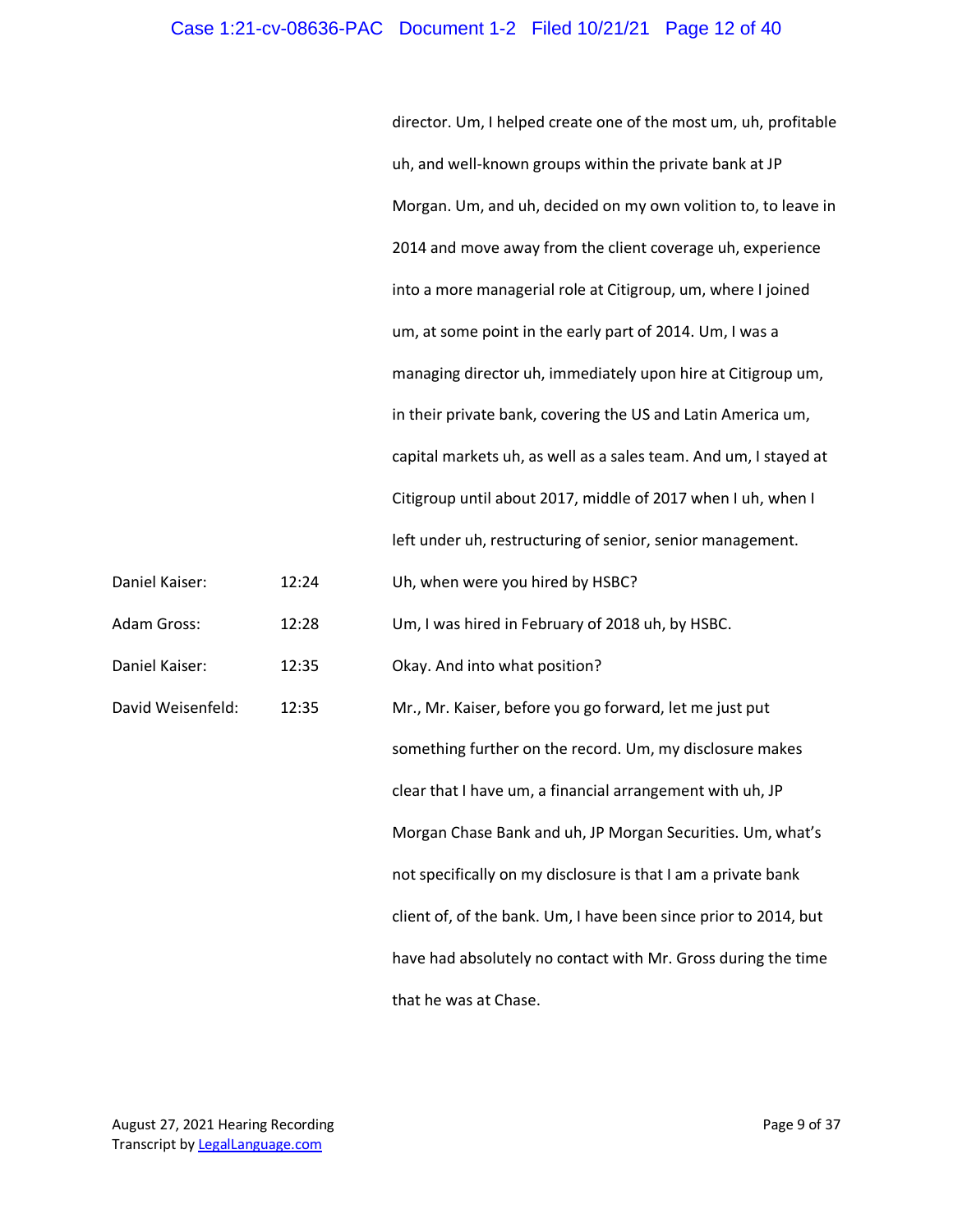# Case 1:21-cv-08636-PAC Document 1-2 Filed 10/21/21 Page 13 of 40

| Peter Gillespie: | 13:19 | Thank you Mr. Weisenfeld. Uh, does that uh, change, change       |
|------------------|-------|------------------------------------------------------------------|
|                  |       | the view of the claimant as to Mr. Weisenfeld's acceptability on |
|                  |       | the panel?                                                       |
| Daniel Kaiser:   | 13:27 | No, it does not.                                                 |
| Peter Gillespie: | 13:29 | Or for the respondent?                                           |
| Ira Rosenstein:  | 13:30 | No, it does not. Um, uh                                          |
| Peter Gillespie: | 13:32 | Okay.                                                            |
| Joseph Kelly:    | 13:33 | Uh, Mr. Gillespie?                                               |
| Peter Gillespie: | 13:36 | Yes, Mr. Kelly.                                                  |
| Joseph Kelly:    | 13:37 | Yeah, um, I should add that 1992, I retired from Chase           |
|                  |       | Manhattan, which is now part of JP Morgan. And, I have uh,       |
|                  |       | banking accounts with JP Morgan Chase, so                        |
| Peter Gillespie: | 13:55 | Did you have any contact with the claimant, Mr. Gross?           |
| Adam Gross:      | 13:59 | Are, are you asking me?                                          |
| Joseph Kelly:    | 14:01 | No.                                                              |
| Peter Gillespie: | 14:01 | Uh, no, Mr. Kelly.                                               |
| Adam Gross:      | 14:03 | Okay.                                                            |
| Joseph Kelly:    | 14:03 | Uh, no, no I have not.                                           |
| Peter Gillespie: | 14:05 | All right. Does Mr. Kelly's amended disclosure uh, uh, cause any |
|                  |       | party to reconsider its acceptance of the panel? For the         |
|                  |       | claimant?                                                        |
| Daniel Kaiser:   | 14:15 | No, it does not.                                                 |
| Peter Gillespie: | 14:16 | For the respondent?                                              |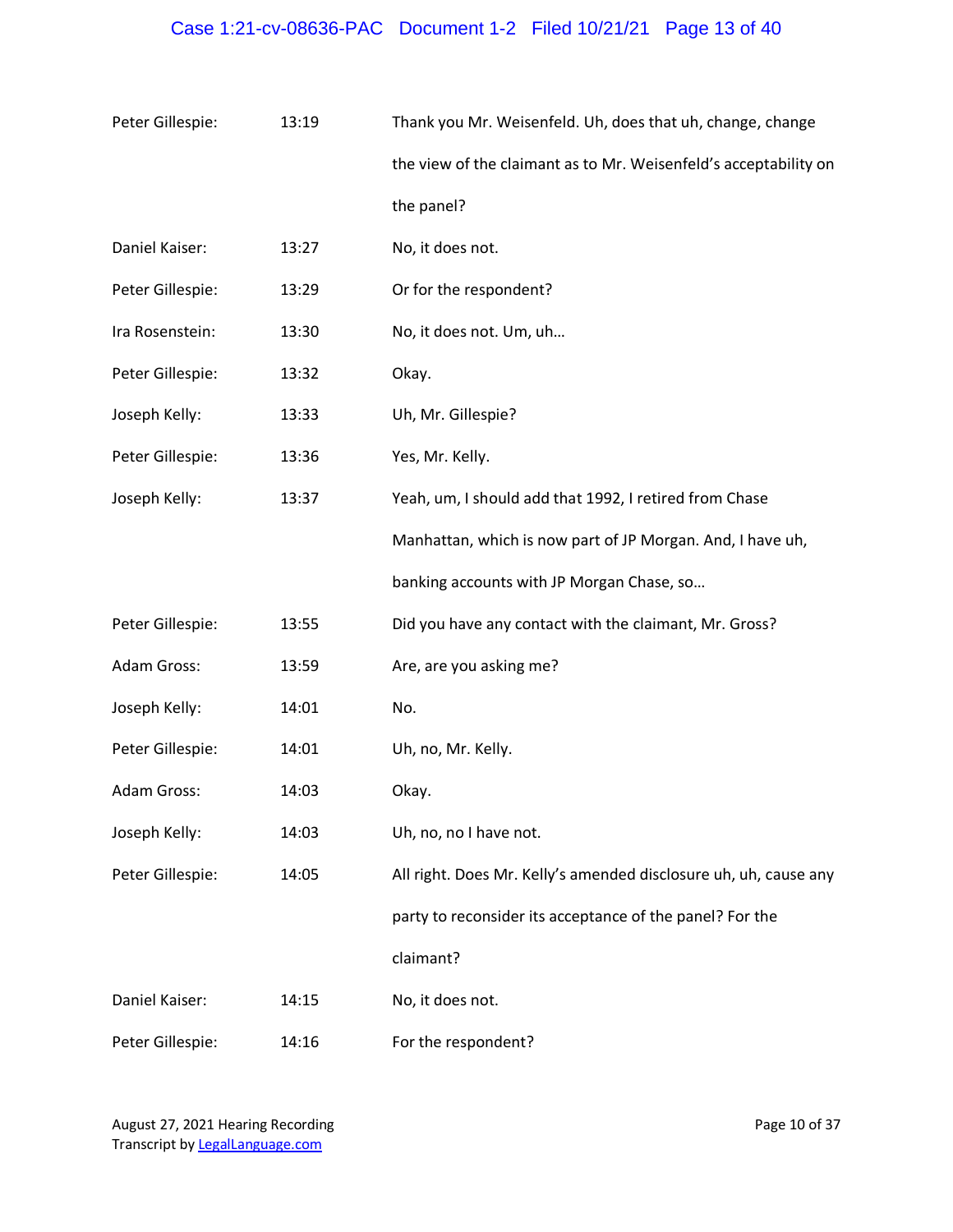# Case 1:21-cv-08636-PAC Document 1-2 Filed 10/21/21 Page 14 of 40

| Ira Rosenstein:  | 14:17 | No.                                                              |
|------------------|-------|------------------------------------------------------------------|
| Peter Gillespie: | 14:18 | All right. To my co-panelists, thank you. Uh, I appreciate your  |
|                  |       | thoroughness. Uh, Mr. Kaiser, if you'd like to continue.         |
| Daniel Kaiser:   | 14:25 | Thank, thank you, Chairman. Um, sir, in what position were you   |
|                  |       | hired by HSBC?                                                   |
| Adam Gross:      | 14:30 | Uh, thank you. I was hired as a managing director um, in, in the |
|                  |       | private bank for the US and Latin America, and um, I was head    |
|                  |       | of uh, investment counselors and uh, product specialists.        |
| Daniel Kaiser:   | 14:47 | And, and generally, what were your job responsibilities?         |
| Adam Gross:      | 14:50 | Um, I, I was responsible for um, hiring and also restructuring   |
|                  |       | people. Um, so I had responsibility of, could've been over       |
|                  |       | twenty people, close to 30 people. Um, um, both on the           |
|                  |       | investment counselor sale side, so uh, teaching, mentoring, um,  |
|                  |       | and planning strategy um, as well as the product side, which     |
|                  |       | included investment products, deposits, um, um, and uh, yeah I   |
|                  |       | think that's, that's about it.                                   |
| Daniel Kaiser:   | 15:29 | And just, just from a 30,000 feet, 'cause I'm getting into too   |
|                  |       | much detail uh, Mr. [UI - audio cut off]. What were some of      |
|                  |       | your, just high level accomplishments at [the bank]?             |
| Adam Gross:      | 15:41 | Um, I um, a few things, a number of things. Uh, one, uh, I, I    |
|                  |       | diversified our, our, our teams. Uh, there were uh, when I came  |
|                  |       | in, I was asked to restructure people um, you know, for talent.  |
|                  |       | Um, I noticed that there were some um, uh, diversity issues as   |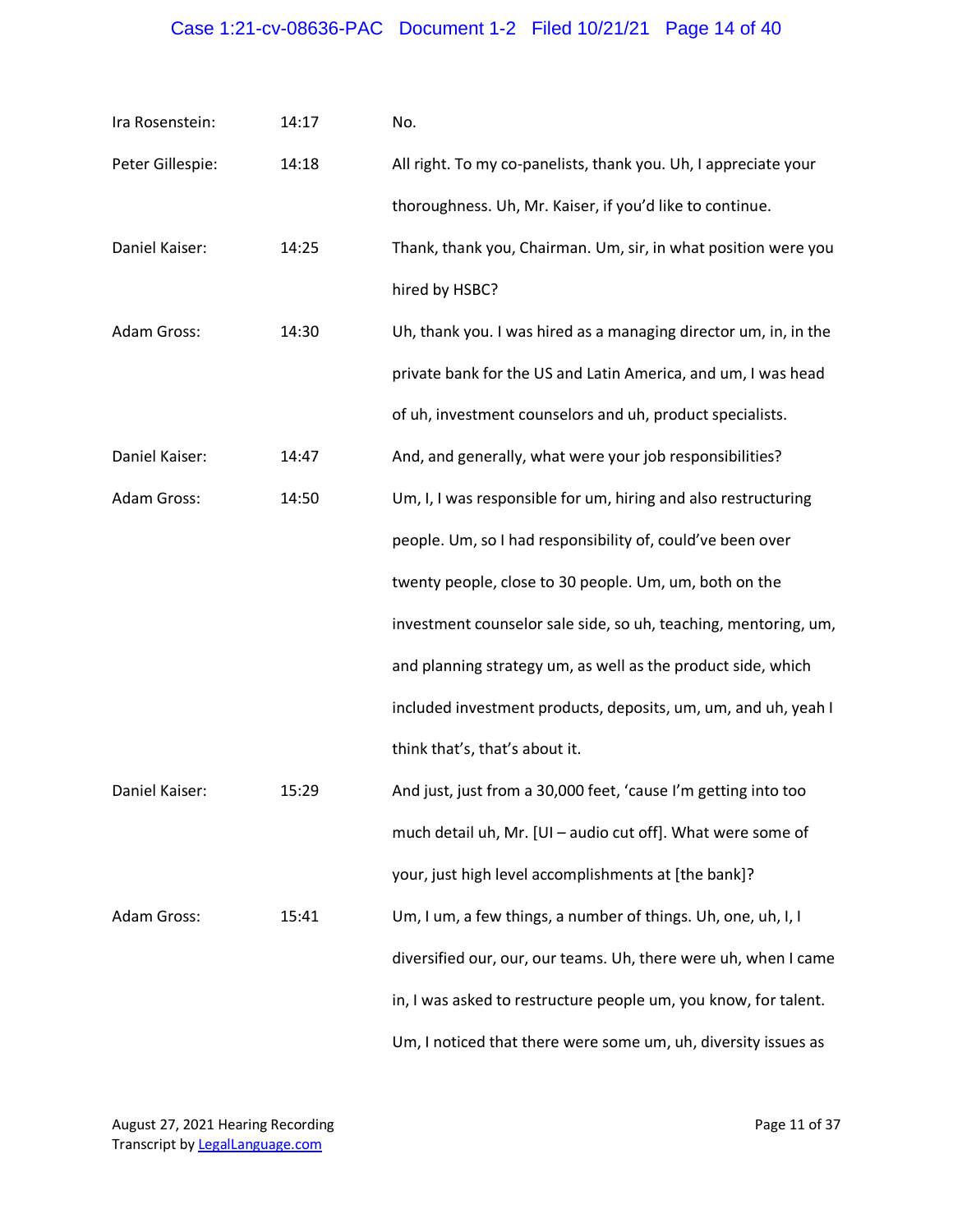well. Um, this was, you know, early 2018. Um, we, I hired people that resulted in 35 percent uh, female group—uh salespeople and, and product specialists from close to zero. Um, and this was kind of before the diversity inclusion barrage that has come into, into the marketplace. Uh, I was very pleased with, with, with the hirings and the people I hired. I conceived, number two, I conceived um, a very successful equity strategy um, that to my knowledge um, has done, has raised more capital than anything the private bank in the US had done uh, in the prior ten to twelve years. Um, I was very active in mentoring summer grads um, our newly hired graduates out of undergrad school, and restructured the summer programs, the graduate programs, so this, so the new folks and the summer interns would, would have a much better and more educational experience. Um, I was part of multiple diversity groups. In fact, uh, I was a featured speaker uh, and an ambassador for Balance, which is the firm's women's organization, of which men can also be part of. Um, I was singled out by the new head of the global private bank, upon his arrival in his first town hall um, for being a proponent, an advocate, an, an initiator of transformation and change. Um, I was very vocal about um, uh, some of our [UI] policies that I felt would um, uh, be detrimental to US regulations. And I also, I would finally say uh, I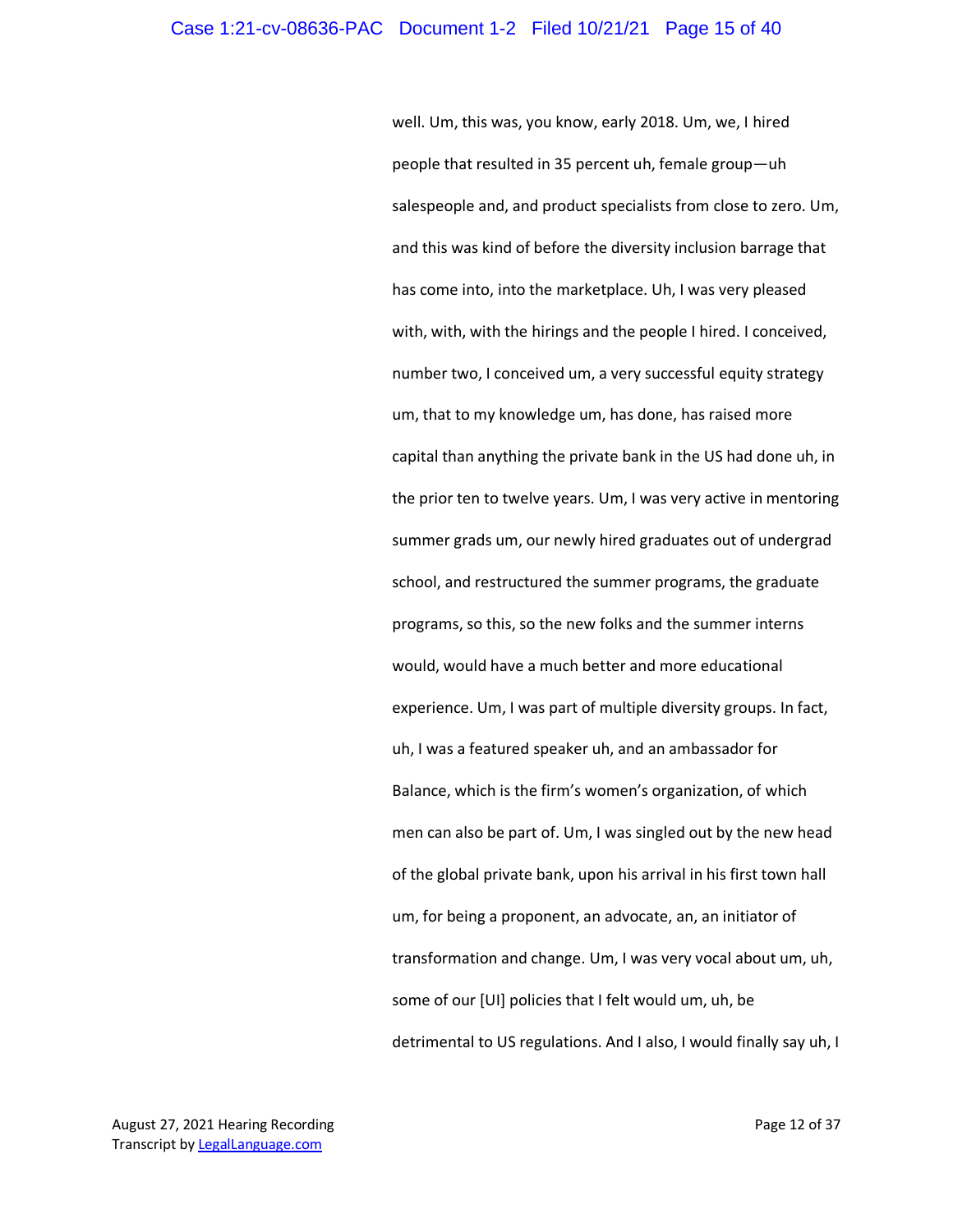## Case 1:21-cv-08636-PAC Document 1-2 Filed 10/21/21 Page 16 of 40

was a leading, if not the person to uh, help open up the architecture for our structure product program. So uh, I'll pause there. If there are any other, if you'd like to hear anything more, I'd be happy to share more.

| Daniel Kaiser: | 18:19 | Uh, who did you report to $[U]$ – audio cut off] you were there?   |
|----------------|-------|--------------------------------------------------------------------|
| Adam Gross:    | 18:22 | Um, I reported to, upon my arrival, a gentleman named [Russell     |
|                |       | Scofield Bazer] um, who came from London. Um, I, upon his          |
|                |       | departure within maybe a year and a half, um, I reported           |
|                |       | directly to our CEO of the US private bank, Joseph [Abruzzo].      |
|                |       | Upon his departure um, I reported directly into the Global         |
|                |       | head-I'm sorry, the uh, the US head of all retail and wealth       |
|                |       | management, Pablo Sanchez, until he appointed uh, someone in       |
|                |       | between him, who was uh, a gentleman named Mark [Pitzy]. So        |
|                |       | I've had a number of, of direct reports um, within the two and a   |
|                |       | half years there.                                                  |
| Daniel Kaiser: | 19:14 | Now did there come a time during your HSBC employment              |
|                |       | when you were made the subject of an investigation at HSBC?        |
| Adam Gross:    | 19:21 | Uh, yes. Uh, probably it was late August um, in 2020 uh, when I    |
|                |       | did receive a call um, from I believe Employee Relations. Um,      |
|                |       | there were other people on the phone, three additional people,     |
|                |       | total of four um, that uh, start, that questioned, start, began to |

question me um, about a particular situation.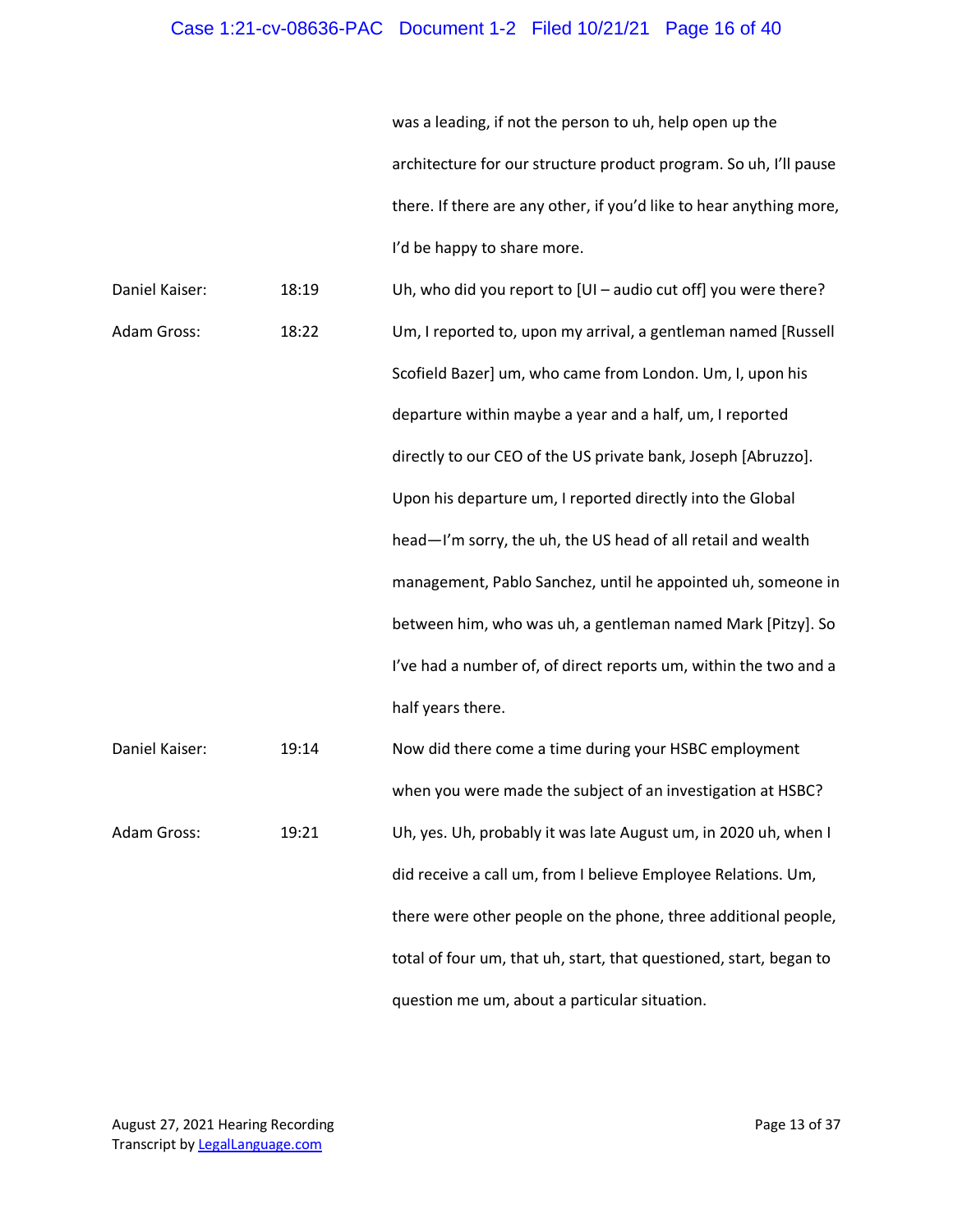# Case 1:21-cv-08636-PAC Document 1-2 Filed 10/21/21 Page 17 of 40

| Daniel Kaiser: | 19:48 | And, and what was, generally, what was the nature of that          |
|----------------|-------|--------------------------------------------------------------------|
|                |       | investigation?                                                     |
| Adam Gross:    | 19:51 | Sure. I was asked if I had a WeChat conversation with a woman      |
|                |       | named Ms. uh, [Cindy Q. Key] um, and if I had, about               |
|                |       | introducing her to a hedge fund manager not affiliated with        |
|                |       | HSBC.                                                              |
| Daniel Kaiser: | 20:09 | And what were you being, so, what, what was the nature of          |
|                |       | those charges? What were they accusing you of, of, of doing?       |
| Adam Gross:    | 20:18 | Um, they, they, they accused me of using uh, WeChat, which is      |
|                |       | um, I'm not even sure if its unauthorized by the firm, but um, to  |
|                |       | communicate with uh, with a client. And I would add um, Ms.        |
|                |       | Key was not a client of the firm um, nor was she an active         |
|                |       | prospect.                                                          |
| Daniel Kaiser: | 20:43 | So, so were, were these charges, as you understood them, were      |
|                |       | they true?                                                         |
| Adam Gross:    | 20:47 | Absolutely not.                                                    |
| Daniel Kaiser: | 20:49 | Explain that. Why were they not true?                              |
| Adam Gross:    | 20:52 | I'm very familiar with the rules of utilizing uh, uh, chat, chats  |
|                |       | and, and WeChats and texts, and communicating business with        |
|                |       | clients. Um, in fact, I was very clear about this, this person was |
|                |       | not a client um, uh, wasn't a prospect. And she made it clear in   |
|                |       | our first initial uh, engagement, that she was very happy where    |
|                |       | she was and, and we would just be friends. Uh, so it was clear to  |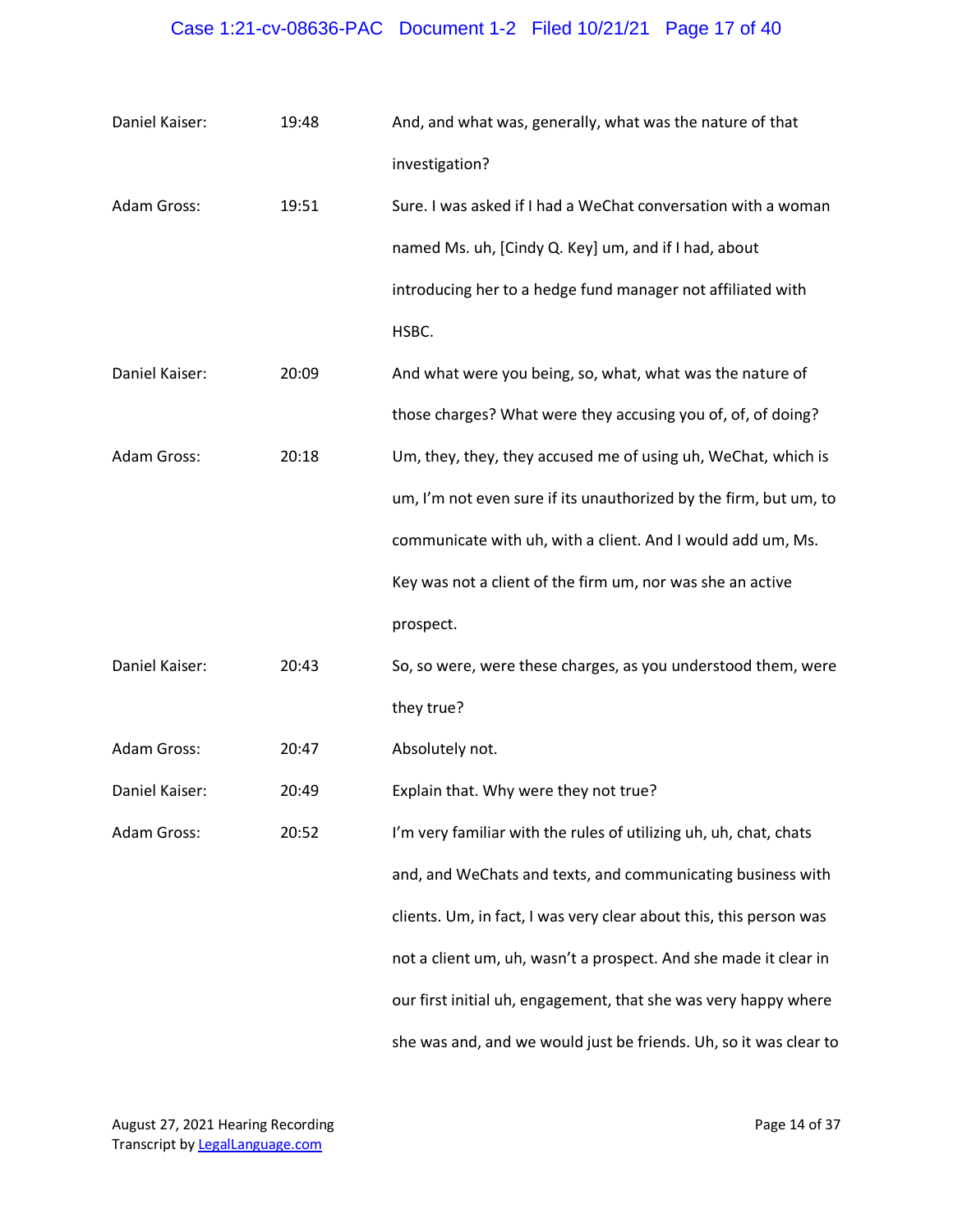## Case 1:21-cv-08636-PAC Document 1-2 Filed 10/21/21 Page 18 of 40

me she was not a client. In fact, had I used an internal email to communicate with her, um, I felt that that would've been a violation of policy, and use for personal use.

| Daniel Kaiser: | 21:38 | Well in addition, well in addition to her not being a client, were     |
|----------------|-------|------------------------------------------------------------------------|
|                |       | you, were you in any event soliciting new business from her?           |
| Adam Gross:    | 21:45 | Oh, absolutely not. I mean part of, part of what I've done for my      |
|                |       | entire career is network. And um, it was clearly um, just an, an       |
|                |       | opportunity to uh, make an introduction. Um, I had no                  |
|                |       | intentions of soliciting her. I don't know what her goals and          |
|                |       | objectives are, but I do know that it would've been an                 |
|                |       | interesting introduction to one of a couple of people um, for          |
|                |       | her, and to help her branch out her network. Um, I've spent my         |
|                |       | entire career meeting people um, and networking, and um, this          |
|                |       | was clearly um, all that was.                                          |
| Daniel Kaiser: | 22:22 | Okay. Uh, and so what do you believe motivated the                     |
|                |       | investigation?                                                         |
| Adam Gross:    | 22:28 | Um, you know, I think it's, it's, it's a few things. I think I had um, |
|                |       | I think it was retaliation. Um, I think that the firm um, I, I had     |
|                |       | some issues with um, the way the firm was doing business that I        |
|                |       | thought was, was wrong. Um, and, and, and also, second,                |
|                |       | secondarily, I believe that um, I did not accept a um, a voluntary     |
|                |       | separation package that was offered to um, many, many um,              |
|                |       | employees um, as the firm was planning a massive                       |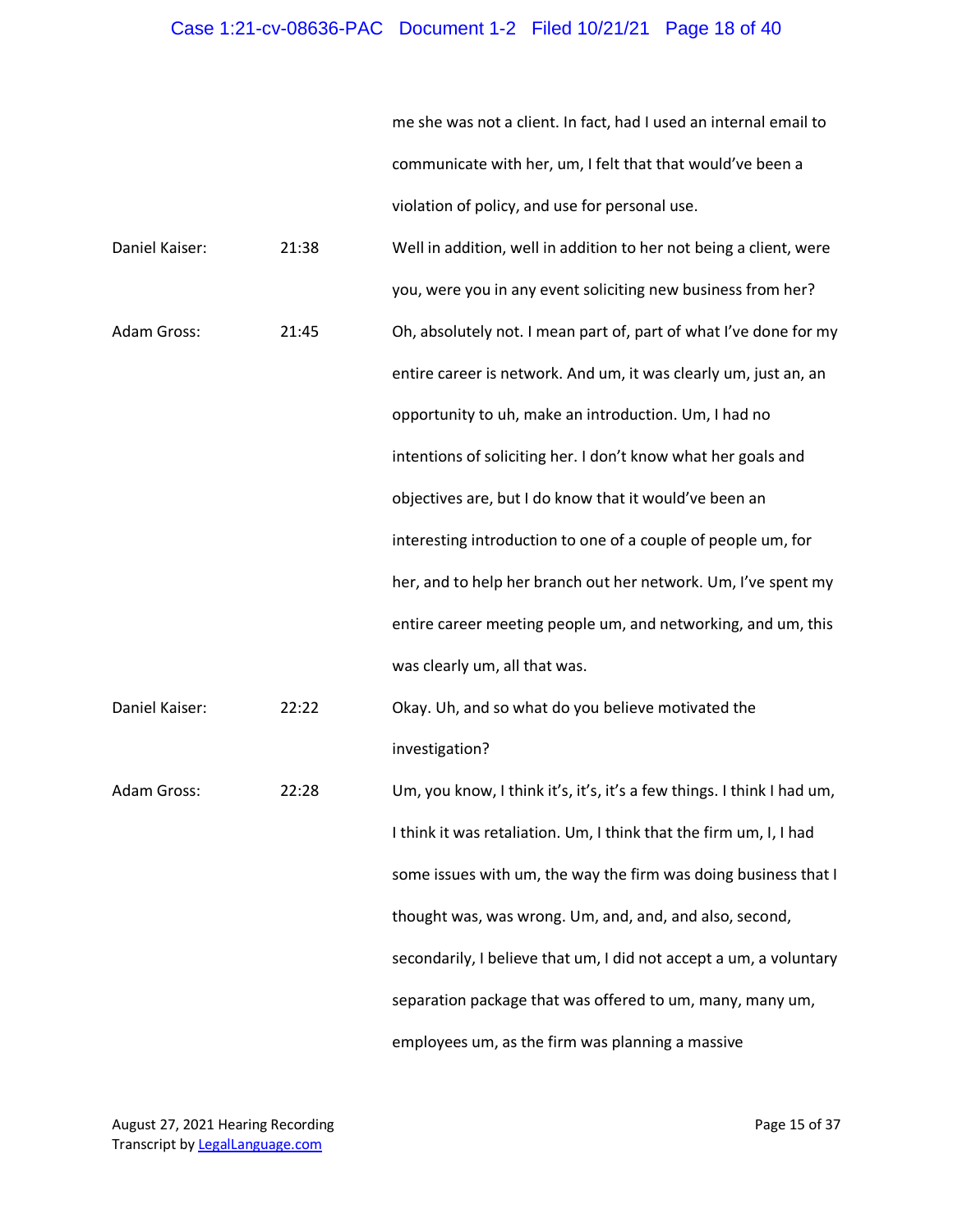#### Case 1:21-cv-08636-PAC Document 1-2 Filed 10/21/21 Page 19 of 40

restructuring. And I felt that this was a way for them to not have to pay me severance, and also force me to lose my vest—uh, my unvested stock. Um, sitting on the executive management committees, which I neglected to mention before as part of my responsibility um, I was very familiar in, with, with our costcutting measures and what we needed to do. And the firm, the private bank in particular in the US, was looking for any way to cut any easy cost they can. Um, and it was clear to me that um, by doing this to me, um, by firing me for cause, uh, it would allow them to not have to pay me um, and, and force me to lose my uh, lose my unvested stock.

Daniel Kaiser: 23:50 Now Mr. Gross, have you been, on any occasion, have you been disciplined by any governmental regulatory agency, at, at any level of government?

Adam Gross: 23:59 No.

Daniel Kaiser: 23:59 State, federal?

Adam Gross: 24:00 No.

Daniel Kaiser: 24:02 Have you at any time been disciplined by any employee for a regulatory violation of any kind? Federal, state, whatever? Adam Gross: 24:09 Never in my career. Daniel Kaiser: 24:12 Um… Adam Gross: 24:13 No. Daniel Kaiser: 24:14 ...so what, you, at some point you were terminated by HSBC?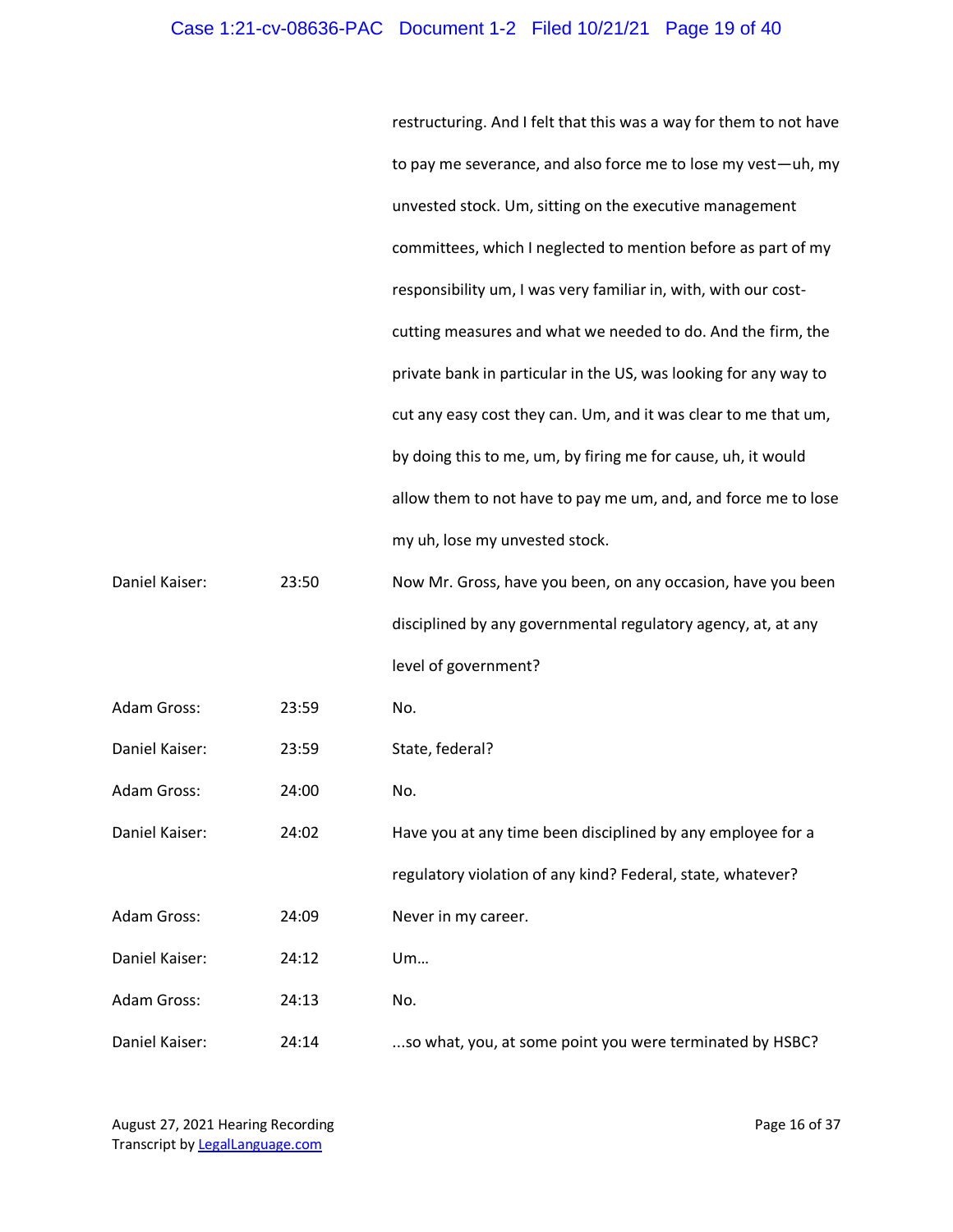## Case 1:21-cv-08636-PAC Document 1-2 Filed 10/21/21 Page 20 of 40

| Adam Gross:        | 24:18 | Uh, yes I was.                                                             |
|--------------------|-------|----------------------------------------------------------------------------|
| Daniel Kaiser:     | 24:20 | And when was that?                                                         |
| <b>Adam Gross:</b> | 24:21 | Um, technically uh, they terminated me maybe three days after              |
|                    |       | the investigation, September $1st$ , something like that. Um,              |
|                    |       | according to my records um, officially I, I was terminated on              |
|                    |       | September 20 <sup>th</sup> , was my last official day as an HSBC employee. |
| Daniel Kaiser:     | 24:42 | Were you terminated for any conduct that would constitute just             |
|                    |       | cause?                                                                     |
| Adam Gross:        | 24:46 | Absolutely not.                                                            |
| Daniel Kaiser:     | 24:48 | So, can you explain that?                                                  |
| Adam Gross:        | 24:50 | Well I think I, I think I explained the situation a, you know, a few       |
|                    |       | minutes ago. Uh, it, it, should I repeat that?                             |
| Daniel Kaiser:     | 25:00 | Meaning that, she wasn't your client, and                                  |
| <b>Adam Gross:</b> | 25:02 | Oh, I'm sorry. Uh, yes. She was not a client, um, she was not a            |
|                    |       | prospect, and I, I, I did nothing to violate any internal policy um,       |
|                    |       | or regulatory policy. Accepted no money, um, there was, there              |
|                    |       | was nothing there. It's, it's a, uh, a baseless claim.                     |
| Daniel Kaiser:     | 25:27 | Um, now did you, through counsel, assert legal claims against              |
|                    |       | HSBC?                                                                      |
| Adam Gross:        | 25:34 | Uh, yes I did.                                                             |
| Daniel Kaiser:     | 25:36 | And did you reach a settlement with HSBC?                                  |
| Adam Gross:        | 25:43 | Yes, I did.                                                                |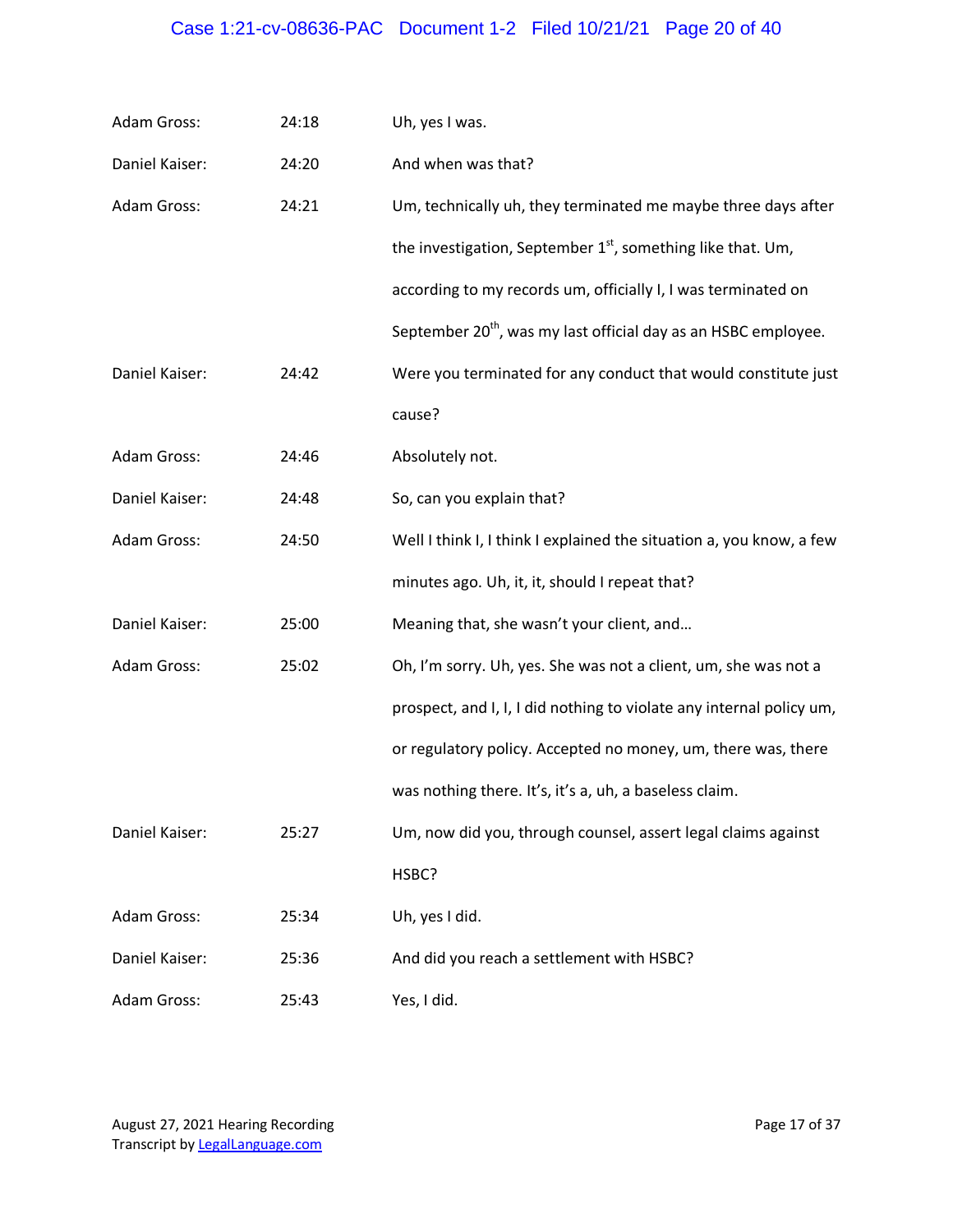## Case 1:21-cv-08636-PAC Document 1-2 Filed 10/21/21 Page 21 of 40

| Daniel Kaiser:    | 25:45 | And I, I don't know if the panel is now um, have a copy of, of, |
|-------------------|-------|-----------------------------------------------------------------|
|                   |       | there's only two exhibits. Exhibit one is the settlement        |
|                   |       | agreement with, with HSBC. Um, and does the panel have that     |
|                   |       | in front of, in front of it?                                    |
| Peter Gillespie:  | 25:59 | Uh, Mr                                                          |
| Joseph Kelly:     | 25:59 | I have                                                          |
| Peter Gillespie:  | 26:01 | Mr. Kaiser? Could you give me a moment? They should be          |
|                   |       | sitting on my printer. I have to retrieve them. And we'll give  |
| Daniel Kaiser:    | 26:08 | Okay.                                                           |
| Peter Gillespie:  | 26:08 | uh, each of my co-panelists the same courtesy. I'll be back in  |
|                   |       | one moment. Uh, Mr. Kelly are you with us?                      |
| Joseph Kelly:     | 26:43 | I'm here, and I do have the two exhibits.                       |
| Peter Gillespie:  | 26:46 | All right, and Mr. Weisenfeld?                                  |
| David Weisenfeld: | 26:48 | I have them as well.                                            |
| Peter Gillespie:  | 26:50 | All right. Mr. Kaiser?                                          |
| Daniel Kaiser:    | 26:52 | Uh, thank you.                                                  |
| Peter Gillespie:  | 26:53 | Continue.                                                       |
| Daniel Kaiser:    | 26:54 | Um, so do you recognize exhibit one, Mr. Gross?                 |
| Adam Gross:       | 26:58 | Yes, I do.                                                      |
| Daniel Kaiser:    | 27:01 | And what is it?                                                 |
| Adam Gross:       | 27:02 | Um, it is our settlement agreement with HSBC.                   |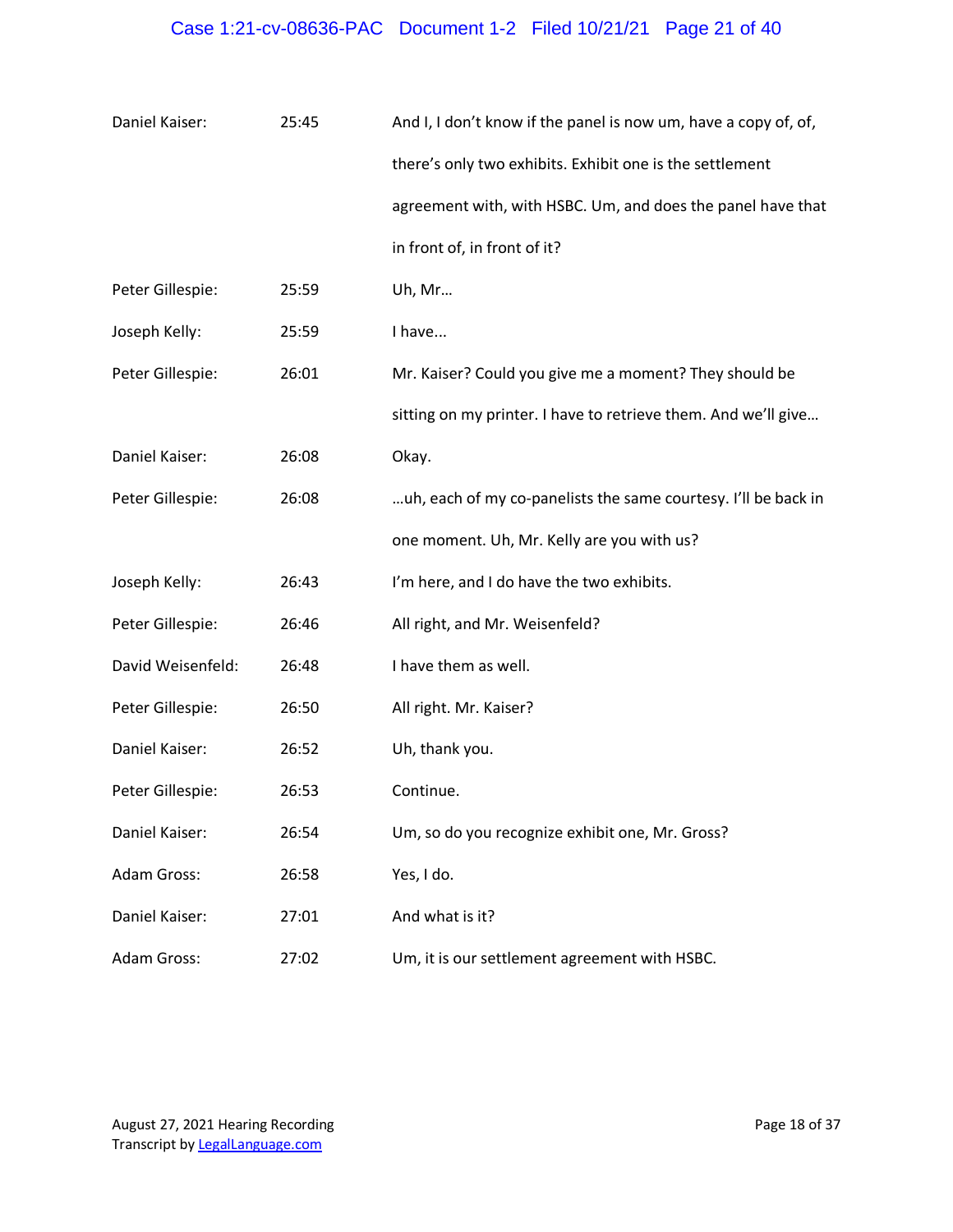# Case 1:21-cv-08636-PAC Document 1-2 Filed 10/21/21 Page 22 of 40

| Daniel Kaiser:   | 27:07 | Now does the settlement agreement with HSBC, is there, is            |
|------------------|-------|----------------------------------------------------------------------|
|                  |       | there a promise within that agreement that HSBC makes to you,        |
|                  |       | not to contest your expungement?                                     |
| Adam Gross:      | 27:18 | Uh, yes there is.                                                    |
| Daniel Kaiser:   | 27:20 | Okay. And is that on paragraph eleven on page four of this           |
|                  |       | agreement?                                                           |
| Adam Gross:      | 27:26 | I believe it is.                                                     |
| Daniel Kaiser:   | 27:31 | Um, do you have the second uh, exhibit-I'm sorry. You, you           |
|                  |       | duly executed this agreement, correct?                               |
| Adam Gross:      | 27:39 | Uh, yes I did.                                                       |
| Daniel Kaiser:   | 27:41 | As did HSBC?                                                         |
| Adam Gross:      | 27:43 | Yes.                                                                 |
| Daniel Kaiser:   | 27:45 | Um, now, and, and this, and this agreement uh, was the               |
|                  |       | comprehensive uh, resolution of your, of your, of your asserted      |
|                  |       | legal claims, correct?                                               |
| Adam Gross:      | 27:57 | Yes.                                                                 |
| Daniel Kaiser:   | 27:58 | Okay. Can you look at exhibit two?                                   |
| Peter Gillespie: | 28:01 | Uh, Mr. Kaiser?                                                      |
| Daniel Kaiser:   | 28:02 | Yeah? Yes?                                                           |
| Peter Gillespie: | 28:03 | I'm, I'm sorry to interrupt. If you don't mind, I'd like to formally |
|                  |       | mark the settlement agreement as claimant's exhibit one.             |
| Daniel Kaiser:   | 28:11 | Yes, I, I apologize. Yes.                                            |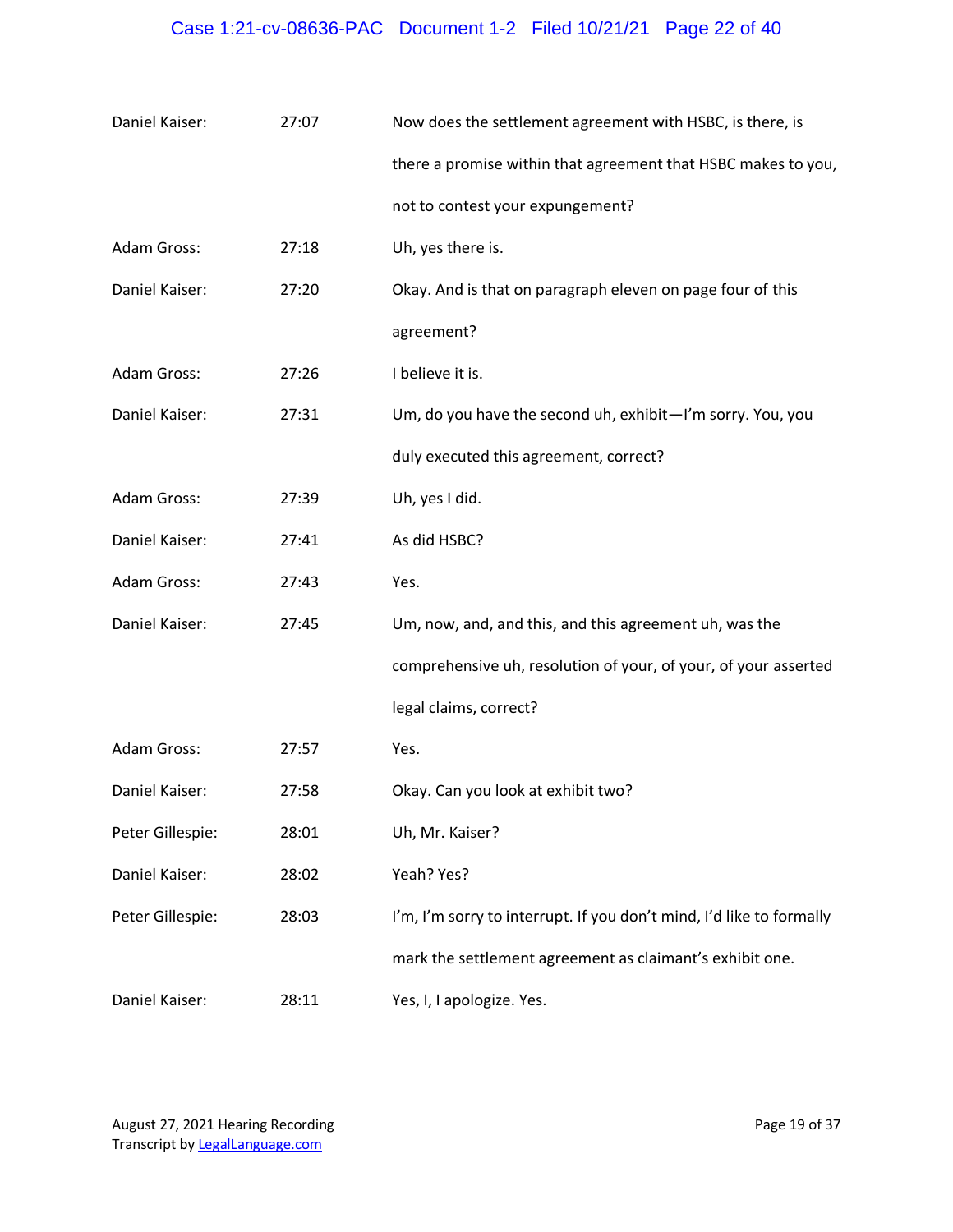# Case 1:21-cv-08636-PAC Document 1-2 Filed 10/21/21 Page 23 of 40

| Peter Gillespie:   | 28:13 | No, no, don't, don't apologize. You're fine. And I assume it's       |
|--------------------|-------|----------------------------------------------------------------------|
|                    |       | being offered, in which case absent any objection, it's received.    |
| Ira Rosenstein:    | 28:22 | No objection.                                                        |
| Peter Gillespie:   | 28:25 | Go ahead, Mr. Kaiser. Sorry to interrupt you.                        |
| Daniel Kaiser:     | 28:28 | Um, so uh, do you, do you have exhibit two before you, Mr.           |
|                    |       | Gross?                                                               |
| Adam Gross:        | 28:33 | Um, that would be the U5?                                            |
| Daniel Kaiser:     | 28:36 | Yes.                                                                 |
| Adam Gross:        | 28:37 | Yes. Um, I'm familiar with it, yes.                                  |
| Daniel Kaiser:     | 28:41 | And this is the U5 that relates to your uh, securities industry      |
|                    |       | employment, correct?                                                 |
| Adam Gross:        | 28:47 | Correct.                                                             |
| Daniel Kaiser:     | 28:49 | Uh, and it reflects the reasons, at least the purported reasons      |
|                    |       | for your termination from HSBC?                                      |
| <b>Adam Gross:</b> | 28:56 | Correct.                                                             |
| Daniel Kaiser:     | 28:58 | And does, does it reflect the true and accurate reasons for your     |
|                    |       | termination?                                                         |
| Adam Gross:        | 29:02 | No, it does not.                                                     |
| Daniel Kaiser:     | 29:03 | Can, can you explain that to the panel?                              |
| Adam Gross:        | 29:06 | Um, uh, sure. I think I, again, I think I've explained that earlier, |
|                    |       | that um, uh, this individual was, was not a client. Um, and I did    |
|                    |       | not violate any internal policy by talking to a non-client.          |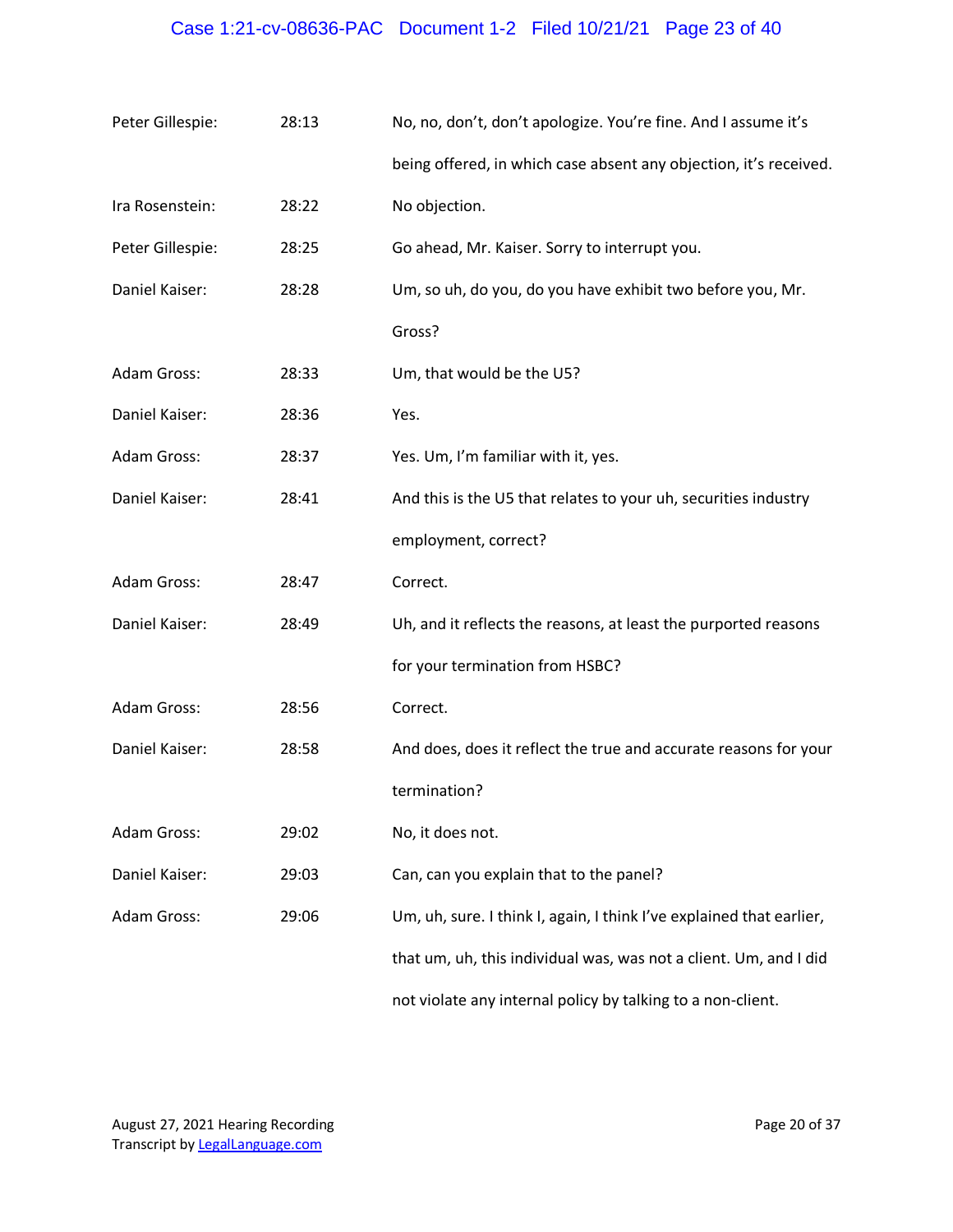# Case 1:21-cv-08636-PAC Document 1-2 Filed 10/21/21 Page 24 of 40

| Daniel Kaiser: | 29:24 | And if you go to the section of the U5 that says, termination,   |
|----------------|-------|------------------------------------------------------------------|
|                |       | and says [UI] you know, it's on, depending on how it prints out, |
|                |       | could be on different pages um, of people's exhibits. But it, it |
|                |       | has the reason for your termination, that section, that gives,   |
|                |       | violation of, of internal rules and practices. You see that?     |
| Adam Gross:    | 29:45 | I do.                                                            |
| Daniel Kaiser: | 29:47 | Um, and is, does that accurately reflect the reason for your     |
|                |       | termination?                                                     |
| Adam Gross:    | 29:51 | No, it does not. It's wrong.                                     |
| Daniel Kaiser: | 29:53 | And, and if you go to                                            |
| Adam Gross:    | 29:54 | It's wrong.                                                      |
| Daniel Kaiser: | 29:56 | Yeah. And, and if you go to 7F1, section 7F1 of the U5           |
| Adam Gross:    | 30:06 | Okay.                                                            |
| Daniel Kaiser: | 30:08 | um, and you see where it says, yes, allegations of, of alleged   |
|                |       | regulatory violations?                                           |
| Adam Gross:    | 30:15 | Okay.                                                            |
| Daniel Kaiser: | 30:17 | Is that accurate?                                                |
| Adam Gross:    | 30:18 | Absolutely not. No.                                              |
| Daniel Kaiser: | 30:23 | Um, and are, those are the two places in your U5 uh, that you    |
|                |       | believe reflect inaccurate information concerning your HSBC      |
|                |       | termination, correct?                                            |
| Adam Gross:    | 30:32 | That's correct.                                                  |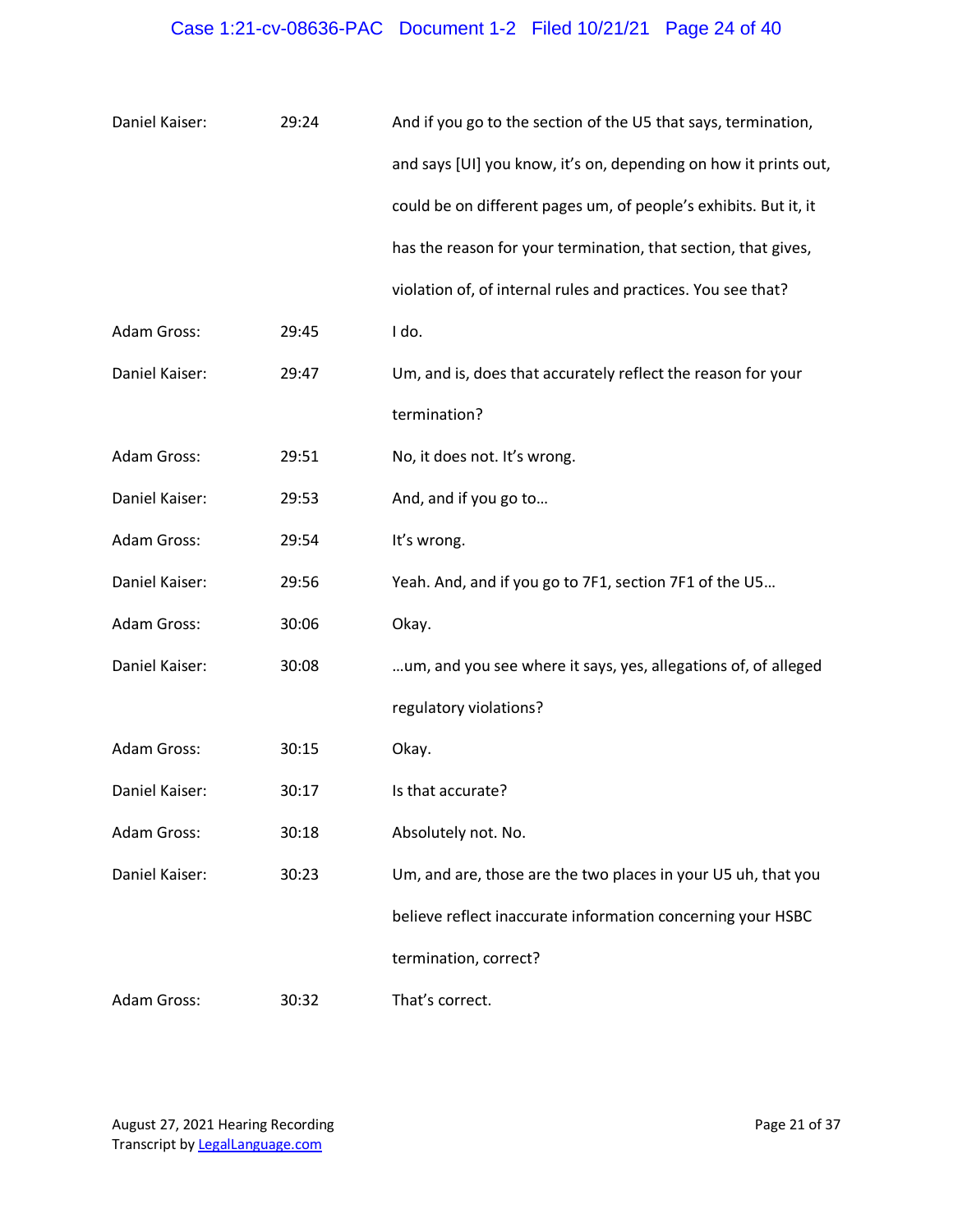## Case 1:21-cv-08636-PAC Document 1-2 Filed 10/21/21 Page 25 of 40

| Daniel Kaiser:   | 30:34 | Um, and, and how do you believe your U5 should be changed,              |
|------------------|-------|-------------------------------------------------------------------------|
|                  |       | Mr. Gross?                                                              |
| Adam Gross:      | 30:40 | Well, I, I, I, I believe it should be voluntary separation. Um, um,     |
|                  |       | you know, to, to make a claim that is completely false uh, and,         |
|                  |       | and be terminated for that with cause uh, I can't even say              |
|                  |       | having termination without cause is warrant. It, it, it should be       |
|                  |       | voluntary separation.                                                   |
| Daniel Kaiser:   | 31:03 | Okay. Uh, has the false U5 that currently exists, the one that          |
|                  |       | we've just looked at, has it interfered with your ability to attain     |
|                  |       | new employment?                                                         |
| Adam Gross:      | 31:14 | Yes, it's, it's been um, it's, it's, it's, it's a burden. Um, it's been |
|                  |       | very difficult to um, to engage effectively with, with other firms,     |
|                  |       | and has been, yeah.                                                     |
| Daniel Kaiser:   | 31:32 | Okay. What we would, we would offer exhibit two, I don't know           |
|                  |       | if the U5 has to be formally introduced into evidence, but we           |
|                  |       | would, we would offer it as an exhibit as well, as claimant's           |
|                  |       | exhibit two.                                                            |
| Peter Gillespie: | 31:41 | Any objection into claimant's exhibit two?                              |
| Ira Rosenstein:  | 31:44 | No objection.                                                           |
| Peter Gillespie: | 31:45 | It's received.                                                          |
| Daniel Kaiser:   | 31:48 | Um, so just, just as a final question, Mr. Gross, do you believe        |
|                  |       | that, that this panel, they're reviewing the evidence here,             |
|                  |       | should, should expunge your U5 um, of that false information?           |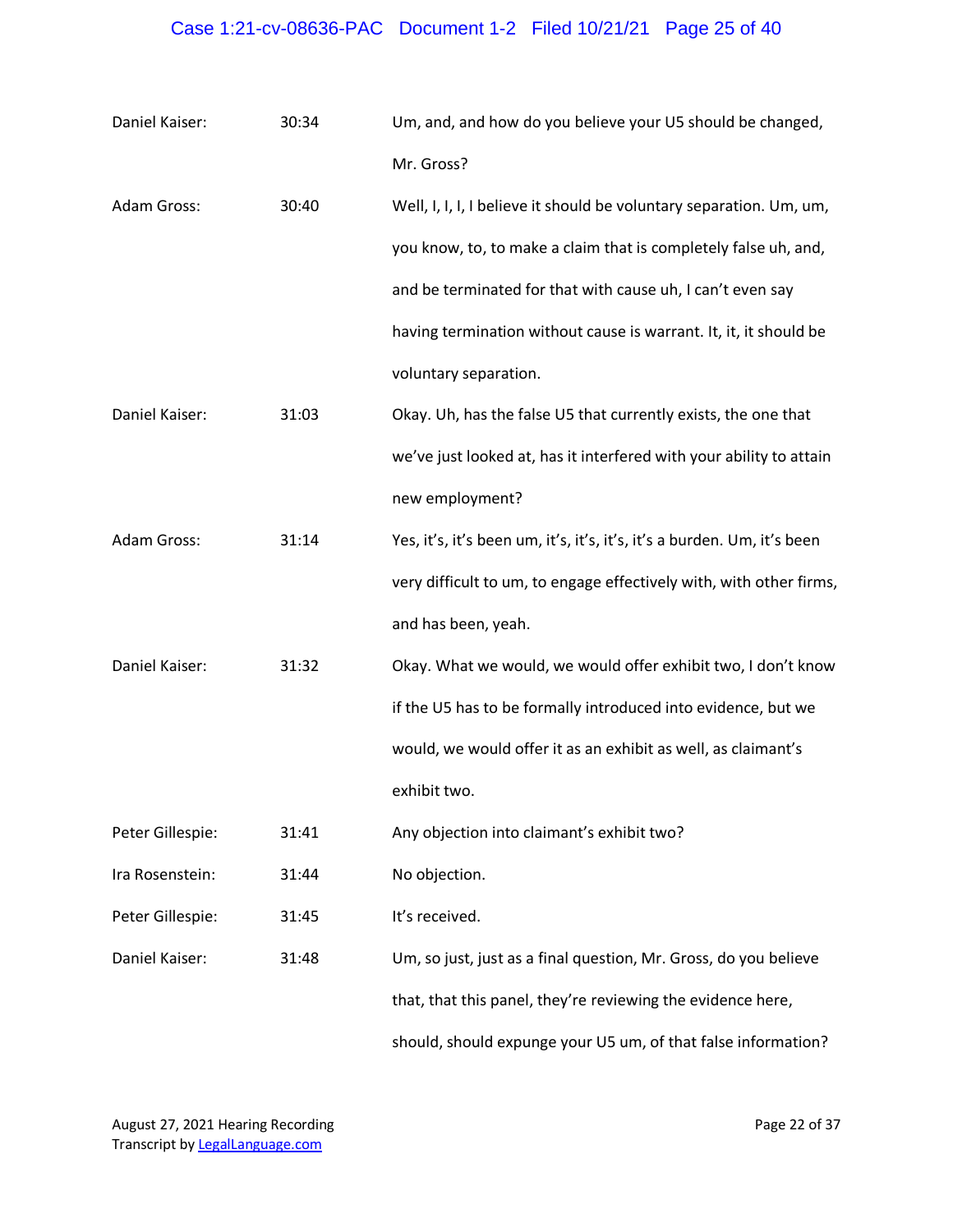# Case 1:21-cv-08636-PAC Document 1-2 Filed 10/21/21 Page 26 of 40

| Adam Gross:      | 32:07 | I do.                                                                |
|------------------|-------|----------------------------------------------------------------------|
| Daniel Kaiser:   | 32:10 | Uh                                                                   |
| Adam Gross:      | 32:11 | Emphatically.                                                        |
| Daniel Kaiser:   | 32:11 | that's all, uh, that's all for me um, Chairman. Um, certainly if     |
|                  |       | the panel has any questions for Mr. Gross, he's here to answer       |
|                  |       | them.                                                                |
| Peter Gillespie: | 32:22 | Well, let's give Mr. Rosenstein his opportunity first, if he wants   |
|                  |       | it. Uh, Mr. Rosenstein any, any questions from you?                  |
| Ira Rosenstein:  | 32:30 | No questions for the witness.                                        |
| Peter Gillespie: | 32:32 | Okay. Uh, Mr. Kelly, do you have any questions for the witness?      |
| Joseph Kelly:    | 32:36 | Uh, yes I do. Uh, Mr. Gross, during investigations, was it stated    |
|                  |       | to you uh, how the firm discovered, or claim to discover that        |
|                  |       | you were using WeChat, and that you had mentioned or texted          |
|                  |       | about a hedge fund to uh, Nancy Q. - Cindy Q.?                       |
| Adam Gross:      | 33:04 | Um, it was not specifically explained to me. I can um, absolutely    |
|                  |       | deduce how it did come about. Um, um, but that would be my           |
|                  |       | guess if, if, if you'd like to know that, but they didn't, they did  |
|                  |       | not disclose um, how that came about.                                |
| Joseph Kelly:    | 33:27 | The uh, did you ask them how it came about?                          |
| Adam Gross:      | 33:32 | Um, no. Uh, I don't, honestly I don't recall if I specifically asked |
|                  |       | them. I, I knew pretty much exactly how it came about, again,        |
|                  |       | which is my um, my view. Uh, and I, and if you'd like, I can         |
|                  |       | expand on that.                                                      |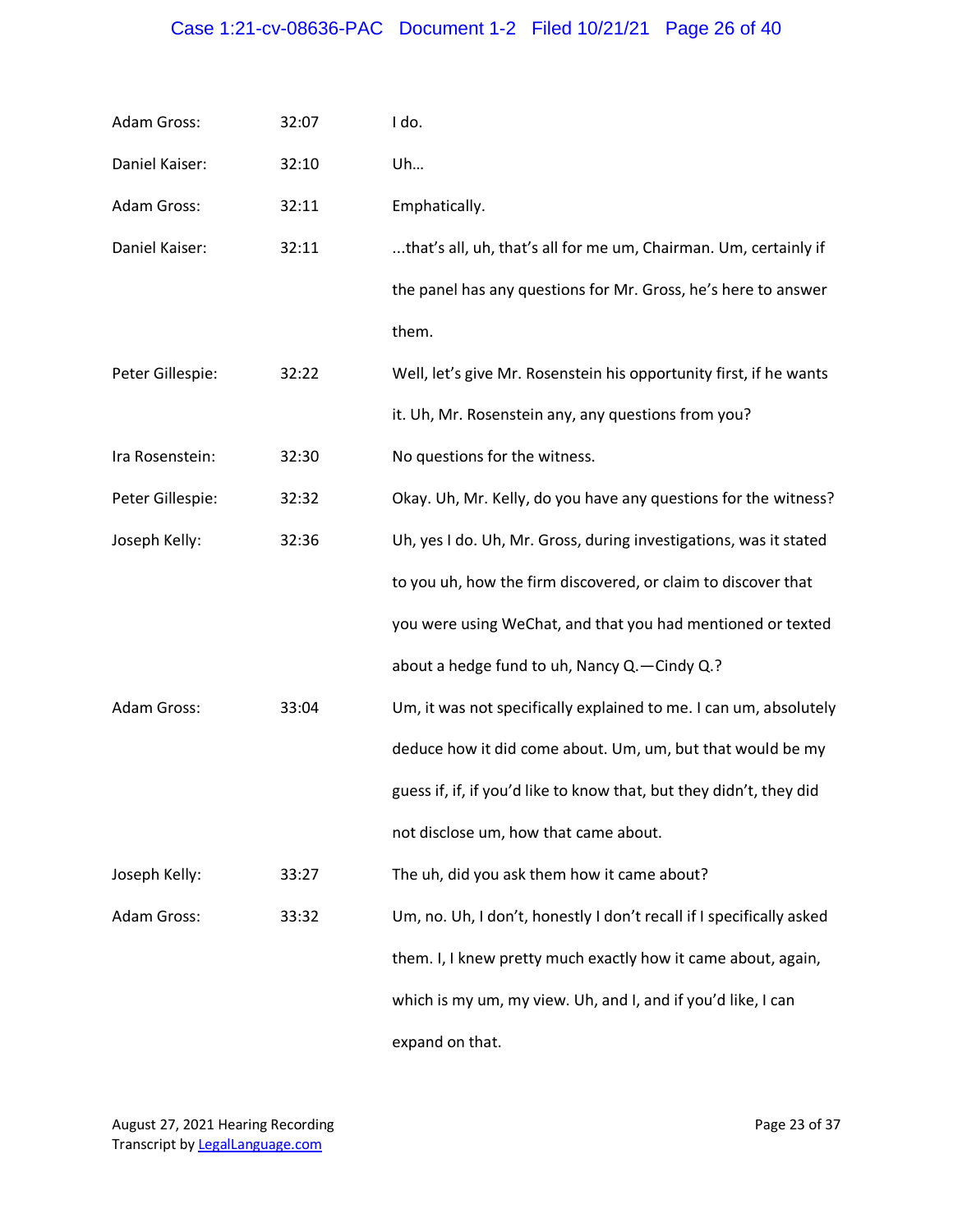Joseph Kelly: 33:55 Yes, please.

| Adam Gross:      | 33:57 | One of, one of the private bankers um, her name is [Winnie          |
|------------------|-------|---------------------------------------------------------------------|
|                  |       | Pang] um, who is a, a perennial underperformer um, had known        |
|                  |       | this individual, Cindy Key, and in fact uh, I believe had gone on a |
|                  |       | trip with this woman, as well as a client. Um, Cindy must have      |
|                  |       | mentioned to Winnie that I had sent her a text, and um, um,         |
|                  |       | and, and mentioned this in particular. And Cindy-I'm sorry-         |
|                  |       | and Winnie had reported that to somebody in HR, or                  |
|                  |       | management, or I don't know who. And that is how uh, it             |
|                  |       | probably uh, came to my attention, or it came to Employee           |
|                  |       | Relations to come to me. And I believe um, uh, by, by, by           |
|                  |       | Winnie reporting something like this, protects her from any         |
|                  |       | retaliation of being terminated uh, and I do believe that there is  |
|                  |       | a, a practice among people to utilize this strategy to protect      |
|                  |       | themselves from being terminated. So, I, that is my under-that      |
|                  |       | is my belief and, and, and my view on how that uh, how that         |
|                  |       | was reported. There's no other way. They asked me for a copy        |
|                  |       | of my, of the text, which I sent to them. So they couldn't have,    |
|                  |       | there's no other way for them to have gotten that.                  |
| Joseph Kelly:    | 35:38 | All right, thank you.                                               |
| Adam Gross:      | 35:39 | You're welcome.                                                     |
| Peter Gillespie: | 35:43 | Mr. Weisenfeld?                                                     |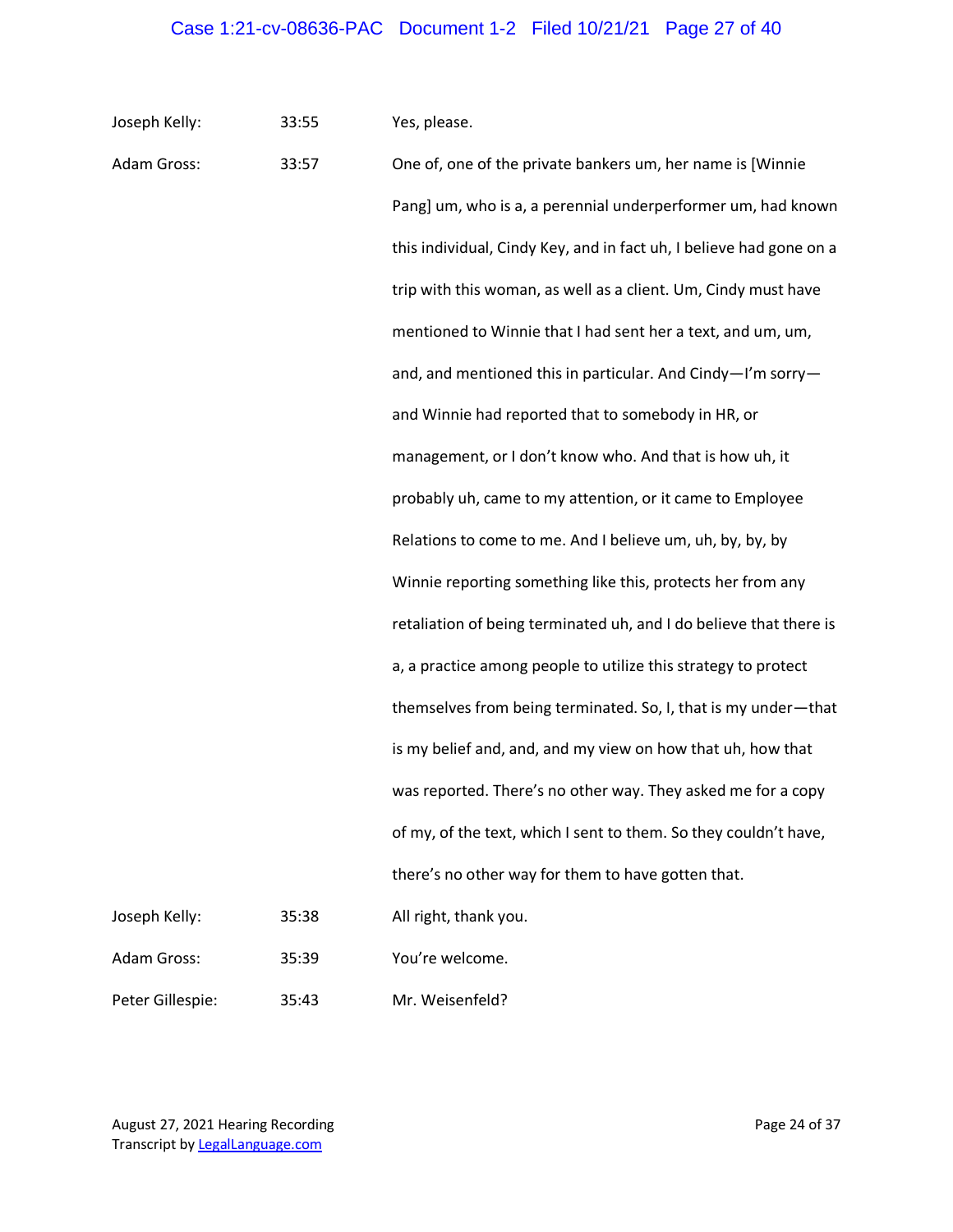# Case 1:21-cv-08636-PAC Document 1-2 Filed 10/21/21 Page 28 of 40

| David Weisenfeld: | 35:44 | Yes. Thank you. I'm gonna go on a slightly different direction,                  |
|-------------------|-------|----------------------------------------------------------------------------------|
|                   |       | Mr. Gross. Um, you made reference to a voluntary separation                      |
|                   |       | package that you were offered                                                    |
| Adam Gross:       | 35:55 | Yes.                                                                             |
| David Weisenfeld: | 35:56 | one point? When was that?                                                        |
| Adam Gross:       | 35:59 | Um, Mr. Weisenfeld, I, I, I, it was, it was announced in, I, I can't             |
|                   |       | remember, it could've been June or July um, was when the                         |
|                   |       | announcement came. And I believe the final date for accepting                    |
|                   |       | this package was September $1st$ , or could've been August 30 <sup>th</sup> . It |
|                   |       | was very close to when I was, when I was terminated.                             |
| David Weisenfeld: | 36:33 | Okay, when, when you say announced in June or July                               |
| Adam Gross:       | 36:39 | Yes.                                                                             |
| David Weisenfeld: | 36:39 | you talking about just a broad announcement that there                           |
|                   |       | would be packages, or                                                            |
| Adam Gross:       | 36:46 | Yes.                                                                             |
| David Weisenfeld: | 36:46 | what I'm get, what I'm getting at really is, were you ever                       |
|                   |       | presented with a specific package, or was it just concept based?                 |
| Adam Gross:       | 36:55 | So, no, no, no. So uh, let me, let me, let me uh, let me finish the,             |
|                   |       | answering your question. So there was a point in time, and I do                  |
|                   |       | not remember the exact date, where eligible employees for this                   |
|                   |       | voluntary separation package uh, we'll call it the VSP for                       |
| David Weisenfeld: | 37:14 | Mhmm.                                                                            |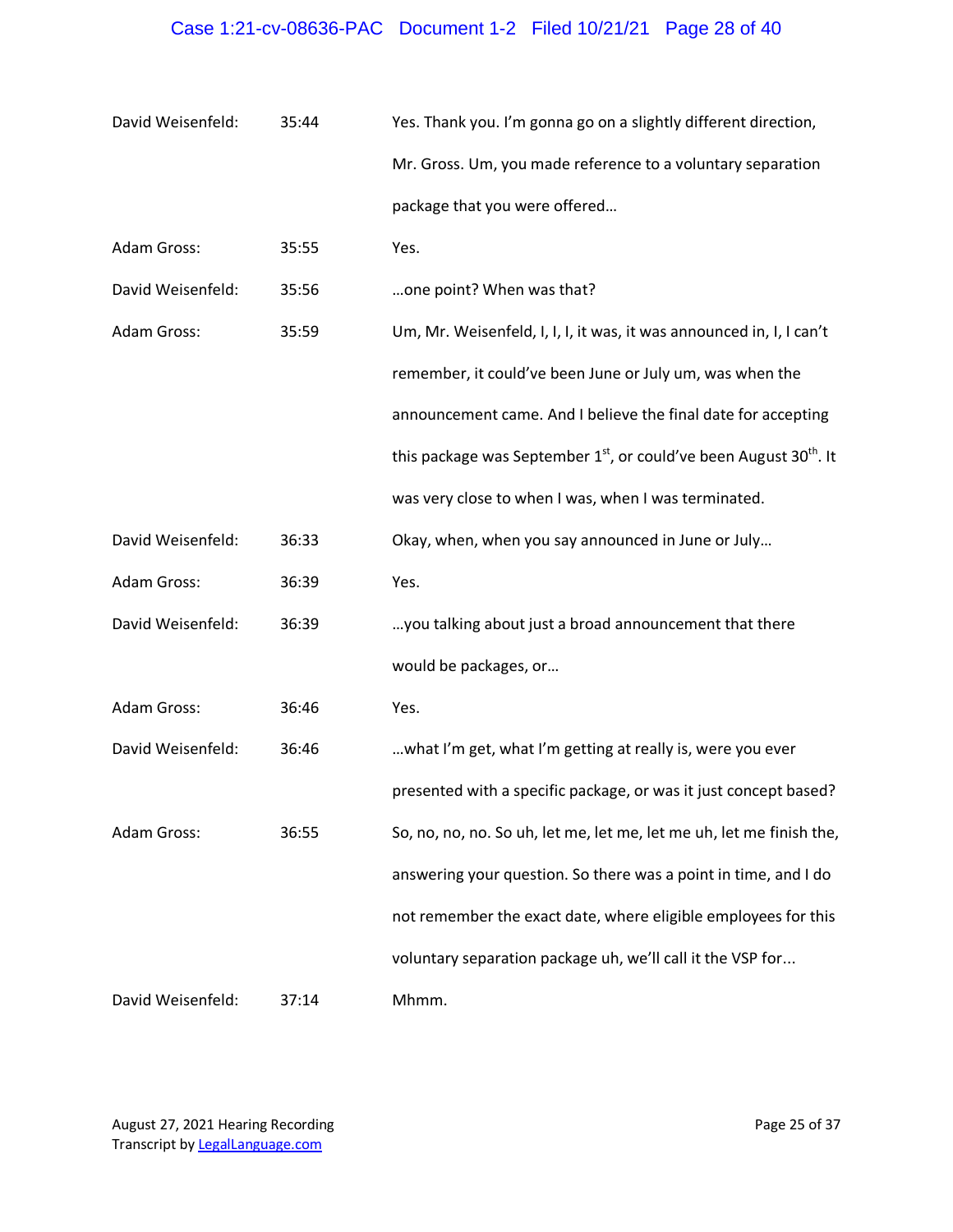Adam Gross: 37:14 …purposes in this conversation um, were, um, emailed uh, notification that they were eligible. And it was all certain levels um, below my level, and then executives who were not client facing. So I fell into that category, I was um, I did have an email that actually spelled out the package that I would receive, with all of the details and all kinds of information. Um, so I was, and then subsequently um, as we were planning to restructure, Mark Pitzy uh, we were told in our executive uh, committee meeting, think about who would be uh, terminated um, and let, let us know. And I had one person um, that was on my list. And I was subsequently called by Mark Pitzy uh, and we weren't supposed to tell the individual um, and give them guidance. Technically, you're not allowed to give them guidance to take a package. Uh, Mark Pitzy had called me, and, and said uh, basically, you're on the list. Um, and I said, okay. Um, and you know, he, I had applied for, and was a final round candidate for his job that he got. Um, so I knew he wasn't gonna wanna keep me around. Um, so I can't exactly remember the exact date uh, Mr. Weisenfeld, but uh, I was officially notified along with a lot of other individuals, and then unofficially notified that uh, I would be, I, I would be cut. Is that, is that clear? David Weisenfeld: 39:16 Yes. Uh, do you recall the terms of the package? 'Cause you said you got an email that laid it out.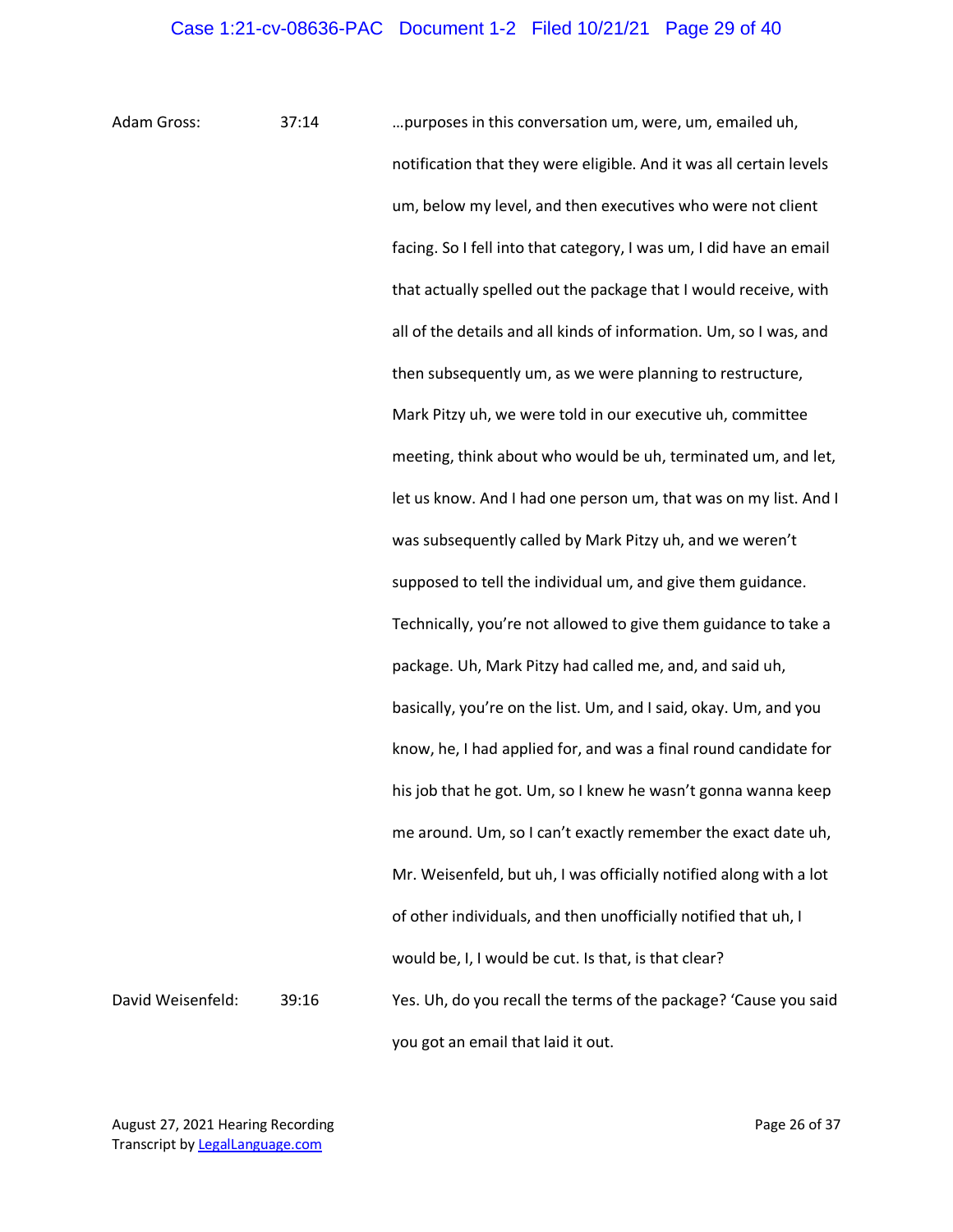# Case 1:21-cv-08636-PAC Document 1-2 Filed 10/21/21 Page 30 of 40

| Adam Gross:        | 39:25 | Um, it was, it was a, a, it was a standard severance package with        |
|--------------------|-------|--------------------------------------------------------------------------|
|                    |       | a little bit of a booster, a little bit more. Um, but I can't recall off |
|                    |       | the top of my head the exact amount. Um, I would say uh, I,              |
|                    |       | along with many others um, made the decision, in doing the               |
|                    |       | math, to not accept it. Um, knowing the, the pace at which the           |
|                    |       | firm moves to make changes um, and my ability to find another            |
|                    |       | job um, while still working um, would've been much better. I             |
|                    |       | figured I would stay and who knows? Um, knowing how                      |
|                    |       | dysfunctional the organization was around things, I, I thought           |
|                    |       | maybe there'd be another opportunity for me to, to stay on or            |
|                    |       | at least have time to find something else. Is that clear?                |
| David Weisenfeld:  | 40:30 | Yes. Thank you.                                                          |
| Adam Gross:        | 40:31 | You're welcome.                                                          |
| Peter Gillespie:   | 40:34 | Mr. Weisenfeld, do you have anything more?                               |
| David Weisenfeld:  | 40:36 | No. Thank you, no.                                                       |
| Adam Gross:        | 40:37 | So it was, it was a complete surprise                                    |
| Peter Gillespie:   | 40:40 | Mr. Gross? There's no pending question, thank you. Uh, I have a          |
|                    |       | couple of questions for you though, just to first follow up on uh,       |
|                    |       | something Mr. Weisenfeld raised. Uh, would the VSP, as you call          |
|                    |       | it, short form, have allowed you to keep uh, your vested shares?         |
| <b>Adam Gross:</b> | 41:00 | Yes, it would have.                                                      |
| Peter Gillespie:   | 41:02 | And                                                                      |
| Adam Gross:        | 41:03 | Uh, um, unvested.                                                        |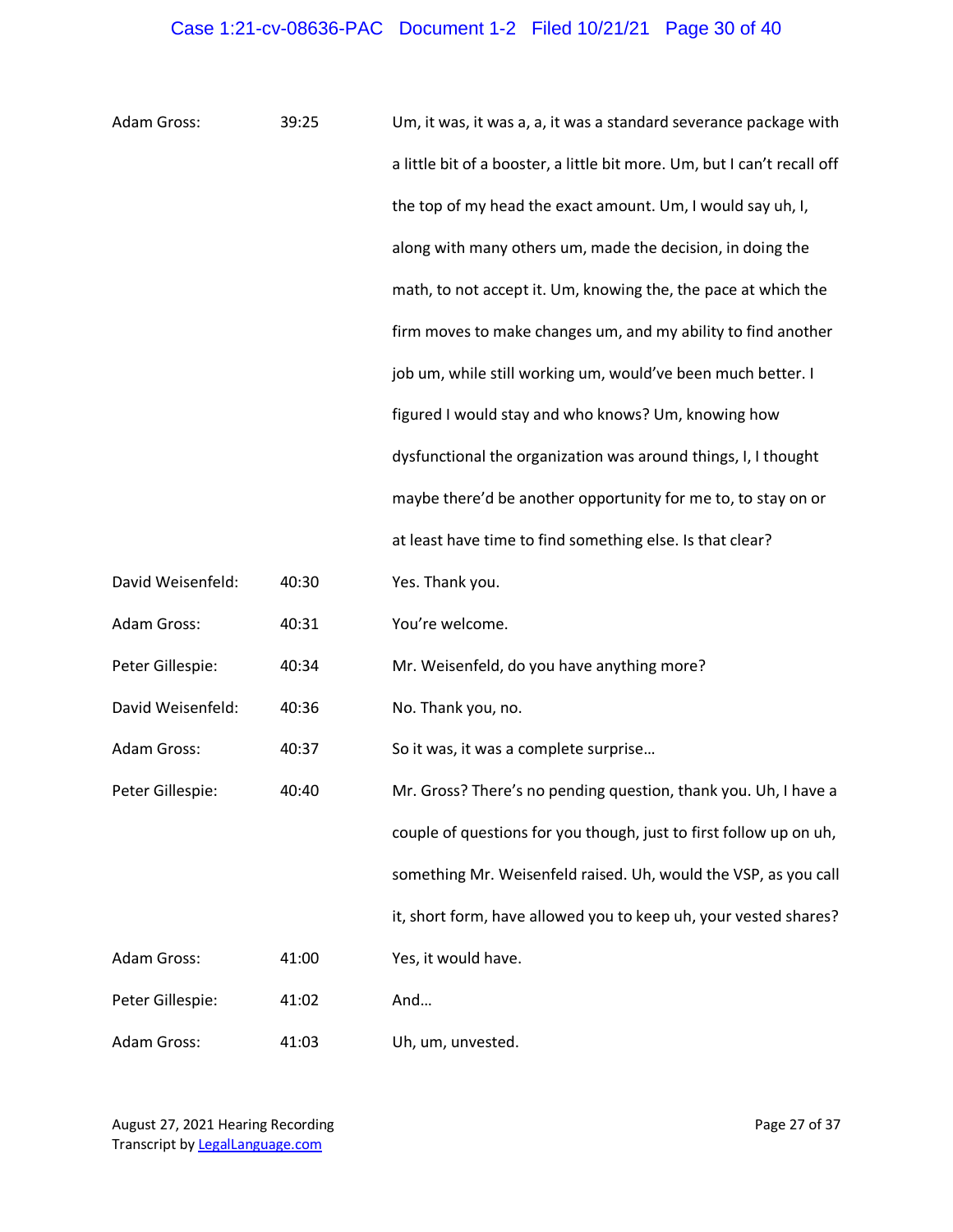## Case 1:21-cv-08636-PAC Document 1-2 Filed 10/21/21 Page 31 of 40

| Peter Gillespie: | 41:04 | I'm sorry. So they would continue to vest as time went on,            |
|------------------|-------|-----------------------------------------------------------------------|
|                  |       | right?                                                                |
| Adam Gross:      | 41:09 | Correct.                                                              |
| Peter Gillespie: | 41:10 | Yeah, sorry. Thank you. Uh, and would the economic benefit of         |
|                  |       | the VSP to you have exceeded 375,000? The dollar benefit?             |
| Adam Gross:      | 41:26 | Um                                                                    |
| Peter Gillespie: | 41:28 | Just approximately.                                                   |
| Adam Gross:      | 41:29 | I, I, you know, Mr. Gillespie, I, I don't recall. Uh, I don't believe |
|                  |       | it would, however um, the legal fees clearly were significant.        |
|                  |       | Uh, I, I don't recall 100 percent uh, if it would've. It may have     |
|                  |       | been roughly the same.                                                |
| Peter Gillespie: | 41:52 | Mhmm. Uh, did you ever uh, submit a letter of resignation?            |
| Adam Gross:      | 41:59 | Uh, I didn't have the chance to, no.                                  |
| Peter Gillespie: | 42:02 | Did you ever tender a letter of resignation?                          |
| Adam Gross:      | 42:06 | Uh, no. At, at, at HSBC?                                              |
| Peter Gillespie: | 42:11 | I, I'm sorry, yes, that's the employer we're talking about. There,    |
|                  |       | I take it there's no dispute, you did utilize eChat-or WeChat,        |
|                  |       | excuse me-in speaking with uh, someone?                               |
| Adam Gross:      | 42:29 | Oh I, I did. I did utilize WeChat.                                    |
| Peter Gillespie: | 42:31 | Okay.                                                                 |
| Adam Gross:      | 42:31 | Um                                                                    |
| Peter Gillespie: | 42:32 | And your, your point is that she wasn't a customer, wasn't a          |
|                  |       | prospective customer, it was a personal call?                         |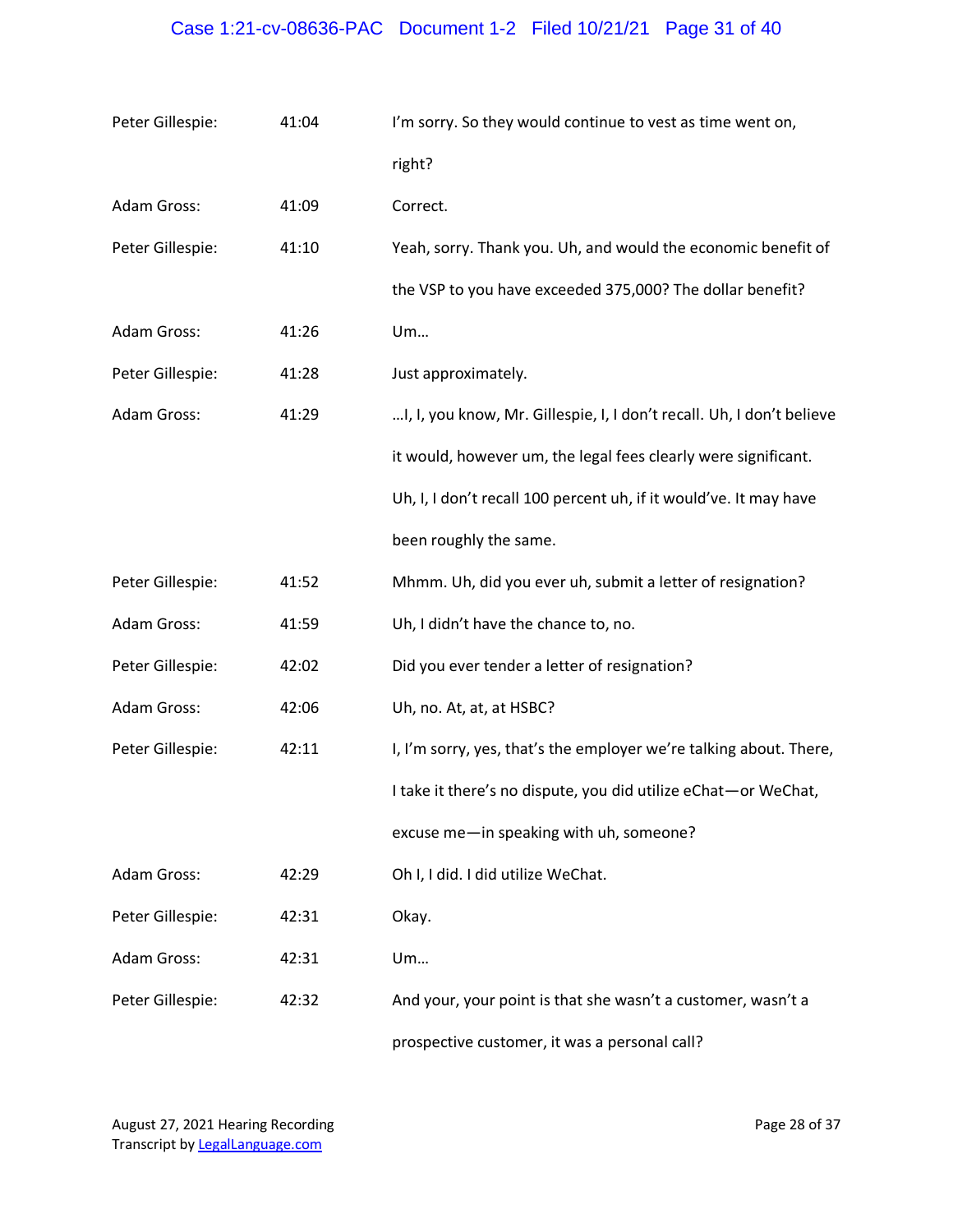# Case 1:21-cv-08636-PAC Document 1-2 Filed 10/21/21 Page 32 of 40

| Adam Gross:        | 42:38 | Correct.                                                         |
|--------------------|-------|------------------------------------------------------------------|
| Peter Gillespie:   | 42:39 | Okay. You mentioned a hedge fund during that conversation?       |
| <b>Adam Gross:</b> | 42:45 | Yes.                                                             |
| Peter Gillespie:   | 42:46 | Was that a hedge fund uh, for which HSBC might've invested       |
|                    |       | client assets?                                                   |
| <b>Adam Gross:</b> | 42:53 | Uh, no it wasn't.                                                |
| Peter Gillespie:   | 42:55 | So HSBC did not use the hedge fund, didn't have access to the    |
|                    |       | hedge fund that you mentioned?                                   |
| Adam Gross:        | 43:01 | Correct. And I was thinking about a hedge fund, not in specific. |
| Peter Gillespie:   | 43:07 | Did you mention the name of a hedge fund?                        |
| Adam Gross:        | 43:09 | I did not.                                                       |
| Peter Gillespie:   | 43:18 | Uh, I have nothing further. Um, in light of the questions by the |
|                    |       | panel, did the parties have anything more for the witness? The   |
|                    |       | claimant?                                                        |
| Daniel Kaiser:     | 43:27 | I, I, I, I do not, Chairman.                                     |
| Peter Gillespie:   | 43:30 | Uh, and for the respondent?                                      |
| Ira Rosenstein:    | 43:33 | No respondent uh, relies on, on the information in its answer.   |
| Peter Gillespie:   | 43:36 | And Mr. Kelly, Mr. uh, Weisenfeld, do you have anything more?    |
| Joseph Kelly:      | 43:42 | I do not, no.                                                    |
| David Weisenfeld:  | 43:44 | Neither do I.                                                    |
| Peter Gillespie:   | 43:45 | Thank you, Mr. Gross. You're released.                           |
| Adam Gross:        | 43:48 | Thank you very much for you time. Appreciate it.                 |
| Peter Gillespie:   | 43:51 | Uh, Mr. Kaiser? What else do you have?                           |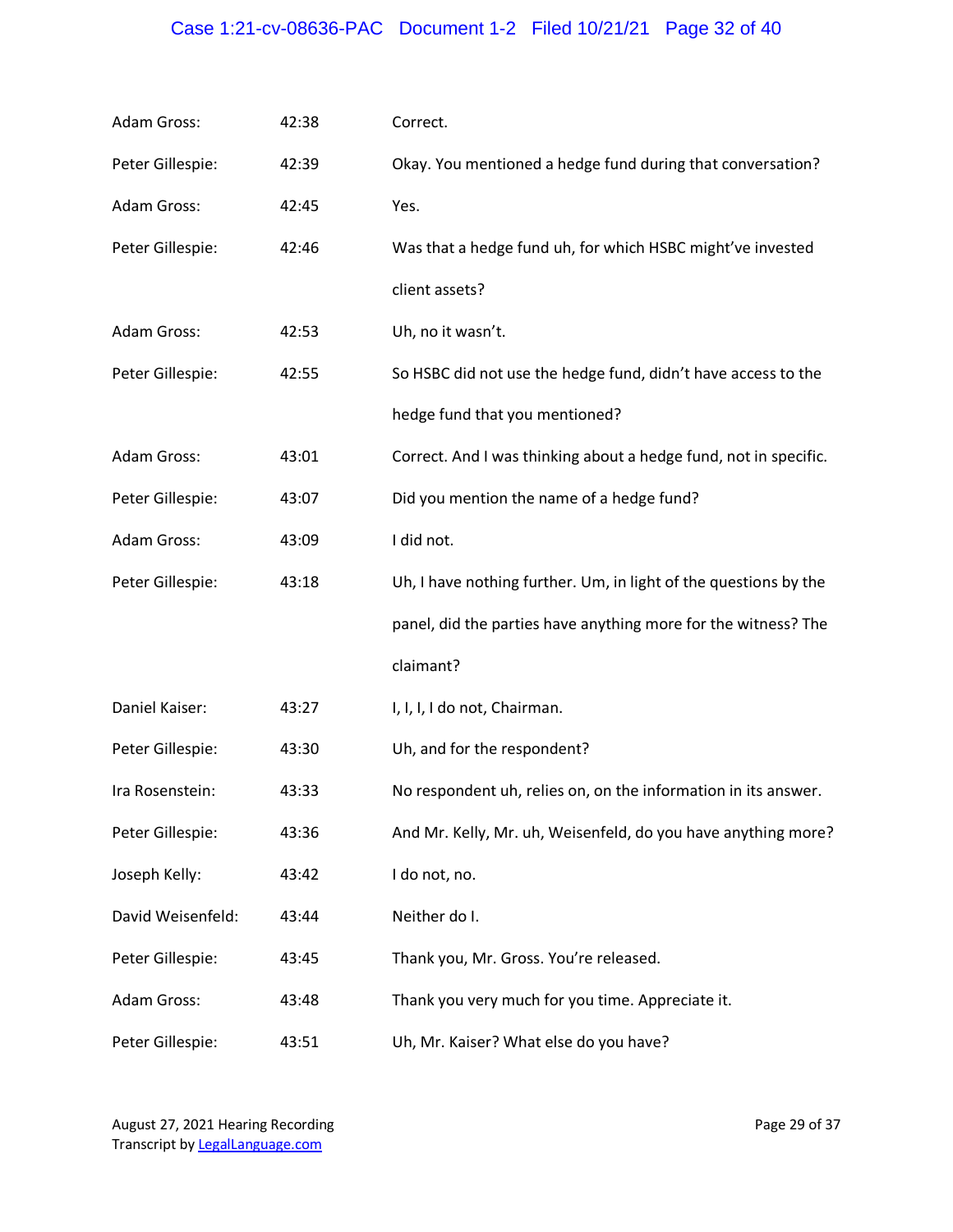| Daniel Kaiser:    | 43:54 | Um, that's it. Um, I, I, you know my, my, I conclude as, as where  |
|-------------------|-------|--------------------------------------------------------------------|
|                   |       | I began, which is that the, we believe that the U5 uh, reflects    |
|                   |       | false information as consistent with the testimony you just        |
|                   |       | heard. Um, it's been a huge burden on this claimant to have to     |
|                   |       | deal with that U5 and continue his career. Um, as I'm sure the     |
|                   |       | panel knows, uh, those kinds of statements in a U5 are, could      |
|                   |       | be, could be career killers. Um, so um, you know, [UI - muffled    |
|                   |       | audio] consider his testimony and what you've heard um, to         |
|                   |       | expunge the U5 and let Mr. Gross get on the business of, of, of    |
|                   |       | doing what he does without having to deal with, with uh, the,      |
|                   |       | the false reason provided for his termination, so that's all we    |
|                   |       | have. Um, if there are any further questions or any additional     |
|                   |       | information the panel needs, I will be happy to provide it.        |
| Peter Gillespie:  | 44:52 | Uh, Mr. Rosenstein do you have anything further?                   |
| Ira Rosenstein:   | 44:56 | I do not.                                                          |
| Peter Gillespie:  | 44:57 | Uh, Mr. Kelly, do you have any questions for the parties before    |
|                   |       | we release them?                                                   |
| Joseph Kelly:     | 45:02 | No, I do not.                                                      |
| Peter Gillespie:  | 45:03 | Uh, Mr. Weisenfeld?                                                |
| David Weisenfeld: | 45:05 | Neither do I.                                                      |
| Peter Gillespie:  | 45:07 | Well, I'm sorry to be the guy who always raises his hand after     |
|                   |       | the class bell rings, but uh, Mr. Kaiser, uh, what specific relief |
|                   |       | are you requesting of the panel?                                   |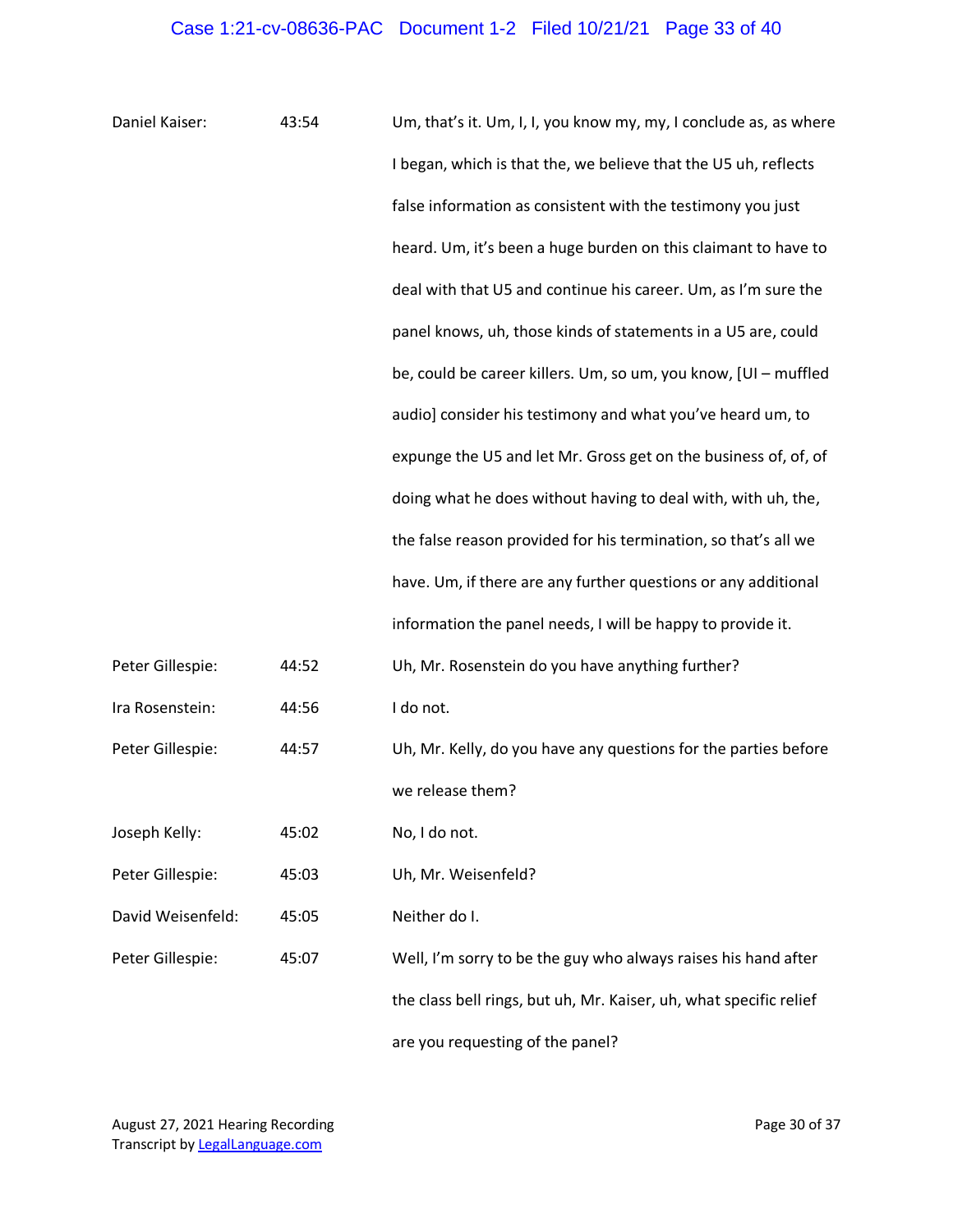Daniel Kaiser: 45:23 Well, that the reasons, you know, consistent with, you know, [UI – muffled audio] practice when there is false information in the U5, that the false information be expunged so that the reason specifically we talked about, the paragraph that talks about him being terminated for violations of internal rules and practices, that needs to be expunged. Uh, that question 7F um, uh, where it says that he, you know, the, the inferences that he violated regulatory rules of some kind, as, as, as the reasons that underlied his termination, that that be expunged. Um, and that as Mr. Gross um, just uh, just, just highlighted in his testimony, that it be changed to voluntary separation, and I do think that the FINRA panel has the authority to do that, in order to protect uh, Mr. Gross from this going forward, and protect his career uh, which he's entitled to that, that, that protection. Um, and um, and, and consistent with the settlement that he reached um, with HSBC, so for all of those reasons, that would be the, the least that Mr. Gross is seeking here. And, and believe, I believe that it's relief that he is, he is entitled to. Peter Gillespie: 46:39 Mr. Rosenstein? Uh, is HSBC willing uh, if you can tell me this, is HSBC willing to reissue a U5 to fill in what might become a blank in the area for reason for separation? Ira Rosenstein: 47:00 I don't believe that um, HSBC is permitted to do that. Um… Peter Gillespie: 47:04 Yeah.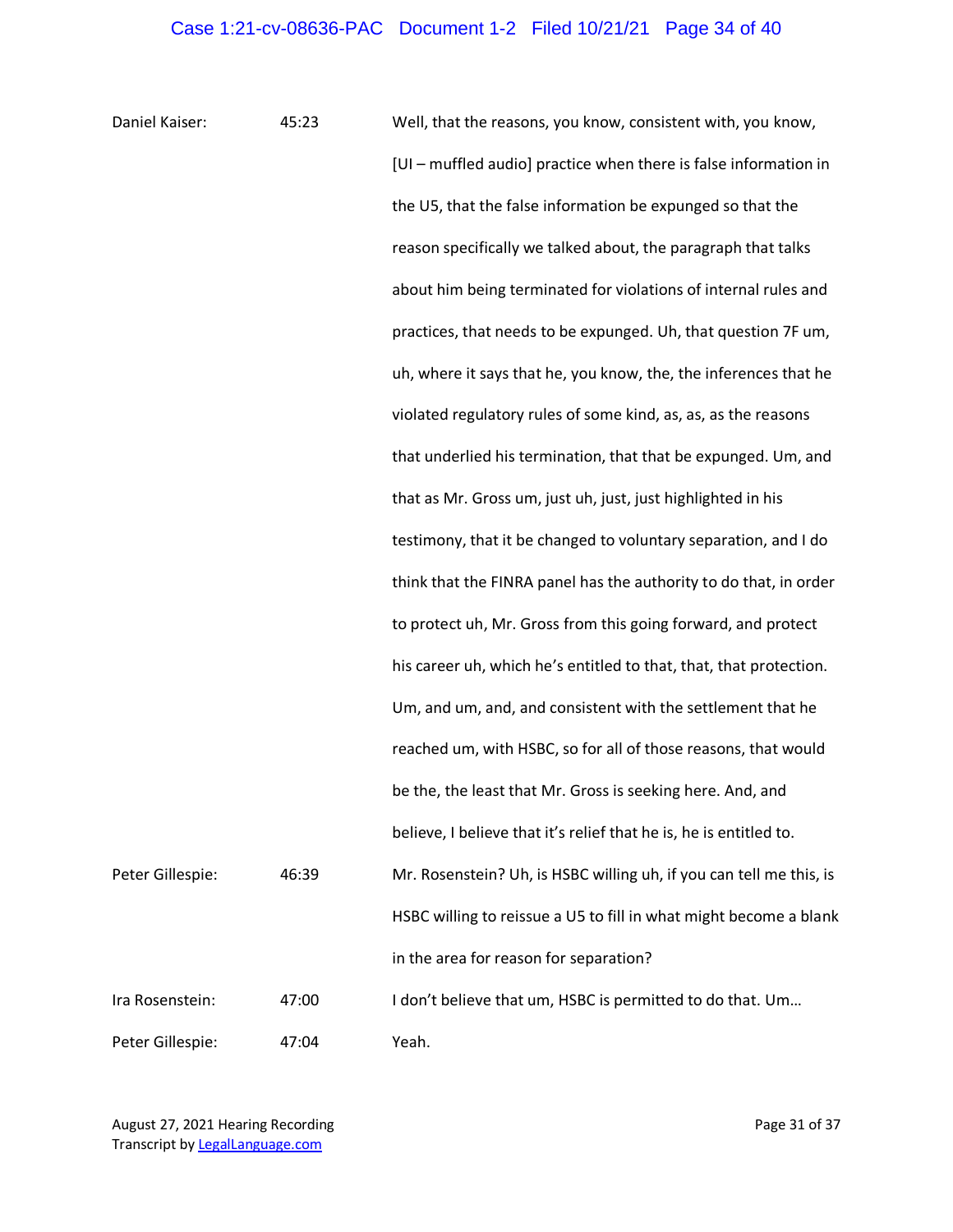| Ira Rosenstein:  | 47:05 | and my understanding is that the only way HSBC could, even if       |
|------------------|-------|---------------------------------------------------------------------|
|                  |       | HSBC would amend um, it would not expunge. The um, original         |
|                  |       | language would remain there, so that it would simply be, you'd      |
|                  |       | have to click twice on the CRD, but you would still see the         |
|                  |       | original language. Um, but I don't believe that um, HSBC um,        |
|                  |       | could do that. Um, and um, again, we're not object-we're not,       |
|                  |       | we're not opposing this as per our agreement. You know              |
|                  |       | there's, we, there's, as we say in the answer, there's no           |
|                  |       | admission of, of, of anything in, in the settlement agreement,      |
|                  |       | so, so again, I, I don't think that we could, we could do that. Um, |
|                  |       | I think we have to leave it up to the panel to determine whether    |
|                  |       | or not the circumstances justify um, an expungement.                |
| Peter Gillespie: | 47:58 | I understand.                                                       |
| Ira Rosenstein:  | 47:58 | Sorry.                                                              |
| Peter Gillespie: | 47:59 | No, you're fine. Thank you.                                         |
| Ira Rosenstein:  | 48:00 | Okay.                                                               |
| Peter Gillespie: | 48:00 | Um, I may be making a mountain out of a molehill uh, but uh,        |
|                  |       | I'm just a little uncertain as to our authority to substitute a     |
|                  |       | reason in place of that which we expunge. So gonna ask the          |
|                  |       | parties to uh, give the panel uh, fifteen minutes or so for an      |
|                  |       | executive session. Uh, we will leave the uh, uh, uh, Zoom           |
|                  |       | conference. And uh, Ms. Dallier, are you still with us?             |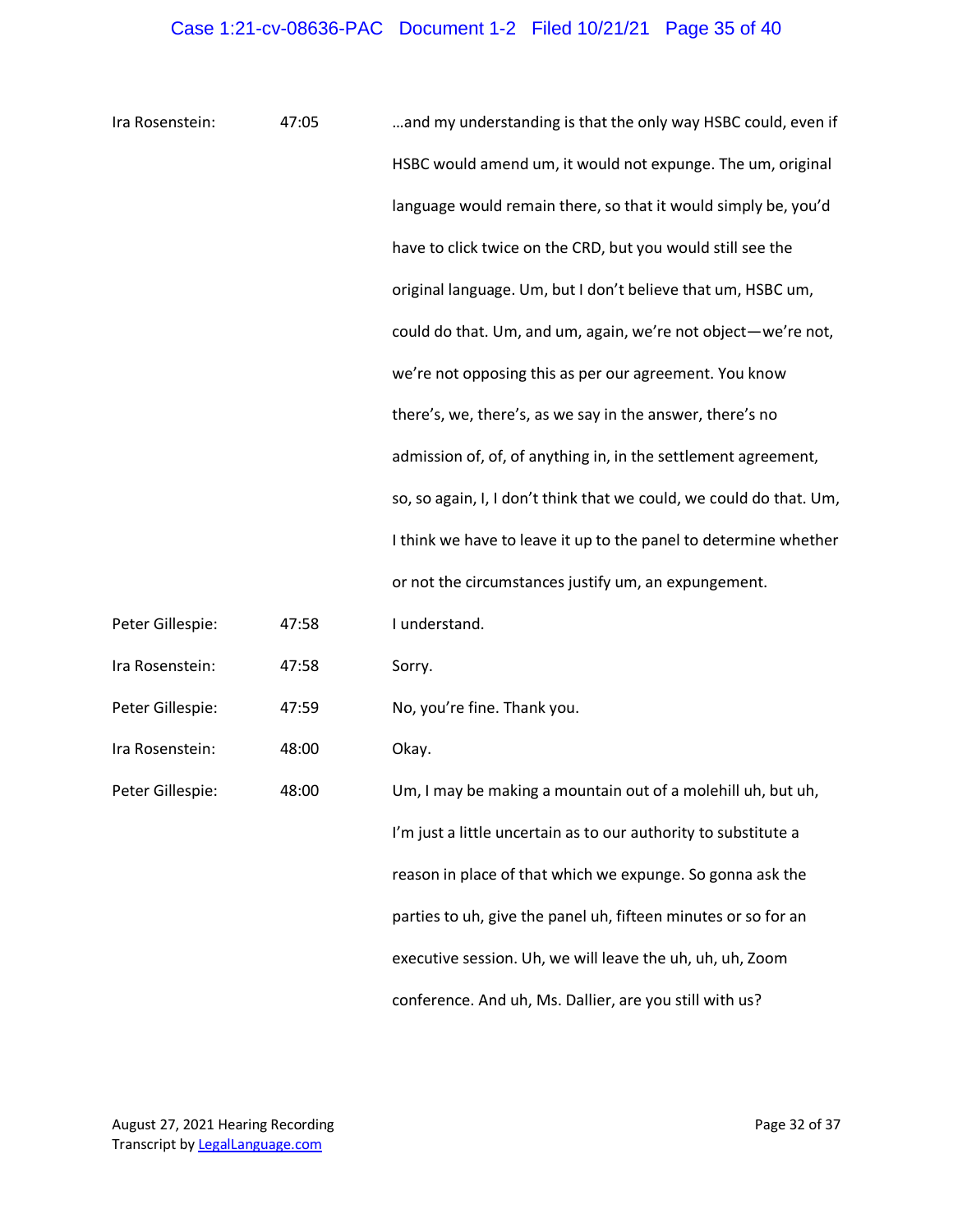# Case 1:21-cv-08636-PAC Document 1-2 Filed 10/21/21 Page 36 of 40

| Crystal Dallier: | 48:37 | Yes. I am still here. Let me just pause the recording for a         |  |
|------------------|-------|---------------------------------------------------------------------|--|
|                  |       | moment.                                                             |  |
| Ira Rosenstein:  | 48:41 | Well I                                                              |  |
| Peter Gillespie: | 48:42 | Okay.                                                               |  |
| Ira Rosenstein:  | 48:42 | may I make, I have one other uh, request                            |  |
| Crystal Dallier: | 48:44 | Okay.                                                               |  |
| Ira Rosenstein:  | 48:44 | uh, if that's—this is Mr. Rosenstein—if that's okay with the        |  |
|                  |       | panel?                                                              |  |
| Peter Gillespie: | 48:47 | I'm sorry, who is speaking?                                         |  |
| Ira Rosenstein:  | 48:49 | It's Ira Rosenstein speaking.                                       |  |
| Peter Gillespie: | 48:51 | Yes sir, go ahead.                                                  |  |
| Ira Rosenstein:  | 48:52 | Thank you. Um, the settlement agreement that is, been               |  |
|                  |       | introduced, is confidential. And um, you know, it has a             |  |
|                  |       | confidentiality provision in it. Um, and um, so I would ask that it |  |
|                  |       | not be made, while the panel, I have no objection to the panel      |  |
|                  |       | um, reviewing it, I would ask that it not be made um, an official   |  |
|                  |       | part of the record um, going forward. Um, um, because of the        |  |
|                  |       | confidentiality provision that, that remains in it. Again, no       |  |
|                  |       | objection to the panel being aware of it, I'm not withdrawing       |  |
|                  |       | my, my, my uh, you know, objection to it or lack of objection to    |  |
|                  |       | it, but uh, it is a confidential document. It does have um, uh,     |  |
|                  |       | information that is private to both parties. Um, if that is not     |  |
|                  |       | acceptable, I would ask at the very least that the uh, amounts      |  |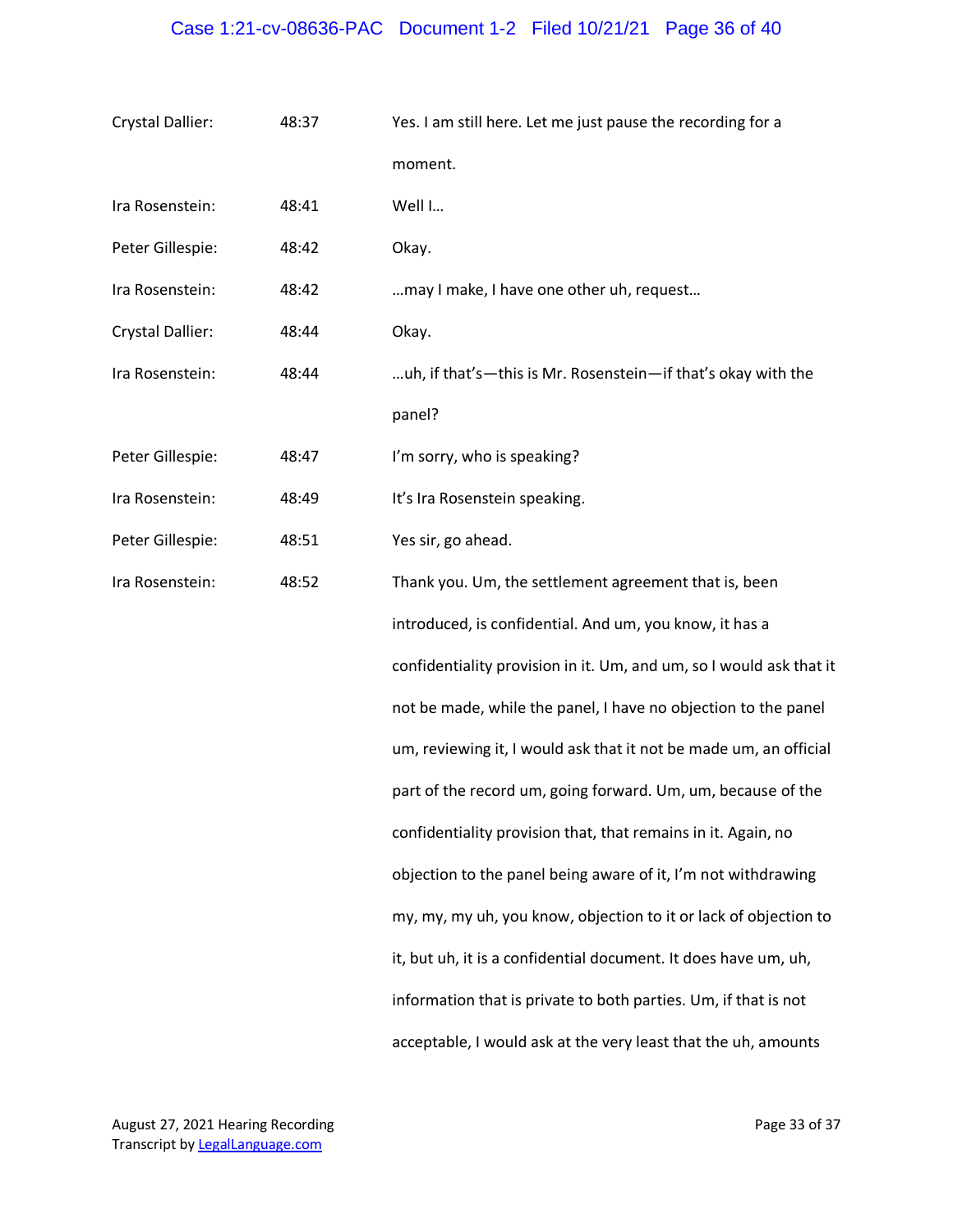paid be redacted in any version that remains in the uh, FINRA uh, files.

| Peter Gillespie:        | 49:49 | Uh, yes sir, I was going to suggest that uh, during the break, you |  |
|-------------------------|-------|--------------------------------------------------------------------|--|
|                         |       | determine if you could redact a few paragraphs, and if so, which   |  |
|                         |       | ones. That'd probably be the easiest way to deal with it. Uh, so,  |  |
|                         |       | uh, we'll stand in recess for about uh, fifteen minutes Mr. Gross, |  |
|                         |       | you look like you were gonna burst, you okay?                      |  |
| Adam Gross:             | 50:08 | I'm, no, I'm great. I'm terrific.                                  |  |
| Peter Gillespie:        | 50:10 | Okay. Okay. Uh                                                     |  |
| Adam Gross:             | 50:12 | Thank you.                                                         |  |
| Peter Gillespie:        | 50:13 | give us about fifteen minutes and uh, uh, we'll get back to        |  |
|                         |       | you.                                                               |  |
| Adam Gross:             | 50:20 | Yeah, [UI]                                                         |  |
| Peter Gillespie:        | 50:20 | I see Mr. Gross is with us.                                        |  |
| <b>Crystal Dallier:</b> | 50:23 | We're back on the record, Mr. Gillespie.                           |  |
| Peter Gillespie:        | 50:25 | And Mr. Rosenstein, you're with us?                                |  |
| Ira Rosenstein:         | 50:27 | I am.                                                              |  |
| Peter Gillespie:        | 50:28 | Okay. Uh, all right. First as to the claimant, um, we've had       |  |
|                         |       | several discussions. I think the panel understands our level of    |  |
|                         |       | authority and how it relates to your request for relief. So unless |  |
|                         |       | you have something more to offer, Mr. Kaiser, uh, we're            |  |
|                         |       | prepared to have the claimant close its presentation.              |  |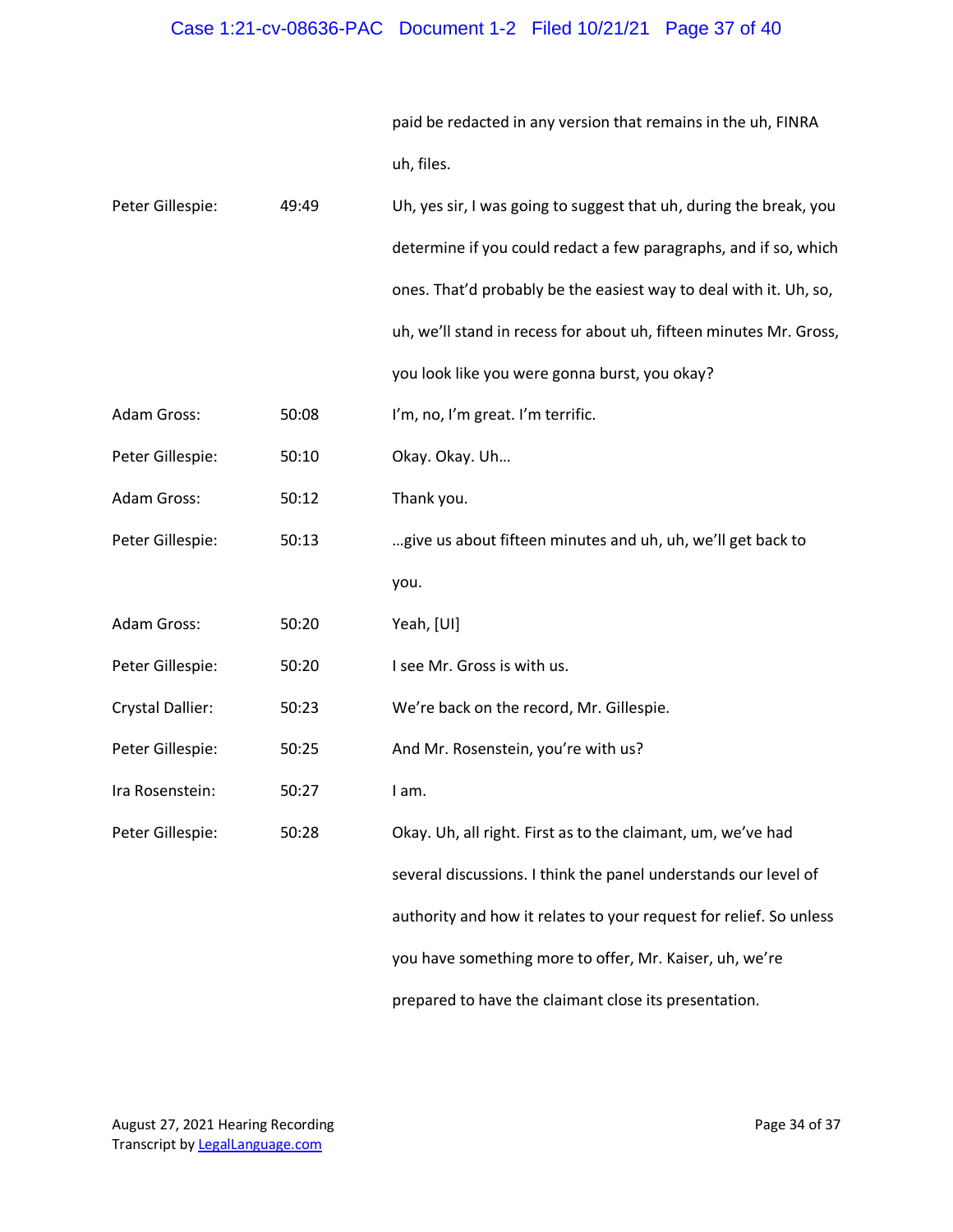# Case 1:21-cv-08636-PAC Document 1-2 Filed 10/21/21 Page 38 of 40

| Daniel Kaiser:   | 50:56 | Um, yeah, the only, the only thing I, I, I have to offer uh, is, is  |  |
|------------------|-------|----------------------------------------------------------------------|--|
|                  |       | that we do believe that there's the authority to do what we've       |  |
|                  |       | asked                                                                |  |
| Peter Gillespie: | 51:06 | Yeah.                                                                |  |
| Daniel Kaiser:   | 51:06 | I, yeah, um, and, and you know, we maintain that position            |  |
|                  |       | and, and maintain that FINRA has done exactly that uh, on other      |  |
|                  |       | occasions, so um, other than that                                    |  |
| Peter Gillespie: | 51:17 | That's great.                                                        |  |
| Daniel Kaiser:   | 51:18 | we leave it in the panel's hands.                                    |  |
| Peter Gillespie: | 51:20 | Thank you very much. Mr. Rosenstein?                                 |  |
| Ira Rosenstein:  | 51:23 | [Agree].                                                             |  |
| Peter Gillespie: | 51:25 | Uh, yes, but as to the respondent and claimant's exhibit one?        |  |
| Ira Rosenstein:  | 51:29 | Yes.                                                                 |  |
| Peter Gillespie: | 51:30 | Uh, we are prepared to accept a redacted version of that             |  |
|                  |       | document, if you have one to submit to us.                           |  |
| Ira Rosenstein:  | 51:41 | We will submit it um, I don't have it um, prepared where I'm         |  |
|                  |       | standing right now, but I will have it, I could have it submitted to |  |
|                  |       | you um, uh, within the next hour or two.                             |  |
| Peter Gillespie: | 51:54 | Uh, Ms. Dallier, is it all right to receive a uh, hold the hearing   |  |
|                  |       | open for an hour just for the purpose of receiving a substitute      |  |
|                  |       | exhibit?                                                             |  |
| Crystal Dallier: | 52:02 | Of course. Definitely.                                               |  |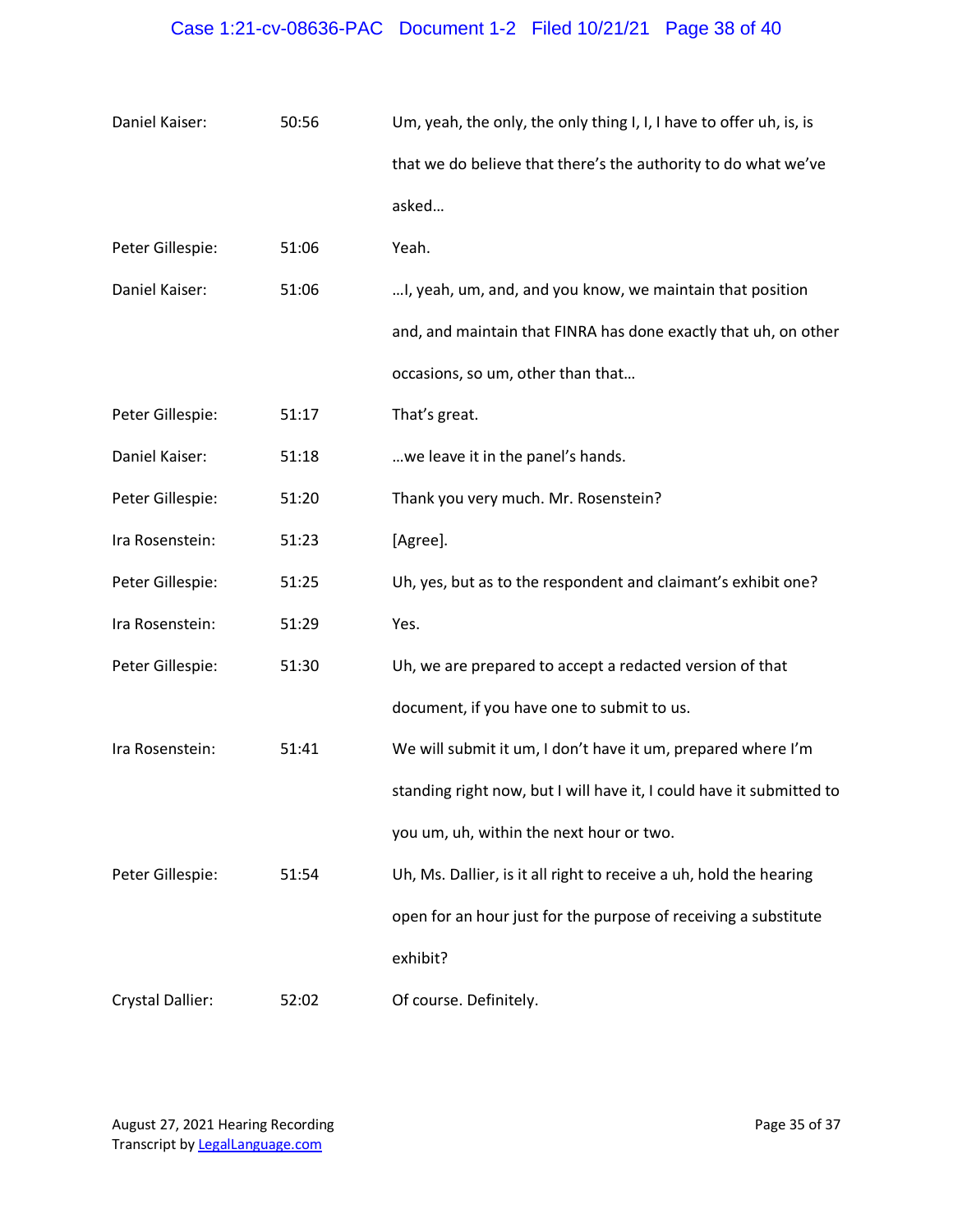## Case 1:21-cv-08636-PAC Document 1-2 Filed 10/21/21 Page 39 of 40

| Peter Gillespie:        | 52:04 | Okay. And Mr. Kaiser, will you have any objection to whatever    |  |
|-------------------------|-------|------------------------------------------------------------------|--|
|                         |       | redactions the respondent may wish to make, since we've          |  |
|                         |       | already reviewed the un-redacted version of, of the document?    |  |
| Daniel Kaiser:          | 52:16 | No objection, Chairman.                                          |  |
| Peter Gillespie:        | 52:18 | Okay, so by agreement of the party uh, the hearing will remain   |  |
|                         |       | open for the sole purpose of the submission of a redacted copy   |  |
|                         |       | of claimant's exhibit one, which will                            |  |
| Ira Rosenstein:         | 52:29 | Thank you, sir.                                                  |  |
| Peter Gillespie:        | 52:29 | which will then become the official document in place of         |  |
|                         |       | anything else we've been given.                                  |  |
| Ira Rosenstein:         | 52:36 | Can um, I uh, put that on the portal? Or is that the best way to |  |
|                         |       | get it to uh, everybody uh, Ms. Dallier?                         |  |
| <b>Crystal Dallier:</b> | 52:43 | Yes, on the portal, please.                                      |  |
| Ira Rosenstein:         | 52:45 | Yes.                                                             |  |
| Peter Gillespie:        | 52:46 | All right. Uh, gentlemen, on behalf of the parties and uh-behalf |  |
|                         |       | of the panel. You represent the parties, I really do understand. |  |
|                         |       | But on behalf of the panel, I wanna thank uh, both parties, the  |  |
|                         |       | claimant and respondent uh, for your time, your preparation,     |  |
|                         |       | your thoroughness. Uh, Mr. Gross, it was a pleasure to meet      |  |
|                         |       | you, thank you for cooperating with the process. Uh, the         |  |
| <b>Adam Gross:</b>      | 53:09 | Thank you.                                                       |  |
| Peter Gillespie:        | 53:09 | the parties are released. I would like the panel to stay with me |  |
|                         |       | for a few minutes.                                               |  |